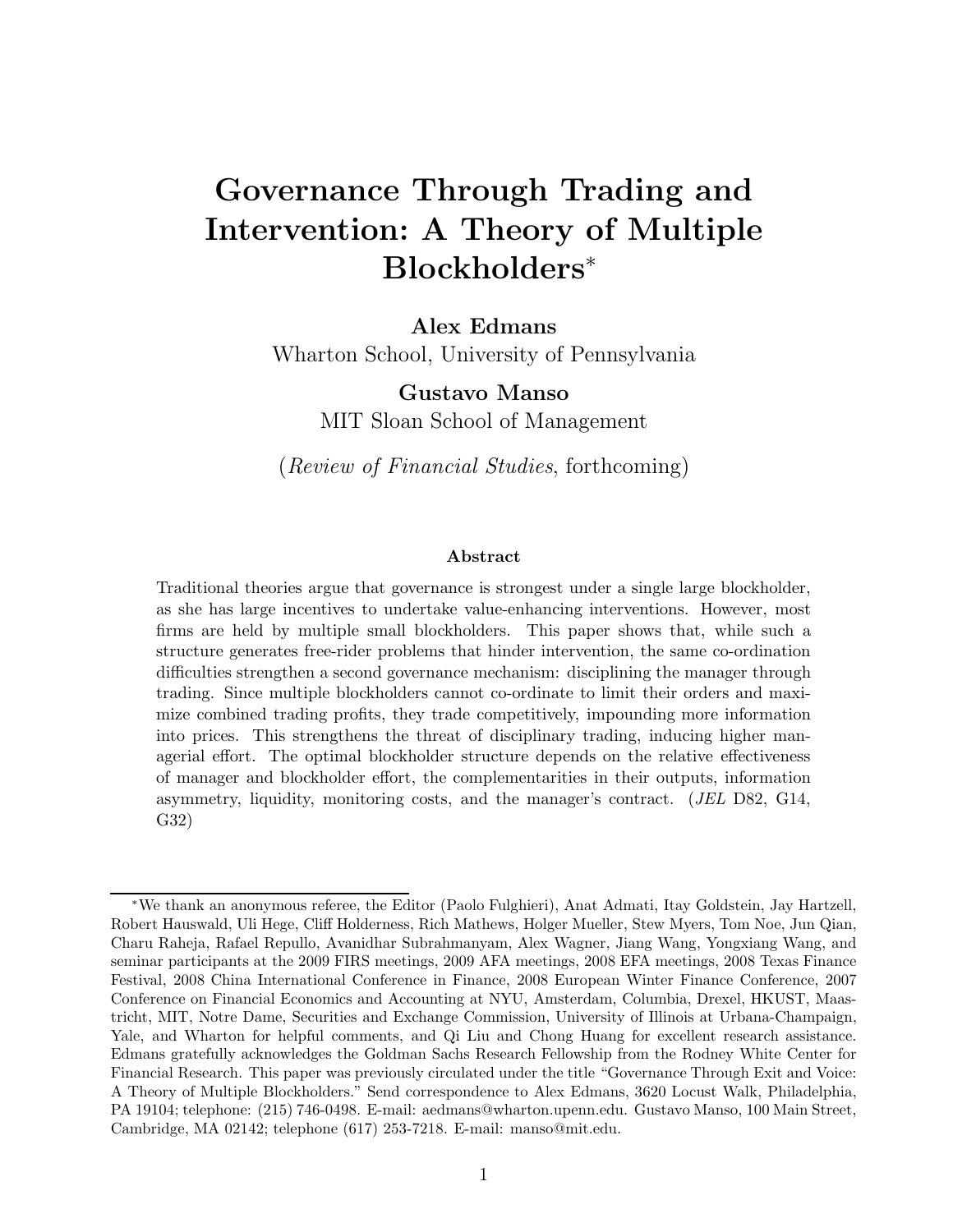Corporate governance can have significant effects on firm value. Through ensuring that managers act in shareholders' interest, it reduces the agency costs arising from the separation of ownership and control. In turn, traditional theories argue that concentrated ownership is critical for effective governance, since only large investors have incentives to monitor the manager and, if necessary, intervene to correct value-destructive actions.

However, many firms in reality have multiple small blockholders (Faccio and Lang 2002; Maury and Pajuste 2005; Laeven and Levine 2007; Holderness 2009). Such a structure appears to be suboptimal for governance, as splitting equity between numerous shareholders leads to a free-rider problem: each investor individually has insufficient incentives to bear the cost of monitoring. Should policymakers encourage more concentrated stakes, as suggested by existing models, or can such a structure in fact be efficient? The evidence also demonstrates heterogeneity in blockholder structures. What causes the number of blockholders to vary across firms?

These questions are the focus of this paper. We demonstrate that a multiple blockholder structure can be efficient, and identify the factors that determine the optimal blockholder structure. While splitting a block reduces the effectiveness of direct intervention, it increases the power of a second governance mechanism: trading. By trading on private information, blockholders move the stock price towards fundamental value, and thus cause it to more closely reflect the effort exerted by the manager to enhance firm value. If the manager shirks or extracts private benefits, blockholders follow the "Wall Street Rule" of "voting with their feet" and selling to liquidity traders. This drives down the stock price, reducing the manager's equity compensation and thus punishing him ex post. However, such a mechanism only elicits effort ex ante if it is dynamically consistent. Once the manager has taken his action, blockholders cannot change it and are only concerned with maximizing their trading profits. A single blockholder will strategically limit her order to reduce the revelation of her private information. By contrast, multiple blockholders trade aggressively to compete for profits, as in a Cournot oligopoly. Total quantities (here, trading volumes) are higher than under monopoly, so more information is impounded in prices and they more closely reflect fundamental value and thus the manager's effort.<sup>1</sup> Multiple blockholders therefore serve as a commitment device to reward or punish the manager ex post for his actions.

We derive an interior solution for the optimal number of blockholders that maximizes firm value. This optimum arises from a trade-off between intervention and trading: fewer blocks maximize intervention, but more blocks increase trading. Therefore, this optimum is increasing in the value created by managerial effort and decreasing in the value created by blockholder intervention. If blockholders are passive, such as mutual funds, they are more effective at governing through trading than intervention, and so a large number is optimal. By contrast, with activists and venture capitalists, concentrated ownership is efficient. We show that the firm value optimum may differ from the social optimum that maximizes total surplus (firm value net of effort costs), and the private optimum that would be endogenously chosen by the blockholders if they retraded their stakes to maximize their combined net payoffs (which include informed trading profits). However, the above comparative statics are the same for all three optima.

In the core model, blockholders are automatically informed about firm value. We ex-

 $1$ <sup>1</sup>The 2007 hedge fund crisis is a prominent example of the substantial price changes that result from multiple investors trading in the same direction.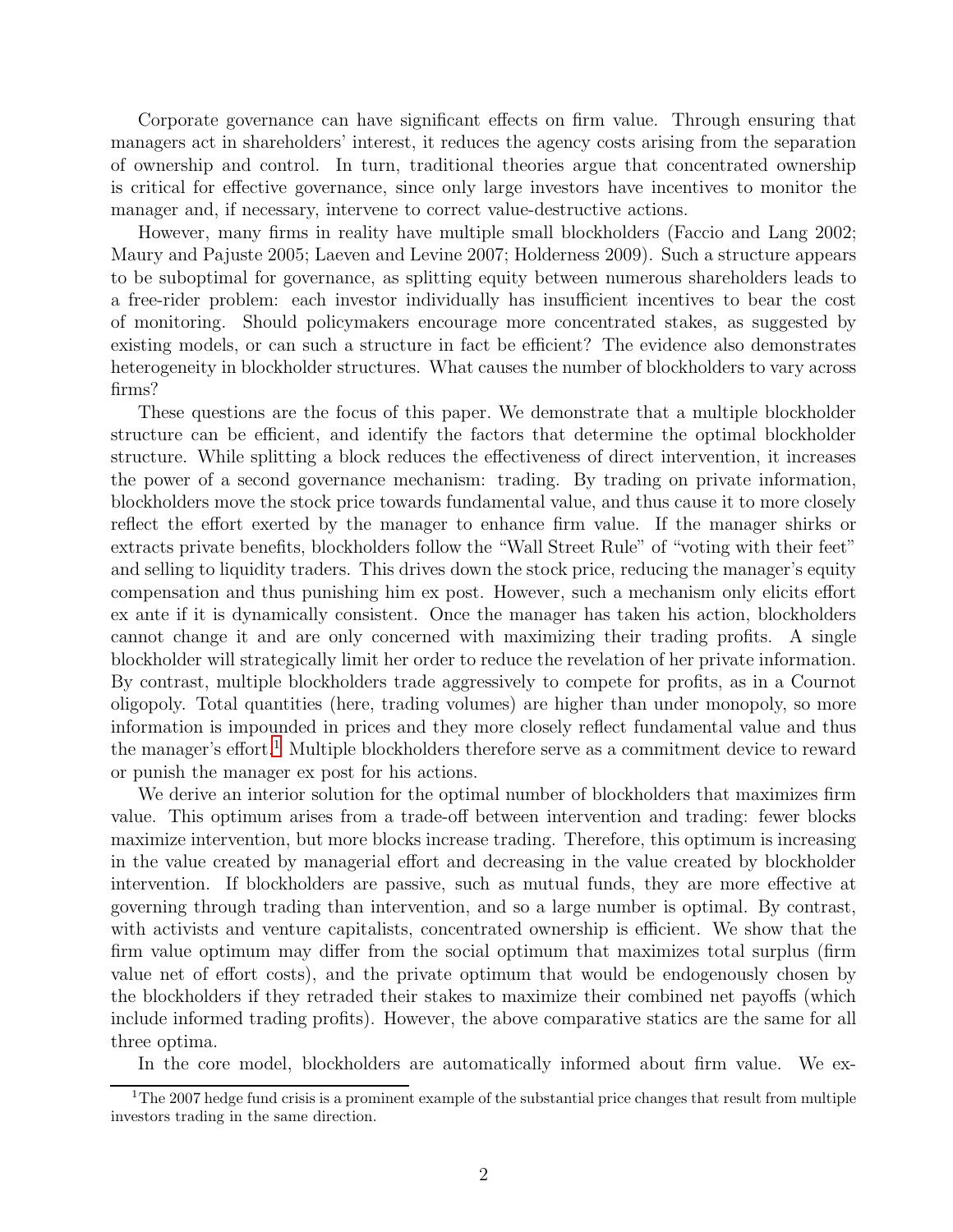tend the model to costly information acquisition. In equilibrium some blockholders may stay uninformed, because trading profits are insufficient to justify information gathering. Since uninformed blockholders do not trade, and reduce intervention by diluting ownership, they lower firm value. Thus, the optimal number of blockholders is bounded above, to ensure that competition in trading is sufficiently low that trading profits are adequate to motivate all blockholders to acquire information. If net trading profits increase, this bound is loosened and so the number of blockholders rises. This in turn occurs if market liquidity and the blockholders' informational advantage increase, and the cost of information falls.

The core model assumes that blockholder and manager efforts are substitutes, with independent effects on firm value. For example, the firm value impact of managerial effort to launch new products is unaffected by the extent to which blockholders extract private benefits or monitor managerial perks. However, in some cases there may be positive complementarities, where the marginal productivity of one party's effort is increasing in other party's effort – for example, the blockholder formulates a strategy which the manager implements. We model positive complementarities by specifying that firm value depends only on the lower of the manager's and blockholders' output levels (where "output" is effort scaled by productivity). Since managerial effort is only productive if it is accompanied by high blockholder effort (and vice versa), the optimal number of blockholders balances the output levels of both parties. The effect of effort productivity changes direction: the optimum is now decreasing (increasing) in the effectiveness of the manager's (blockholders') effort. If blockholder effort is ineffective, concentrated ownership is necessary to "boost" blockholder output so that it is at a similar level to the manager's output.

The opposite case is negative complementarities, where the marginal productivity of one party's effort is decreasing in the other party's output. This occurs if blockholders correct managerial shirking: blockholders are most effective if the manager exerts low effort or consumes private benefits. We model negative complementarities by specifying that firm value depends only on the higher of the output levels of the two parties. The optimum is determined entirely by the more effective action, and ignores trade-off considerations with the less effective action. The efficient number of blockholders is either very low (if blockholder effort is relatively effective) or very high (if managerial effort is relatively effective).

Finally, the optimal number of blockholders is also increasing in the manager's and blockholders' relative weighting on the stock price rather than long-run fundamental value (e.g. as a result of short vesting periods or liquidity needs), since this augments the importance of stock price informativeness for their effort choices.

We close by discussing empirical implications, which fall under two broad themes. First, the model suggests a different way of thinking about the interaction between multiple blockholders, that can give rise to new avenues for empirical research. Prior models perceive blockholders as competing for private benefits, and so existing empirical studies of multiple blockholders typically focus on rent extraction (e.g. Laeven and Levine (2007)). Our paper suggests that future research may be motivated by conceptualizing them as informed traders, competing for trading profits. This link between blockholders and the microstructure literature generates a new set of predictions relating to informed trading and financial markets. The model predicts that blockholder structure impacts price efficiency and consequently firm value, and their power in exerting governance depends on microstructure factors such as liquidity and the blockholders' information advantage. One recent example of such a research direction is Gal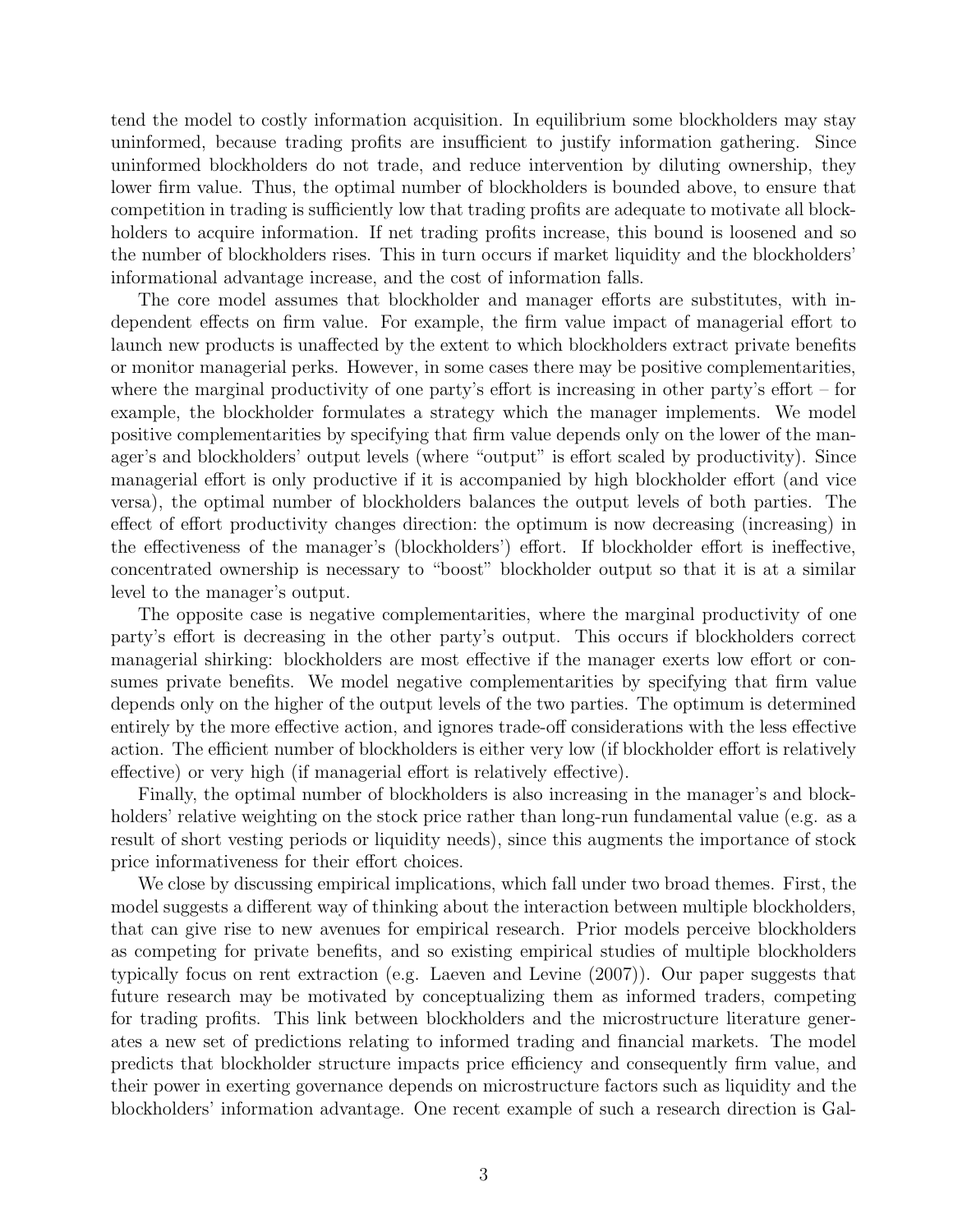lagher, Gardner and Swan (2010), who show that an increase in the number of blockholders reduces trading profits, augments price efficiency, and leads to subsequent improvements in firm performance. Gorton, Huang and Kang (2010) find that price informativeness is increasing in the number of blockholders; Boehmer and Kelley (2009) document that it is rising in ownership dispersion. Bharath, Jayaraman and Nagar (2010) find that liquidity improves firm value particularly in firms with multiple blockholders, and Smith and Swan (2008) show that trading by multiple blockholders disciplines managerial compensation. More generally, these implications contribute to the broader literature linking financial markets to corporate finance and demonstrating the real effects of financial markets.<sup>2</sup>

Second, the theory implies that the number of blockholders is important as both a dependent and independent variable in empirical studies. Existing research often focuses on explaining total institutional ownership or the size of the largest blockholder. This paper suggests that the number of blockholders is another important feature of governance structures. As a dependent variable, the model generates testable predictions for the factors that should cause blockholder structure to vary across firms, potentially explaining the heterogeneity observed empirically. As an independent variable, the number of blockholders is a driver of both market efficiency and the strength of corporate governance. Empirical papers frequently use total institutional ownership as a gauge of price efficiency, since institutions are typically more informed than retail investors. However, market efficiency requires not only that investors be informed, but that they impound their information into prices and so the number of informed shareholders is a relevant additional factor. Similarly, governance is typically proxied for using total institutional ownership, or the holding of the largest shareholder, but the number of blockholders is also important. See Bharath et al. (2010) and Gorton et al. (2010) for recent empirical studies of the effect of blockholder numbers.

This paper is organized as follows. Section [1](#page-3-0) reviews related literature. Section [2](#page-6-0) presents the model and analyzes the effect of blockholder structure on both intervention and trading. Section [3](#page-12-0) derives the optimal number of blockholders that maximizes firm value, total surplus, and the blockholders' payoff. Section [4](#page-14-0) considers extensions, Section [5](#page-21-0) discusses empirical implications, and Section [6](#page-24-0) concludes. The Appendix contains all proofs not in the main text, some extensions, and other peripheral material.<sup>3</sup>

# <span id="page-3-0"></span>1. Related Literature

The vast majority of blockholder models involve the large shareholder adding value through direct intervention, or "voice" as termed by Hirshman (1970). This can involve implementing profitable projects or correcting managerial inefficiency. In Shleifer and Vishny (1986), Admati, Pfleiderer, and Zechner (1994), Maug (1998, 2002), Kahn and Winton (1998) and Mello and Repullo (2004), a larger block is unambiguously more desirable as it reduces the free-rider problem and maximizes incentives to intervene.

By contrast, Burkart, Gromb and Panunzi (1997) show that the optimal block size is finite if blockholder intervention can deter managerial initiative ex ante. Bolton and von Thadden (1998) and Faure-Grimaud and Gromb (2004) achieve a finite optimum through a different

<sup>2</sup>See, e.g., Fishman and Hagerty (1989), Holmstrom and Tirole (1993), Dow and Gorton (1997), Subrahmanyam and Titman (1999), Fulghieri and Lukin (2001), Chen, Goldstein and Jiang (2007), Goldstein and Guembel (2008), Calcagno and Heider (2008), Ferreira, Ferreira, and Raposo (2010).

<sup>3</sup>All Appendices are available online at http://www.sfsrfs.org.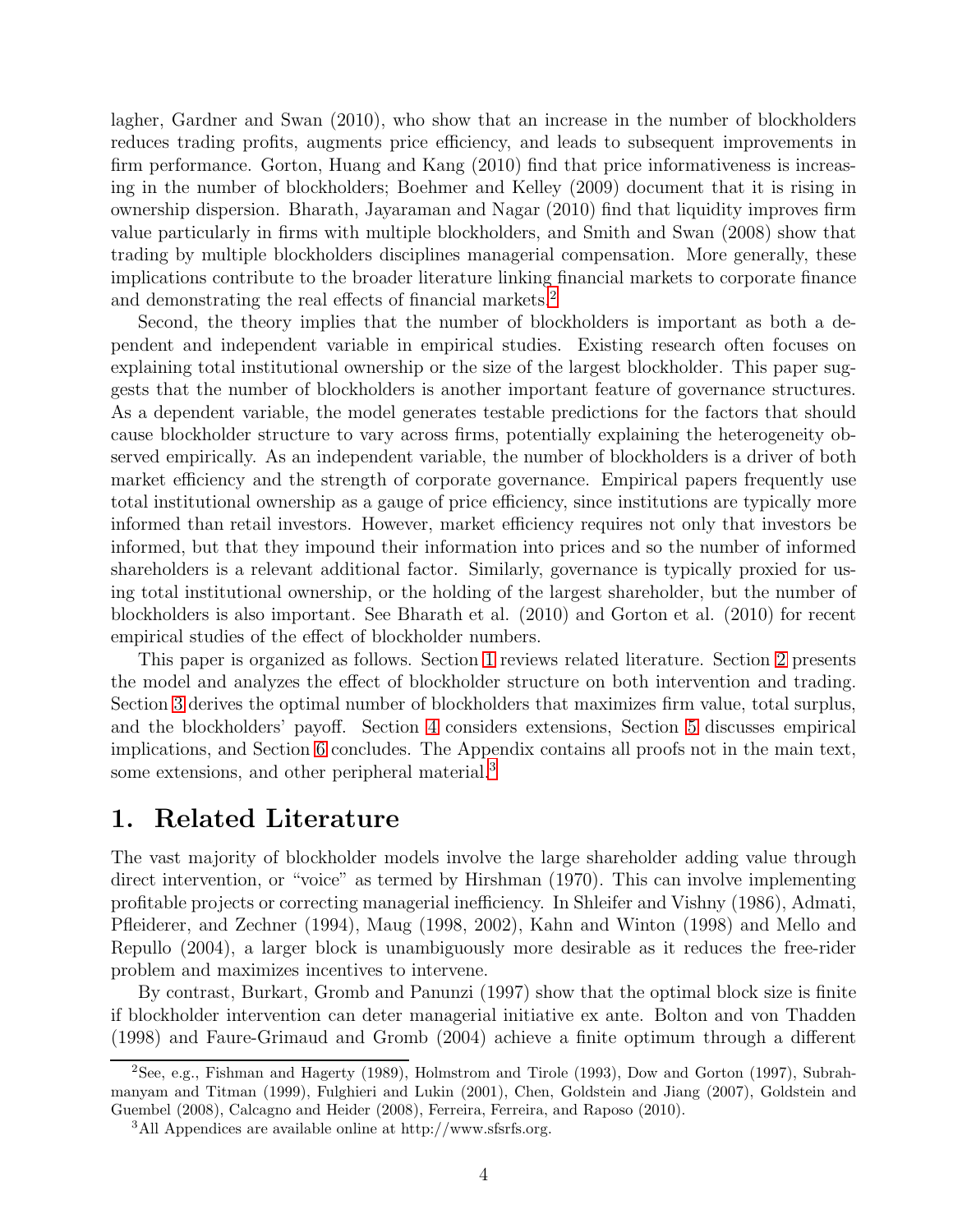channel, as too large a block reduces free float. While these papers only consider a single shareholder, Pagano and Roell (1998) point out that if the finite optimum is lower than the total external financing required, the entrepreneur will need to raise funds from additional shareholders. Although this leads to a multiple blockholder structure, the extra blockholders play an entirely passive role: they are merely a "budget-breaker" to provide the remaining funds. Replacing the additional blockholders by creditors or dispersed shareholders would have the same effect. In this paper, all blockholders play an active role. In Winton (1993), a multiple blockholder structure arises as investors face wealth constraints, rather than from price efficiency considerations.

Two recent papers by Admati and Pfleiderer (2009) and Edmans (2009) analyze an alternative governance mechanism: trading (also commonly referred to as "exit"). Informed trading causes prices to more accurately reflect fundamental value, in turn inducing the manager to undertake actions that enhance value.<sup>4</sup> The survey evidence of McCahery, Sautner and Starks (2010) finds that trading is the primary governance mechanism used by institutions; Parrino, Sias and Starks (2003) and Chen, Harford and Li (2007) document direct evidence of governance through trading. However, Admati and Pfleiderer and Edmans both consider a single blockholder and do not feature intervention.

Attari, Banerjee and Noe (2006), Faure-Grimaud and Gromb (2004), and Aghion, Bolton and Tirole (2004) feature a blockholder who can only intervene and a speculative agent who can only trade. The blockholder does not trade; even though the speculator does, such trading does not exert governance as there is no managerial decision. These theories thus consider intervention only. Noe (2002) features multiple blockholders who both intervene and trade. Since stock price informativeness has no effect on managerial effort, blockholder trading again does not exert governance.<sup>5</sup> In Khanna and Mathews (2010), blockholder trading does improve firm value, but through the different channel of countering manipulation by a short-seller. In our model, all blockholders engage in both intervention and trading; the latter affects the manager's incentives and thus exerts governance. Indeed, McCahery et al. find that institutional blockholders use both governance mechanisms frequently.<sup>6</sup> To our knowledge, this paper is the first theory that analyzes both of these major governance mechanisms, and the tradeoffs between them.

Most existing multiple blockholder theories focus on the formation of coalitions to win voting contests (Dhillon and Rossetto 2009) or extract private benefits (Zwiebel 1995; Bennedsen and Wolfenzon 2000; Mueller and Wärneryd 2001; Bloch and Hege 2003; Maury and Pajuste

<sup>&</sup>lt;sup>4</sup>In Holmstrom and Tirole (1993), Calcagno and Heider (2008) and Ferreira, Ferreira and Raposo (2010), price efficiency is also desirable as it helps monitor management. In Fulghieri and Lukin (2001), efficient prices reduce the cost of raising funds for a high-quality firm. In Fishman and Hagerty (1989), efficient prices improve the manager's investment decisions. These papers do not analyze the effect of blockholder structure on price efficiency and there is no blockholder intervention. In Fulghieri and Lukin, price efficiency is enhanced via security design; in Fishman and Hagerty it is enhanced by firms' voluntary disclosures.

<sup>5</sup>Similarly, the single blockholder models of Maug (1998, 2002), Kahn and Winton (1998), Mello and Repullo (2004), Brav and Mathews (2010), and Kalay and Pant (2010) allow the blockholder either to intervene or to sell her stake (in the last two papers, the intervention occurs through voting). However, trading again does not exert governance, and so these papers are theories of intervention only.

<sup>&</sup>lt;sup>6</sup>While trading is the primary mechanism (undertaken by  $80\%$  of institutions),  $66\%$  vote against management and 55% engage in discussions with the board. Six other channels of intervention as used by at least 10% of respondents. Institutions can both trade freely on information and engage in intervention because the above intervention mechanisms do not require them to have a board seat and become a firm insider.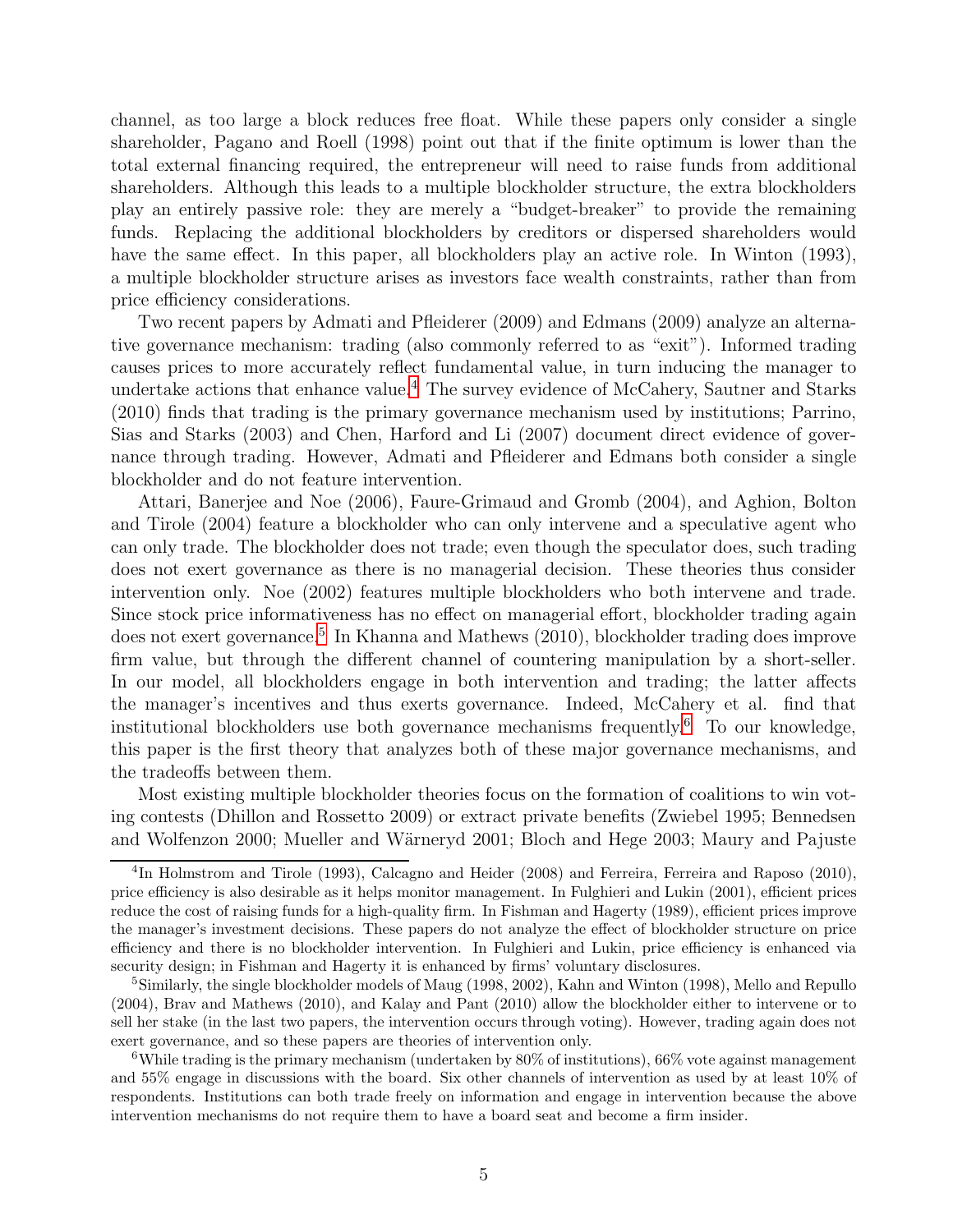|                  | All blockholders                          |                   | Outside blockholders                      |                   |  |
|------------------|-------------------------------------------|-------------------|-------------------------------------------|-------------------|--|
| $\overline{N}$   | Number of firms                           | $%$ of firms with | Number of firms                           | $%$ of firms with |  |
|                  | with N blockholders $\geq N$ blockholders |                   | with N blockholders $\geq N$ blockholders |                   |  |
| $\left( \right)$ | 152                                       | $100\%$           | 249                                       | 100%              |  |
|                  | 217                                       | 88\%              | 289                                       | 80\%              |  |
|                  | 287                                       | 70\%              | 284                                       | 57%               |  |
| 3                | 264                                       | 47\%              | 213                                       | 34\%              |  |
|                  | 170                                       | 26\%              | 116                                       | 17\%              |  |
| h,               | 88                                        | 12\%              | 62                                        | $7\%$             |  |
|                  | 40                                        | $5\%$             | 18                                        | $2\%$             |  |
|                  | 17                                        | $2\%$             |                                           | $1\%$             |  |
|                  |                                           | $0\%$             | 2                                         | $0\%$             |  |
|                  |                                           | $0\%$             |                                           | $0\%$             |  |

Table 1: Frequency of multiple blockholders for 1,240 U.S. firms. This table reports the frequency of blockholder structures for U.S. firms in 2001 using data from Dlugosz et al. (2006).

2005; Gomes and Novaes 2006).<sup>7</sup> This paper derives a multiple blockholder structure through a quite different channel – its effect on governance through trading, rather than control contests. By studying different blockholder actions, the model generates a new range of empirical predictions, in particular those relating to informed trading and financial markets, and more broadly links together the previously disparate literatures on blockholders and microstructure.

We now turn from related theories to the empirical facts that motivate our model. Table 1 illustrates the prevalence of multiple blockholders using U.S. data for 2001 from Dlugosz et al. (2006). They define a blockholder as a shareholder with at least 5% of a firm's equity. The table illustrates that 70% of firms have multiple blockholders, and 26% of firms have at least four blockholders. Focusing on outside blockholders, these figures remain sizable at 57% and 17%. Hence, not only do most firms have multiple blockholders, but even among such firms, the number of blockholders varies. Therefore, we seek not only to show that a multiple blockholder structure can be optimal, but also explain why blockholder numbers vary across firms. Hand-collected data from Holderness (2009) gives consistent results, showing that 74% of firms having multiple blockholders and 26% have at least four blockholders.<sup>8</sup>

Turning to overseas, Laeven and Levine (2007) find that 34% of European firms have more than one blockholder; Maury and Pajuste (2005) document a figure of 48% for Finnish firms. Using Western European data made available by Faccio and Lang (2002) we find a similar ratio of 39%. All these figures are sizable but somewhat lower than the U.S. data, because the above papers require an investor to have at least 10% of the voting rights to be a blockholder,

<sup>&</sup>lt;sup>7</sup>Another explanation is that regulation (e.g. Section 13(d) filing requirements upon acquisition of a  $5\%$ stake, or becoming classified as an insider upon acquisition of a 10% stake) prevents investors from building large blocks and thus forces firms to be held by multiple blockholders. Existing theories advocating a single large blockholder would suggest that such institutional constraints lead to inefficient ownership structures; this paper reaches a different conclusion.

<sup>&</sup>lt;sup>8</sup>The Holderness (2009) paper does not contain the frequency of multiple blockholders. We thank Cliff Holderness for providing us with these figures using his underlying data.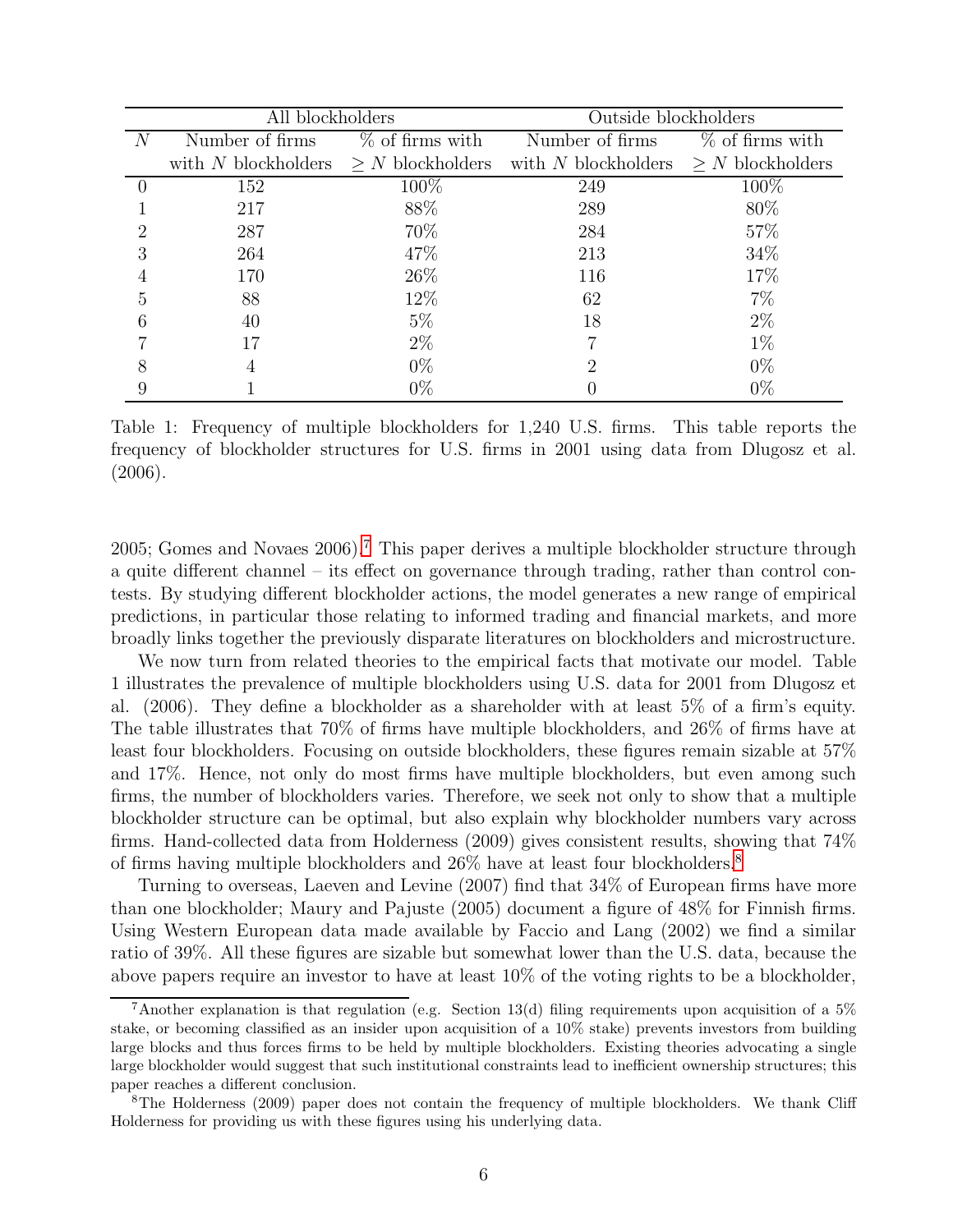| Action Stage                                                                                                                        | <b>Trading Stage</b>                                                                                                                         |  |
|-------------------------------------------------------------------------------------------------------------------------------------|----------------------------------------------------------------------------------------------------------------------------------------------|--|
| 1. Manager takes unobservable<br>action $a$ at cost $a$                                                                             | 1. Blockholder <i>i</i> submits<br>order flow $x_i(\tilde{v})$ .                                                                             |  |
| 2. Blockholder takes observable<br>action $b_i$ at cost $b_i$ .                                                                     | 2. Liquidity traders submit<br>order flow $\tilde{\epsilon}$ .                                                                               |  |
| 3. Blockholder <i>i</i> observes firm<br>value<br>$\widetilde{v} = \phi_a \log(1+a) + \phi_b \log(1+\sum_i b_i) + \widetilde{\eta}$ | 3. Market maker observes<br>total order flow<br>$\tilde{y} = \sum_i x_i + \tilde{\epsilon}$<br>and sets price $p = E[\tilde{v} \tilde{y}]$ . |  |

Figure 1: Timeline of the model

in part motivated by existing theories based on control contests. While a 10% stake may be necessary to exert control, in our model a blockholder is simply a shareholder who has greater information than the market and so the lower threshold of Dlugosz et al. is more appropriate. Even a stake below 5% may be sufficient to gain access to management or give incentives to analyze the firm in detail (for example, mutual funds typically hold under 5%). Under a lower threshold, the prevalence of multiple blockholders and heterogeneity in structures will be even greater. Our model does not assume that blockholders have control rights – a blockholder is simply any party with a sufficient stake to induce intervention, who also has private information and the ability to trade on this information.<sup>9</sup> It thus can apply to shareholders with less than 5% and suggests that empirical studies of blockholders may wish to use data sources other than 13d filings to identify sizable shareholders below the 5% threshold (see, e.g., Gallagher, Gardner and Swan (2010)).

## <span id="page-6-0"></span>2. Model and Analysis

Our model consists of a game between the manager, a market maker and the I blockholders of the firm. The game has two stages, and the timeline is given in Figure 1.

In the first stage, the manager and blockholders take actions that affect firm value. Firm value is given by

<span id="page-6-1"></span>
$$
\tilde{v} = \phi_a \log(1 + a) + \phi_b \log(1 + \sum_i b_i) + \tilde{\eta},\tag{1}
$$

where  $a \in [0, \infty)$  represents the action taken by the manager,  $b_i \in [0, \infty)$  represents the action taken by blockholder *i*, and  $\tilde{\eta}$  is normally distributed noise with mean zero and variance  $\sigma_{\eta}^2$ . The manager incurs personal cost  $a$  when taking action  $a$ , while each blockholder  $i$  incurs personal cost  $b_i$  when taking action  $b_i$ <sup>10</sup> The manager's action is broadly defined to encompass any decision that improves firm value but is personally costly, such as exerting effort or

 $9F<sup>9</sup>$  For U.S. firms, insiders will typically not meet this definition of a blockholder since they are prohibited from trading on material non-public information by insider trading laws; Table 1 therefore differentiates between inside and outside blockholders. In countries where insider trading laws are weak or not enforced, and insiders do not face other trading restrictions such as wealth constraints or risk aversion, both insiders and outsiders can be considered blockholders in the model.

 $10$ Firm value depends on the logarithm of the combined blockholder effort level, and the action has a linear cost to each blockholder. This functional form ensures that adding blockholders does not change the available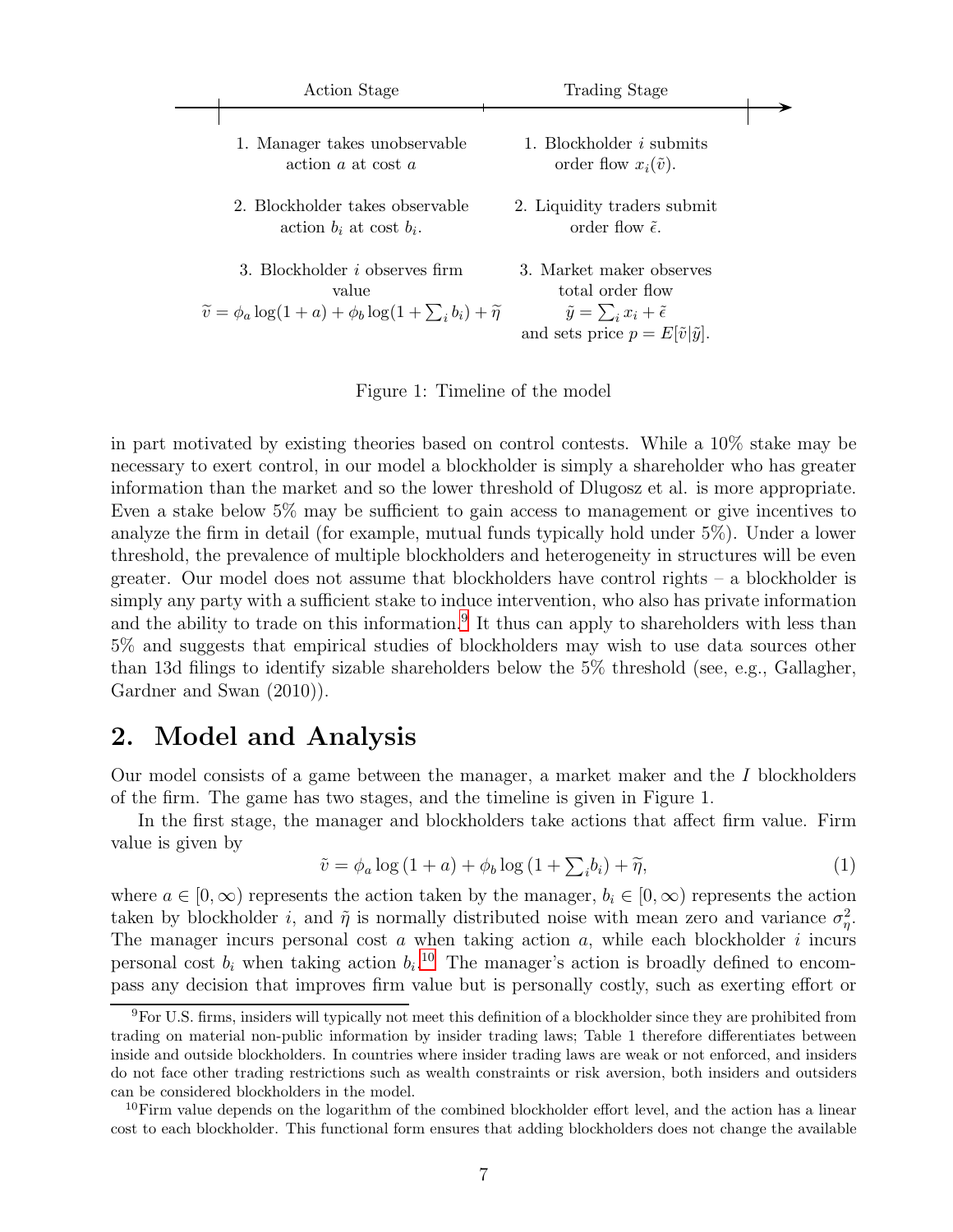forgoing private benefits. We call these actions "initiative" and "managerial rent extraction" respectively. Similarly, the blockholder's action can involve advising the manager ("advising"), inhibiting managerial perks ("perk prevention") or extracting private benefits for themselves ("blockholder rent extraction.")<sup>11</sup> Section [5](#page-21-0) discusses which types of action will likely be most important in a given setting. The parameter  $\phi_a$  ( $\phi_b$ ) measures the productivity of manager (blockholder) effort. We use the term "effort" to refer to a and  $b_i$  and "output" to refer to  $\phi_a \log(1+a)$  and  $\phi_b \log(1+\sum_i b_i)$ , i.e. effort scaled by its productivity. To avoid having to deal with the boundary cases where  $a$  and/or  $b_i$  are zero and explicitly analyze non-negativity constraints, we impose technical restrictions on the parameters to guarantee that both are strictly positive. Sufficient conditions are given in Appendix  $A^{12}$ .

In the core model, the manager's and blockholders' actions are perfect substitutes, with independent effects on firm value. This benchmark case is appropriate in a number of settings. For example, if blockholders primarily impact the firm through rent extraction, this erodes firm value regardless of the manager's initiative or rent extraction. If the key managerial action is initiative (e.g. designing new products or building client relationships) and blockholders mainly block perks or consume private benefits themselves, these are also independent. However, in some situations, there may be positive or negative complementarities between the manager's and blockholders' actions. These are analyzed in Section [4.2.](#page-15-0)

Action a is privately observed by the manager, as in any moral hazard problem. In the core model, we assume that  $b_i$  is public. This assumption is made only for tractability, since it allows the trading and effort decisions to be solved separately. The key mechanism through which the paper justifies multiple blockholders, that a rise in  $I$  generates competition in trading, is unaffected by whether  $b_i$  is observable. In Section [4.4](#page-19-0) we allow for  $b_i$  to be private.

There is one share outstanding. The risk-neutral manager owns  $\alpha$  shares, and each riskneutral blockholder holds  $\beta/I$  shares, where  $\alpha + \beta < 1$ . Our analysis focuses exclusively on the optimal number of blockholders  $(I)$  among which a given level of concentrated ownership is divided, and thus holds the amount of concentrated ownership  $(\beta)$  constant. This separates our paper from previous literature that analyzes the optimal  $\beta$ . For example, Shleifer and Vishny (1986) and Maug (1998, 2002) show that a higher  $\beta$  raises incentives to intervene, but this must be traded off against the potential reduction in managerial initiative (Burkart, Gromb and Panunzi 1997) and free float (Bolton and von Thadden 1998). In this model, free float is fixed at  $1 - \alpha - \beta$  and plays no role. Endogenizing  $\beta$  and allowing liquidity (introduced shortly) to depend on free float will lead to the same trade-off as these earlier papers.<sup>13</sup>

technology (in addition, it leads to substantial tractability). The common assumption of a quadratic cost and a linear effect of  $b_i$  on  $\tilde{v}$  is inappropriate here: with a convex cost function, the blockholders' technology would improve if there are multiple small blockholders, since each would be operating at the low marginal cost part of the curve. A single blockholder would be able to reduce monitoring costs by dividing herself up into multiple small "units", and increase total effort. Instead, the linear cost means that the monitoring technology is constant, and so there is no mechanical reduction in monitoring costs from splitting a block.

<sup>11</sup>See Barclay and Holderness (1989) for a description of the private benefits that blockholders can extract. Unlike in earlier theories of multiple blockholders, here blockholders do not compete (with either each other or the manager) to consume private benefits.

<sup>&</sup>lt;sup>12</sup>The analysis of perfect negative complementarities (Proposition [10\)](#page-17-0) does allow for a or  $\sum_i b_i$  to be zero, and indeed shows that the optimum involves one of these terms being zero.

<sup>&</sup>lt;sup>13</sup>We could also extend the model by introducing managerial risk aversion and endogenizing  $\alpha$ . Then, the increased price efficiency that results from a greater number of blockholders will lead to the optimal contract involving a greater relative weight on equity compensation versus other performance measures: see Holmstrom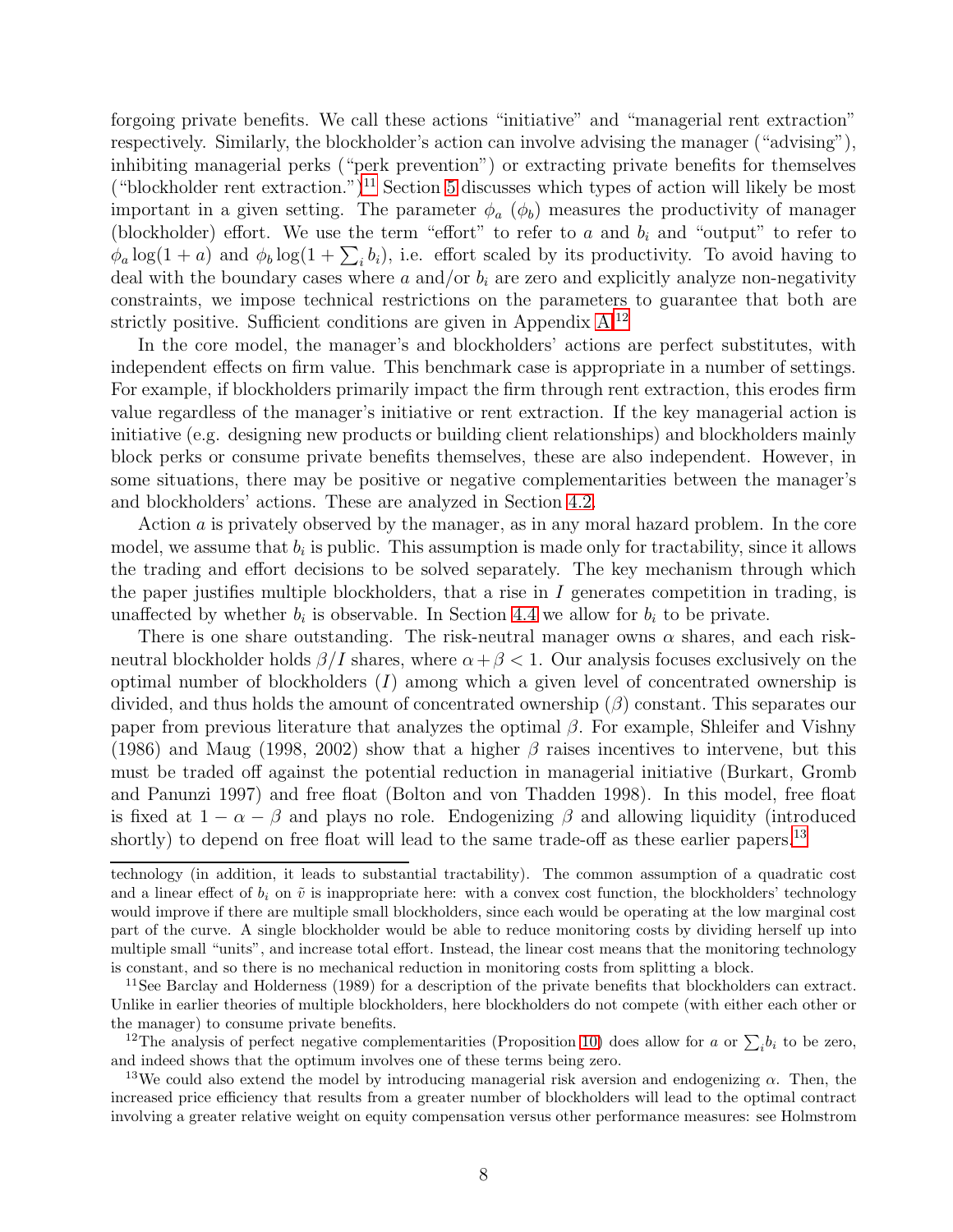In the second stage of the game, the blockholders, noise traders, and a market maker trade the firm's equity. As in Admati and Pfleiderer (2009), each blockholder observes firm value  $\tilde{v}$ perfectly, while noise traders are uninformed. Section [4.1](#page-14-1) extends the model to costly information acquisition and Appendix [B](#page-42-0) shows that our results are unchanged if each blockholder obtains an imperfect signal of  $\tilde{v}$ : we only require that blockholders have superior information to atomistic investors.<sup>14</sup> This superior information can be motivated by a number of underlying assumptions. Blockholders' large stakes may give them greater access to information: given their voting power, management is more willing to meet with them. In reality, managers meet large institutional investors but not households. Even if blockholders have the same access to information as other investors, they have stronger incentives to engage in costly analysis of this information. For example, mutual funds undertake detailed analysis of public information to form their own valuations. Edmans (2009) microfounds this relationship between block size and informedness. If there are short-sales constraints (or nontrivial short-sales costs), blockholders can sell more if information turns out to be negative. Since information is more useful to them, they have a greater incentive to acquire it in the first place. Several empirical studies indeed find that blockholders are better informed than other investors and impound their information into prices through trading. Parrino, Sias and Starks (2003) and Chen, Harford and Li (2007) find that blockholders have superior information about negative firm prospects, which they use to vote with their feet. Bushee and Goodman  $(2007)$  show that blockholders trade on private rather than public information. Holthausen, Leftwich and Mayers (1990) and Sias, Starks and Titman (2006) demonstrate that such blockholder trading has a permanent effect on stock prices (suggesting the price moves are due to information rather than liquidity) and Brockman and Yan (2009) find that blockholders impound firm-specific information into prices.<sup>15</sup>

After observing  $\tilde{v}$ , each blockholder submits a market order  $x_i(\tilde{v})$ . Noise traders, who trade for exogenous liquidity reasons, submit a market order  $\tilde{\epsilon} \sim N(0, \sigma_{\varepsilon}^2)$ , where  $\varepsilon$  and  $\eta$ are independent. We use the term "liquidity" to refer to  $\sigma_{\varepsilon}$ . After observing total order flow  $\tilde{y} = \sum_i \tilde{x}_i + \tilde{\epsilon}$ , the competitive market maker sets the price  $\tilde{p}$  equal to expected firm value.

The manager's objective is to maximize the market value of his shares less the cost of effort. Each blockholder maximizes her trading profits, plus the fundamental value of her shares, less her cost of effort.<sup>16</sup> In Section [4.3,](#page-18-0) we allow the objective functions of all players to depend on

<sup>16</sup>Each blockholder thus maximizes her individual objective function. The results are unchanged if blockholders can co-ordinate (either to share the costs of intervention, or limit their trading volumes), but the cost is increasing in the number of co-ordinating parties. An increase in I reduces the co-ordination costs for both

and Tirole (1993) and Calcagno and Heider (2008). As in the present paper, managerial effort unambiguously rises (see Chen and Swan (2010).)

 $14$ Appendix [C](#page-44-0) allows signal precision to be increasing in the blockholder's individual stake and thus fall with I. This does not change any results as long as signal precision does not decline so rapidly with I that this outweighs the beneficial effect of greater  $I$  on competition in trading.

<sup>15</sup>Parrino, Sias and Starks (2003), Sias, Starks and Titman (2006) and Gallagher, Gardner and Swan (2010) document that blockholders typically trade on the market rather than using a negotiated block trade. This is because only the former method allows them to trade on their information by camouflaging with noise traders (as in Kyle (1985).) Blockholders cannot trade on information in a negotiated trade because the counterparty engages in extensive due diligence since she is trading a large stake. Indeed, Barclay and Holderness (1991) find that negotiated block trades are rare and trades lead to stock price increases, inconsistent with the hypothesis that the selling blockholder is exiting on negative information. The event-study returns are independent of whether the block is traded at a premium or discount, rejecting the view that the trading parties have superior information to the market.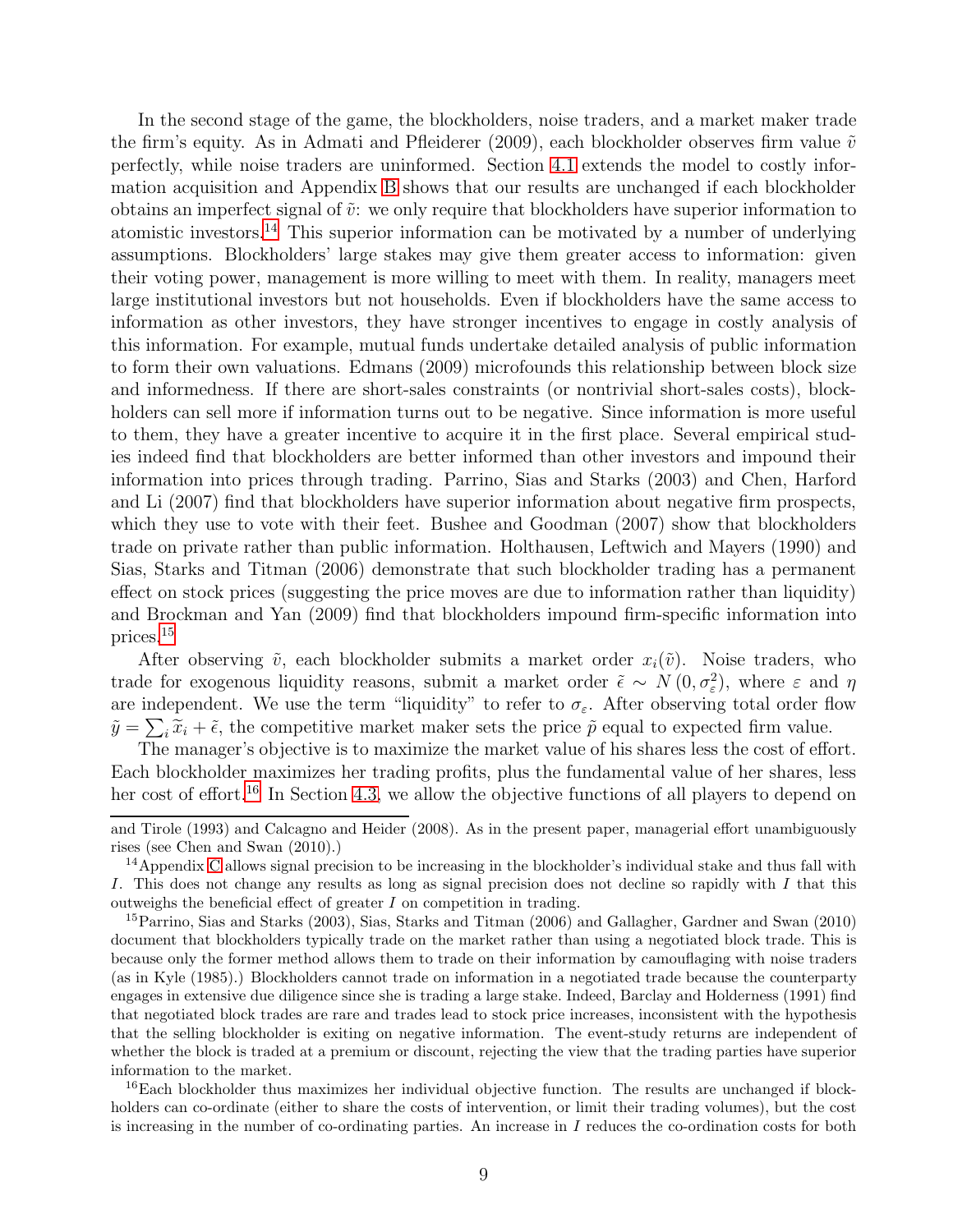both the stock price and fundamental value.

We solve for the equilibrium of the game by backward induction.

#### 2.1 The Trading Stage

To proceed by backward induction, we take the decisions a of the manager and  $b_i$  of the blockholders as given. (In equilibrium, these conjectures will be correct and equal the actions derived subsequently in Proposition [3.](#page-10-0)) The trading stage of the game is similar to Kyle (1985) and its extensions to multiple informed investors (Kyle 1984; Admati and Pfleiderer 1988; Holden and Subrahmanyam 1992; Foster and Viswanathan 1993.)

**Proposition 1. (Trading Equilibrium)** The unique linear equilibrium of the trading stage is symmetric and has the form:

$$
x_i(\tilde{v}) = \gamma (\tilde{v} - \phi_a \log (1 + a) - \phi_b \log (1 + \sum_i b_i)) \quad \forall i
$$
 (2)

$$
p(\tilde{y}) = \phi_a \log(1+a) + \phi_b \log(1+\sum_i b_i) + \lambda \tilde{y},\tag{3}
$$

where

<span id="page-9-4"></span><span id="page-9-3"></span>
$$
\lambda = \frac{\sqrt{I}}{I+1} \frac{\sigma_{\eta}}{\sigma_{\epsilon}}
$$
\n(4)

<span id="page-9-0"></span>
$$
\gamma = \frac{1}{\sqrt{I}} \frac{\sigma_{\varepsilon}}{\sigma_{\eta}},\tag{5}
$$

and a and  $b_i$  are the market maker's and blockholders' conjectures regarding the actions. Each blockholder's expected trading profits are given by

<span id="page-9-2"></span>
$$
\frac{1}{\sqrt{I}(I+1)}\sigma_{\eta}\sigma_{\epsilon}.\tag{6}
$$

Trading profits are increasing in  $\sigma_{\eta}$ , the blockholders' informational advantage, and  $\sigma_{\epsilon}$ , their ability to profit from information by trading with liquidity investors. In addition, aggregate blockholder trading profits are decreasing in I, because multiple blockholders compete as in a Cournot oligopoly and trade aggressively. While aggressive trading reduces aggregate profits, it also impounds more information into prices. Our definition of price informativeness is  $E\left[\frac{d\tilde{p}}{d\tilde{p}}\right]$  $\frac{d\tilde{p}}{d\tilde{v}}$ , the expected change in price for a given change in firm value. This definition is particularly relevant for our setting as it measures the incentives to improve fundamental value of an agent compensated according to the stock price. It will thus be used later to derive the manager's optimal action. The common measure used in the microstructure literature is  $(\text{Var}(\tilde{v}) - \text{Var}(\tilde{v})$ ) /  $\text{Var}(\tilde{v})$ , the proportion of the variance of  $\tilde{v}$  that is captured by prices. Appendix [D](#page-46-0) shows that these measures are equivalent.

<span id="page-9-1"></span>The next proposition calculates price informativeness.

**Proposition 2.** (Price Informativeness) Price informativeness is equal to  $I/(I + 1)$ .

intervention and trading, with the same effects as in the core model.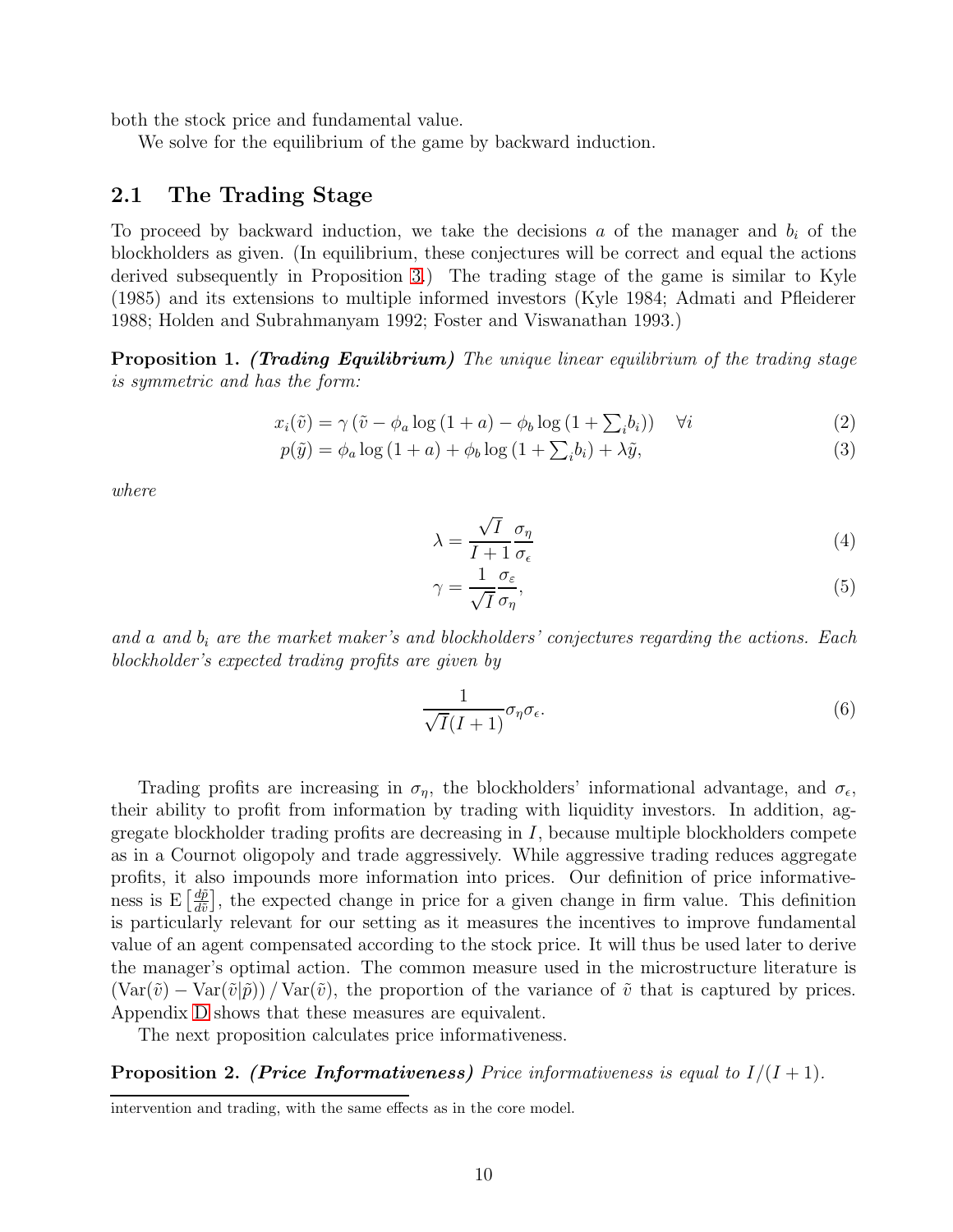Price informativeness is increasing in I. As I approaches infinity, prices become fully informative. On the other hand, in the monopolistic Kyle model  $(I = 1)$ , the blockholder limits her order, and so prices reveal only one-half of her private information.

The positive link between the number of blockholders and price informativeness does not arise because a greater number of informed agents mechanically increases the amount of information in the market. Indeed, a single blockholder already has a perfect signal of fundamental value; since she faces no trading constraints, she could theoretically impound this entire information into prices. The amount of information in the economy is independent of  $I$ ; the effect on price informativeness instead arises entirely from competition in trading.

As is standard in Kyle-type models, liquidity  $\sigma_{\varepsilon}$  has no effect on price informativeness. From [\(5\)](#page-9-0), greater noise trading allows blockholders to trade more aggressively. This increase in informed trading exactly counterbalances the effect of increased noise and leaves price informativeness unchanged. In Section [4.1](#page-14-1) we show that liquidity has a positive effect on price informativeness under costly information acquisition.

#### 2.2 The Action Stage

We now solve for the actions of the manager and the blockholders in the first stage. There is a unique symmetric equilibrium.

Proposition 3. (Optimal Actions) The manager's optimal action is

<span id="page-10-2"></span>
$$
a = \phi_a \alpha \left(\frac{I}{I+1}\right) - 1\tag{7}
$$

and combined blockholder actions are

$$
\sum_{i} b_i = \phi_b \beta \left(\frac{1}{I}\right) - 1. \tag{8}
$$

In a symmetric equilibrium, the optimal action of each blockholder is

<span id="page-10-0"></span>
$$
b_i = \phi_b \beta \left(\frac{1}{I}\right)^2 - \frac{1}{I}.\tag{9}
$$

Proof The manager maximizes the market value of his shares, less the cost of effort:

<span id="page-10-1"></span>
$$
E\left[\alpha \widetilde{p} - a\right].\tag{10}
$$

When setting the price  $\tilde{p}$ , the market maker uses his conjecture for the manager's action a. Therefore, the manager's actual action affects the price only through its influence on  $\tilde{v}$ , and thus blockholders' order flow. The manager's first-order condition is given by:

$$
\alpha \left( \mathcal{E} \left[ \frac{d\tilde{p}}{d\tilde{v}} \right] \right) \left( \frac{\phi_a}{1+a} \right) - 1 = 0. \tag{11}
$$

From Proposition [2,](#page-9-1) his optimal action is therefore

$$
a = \alpha \left(\frac{I}{I+1}\right)\phi_a - 1.
$$
\n(12)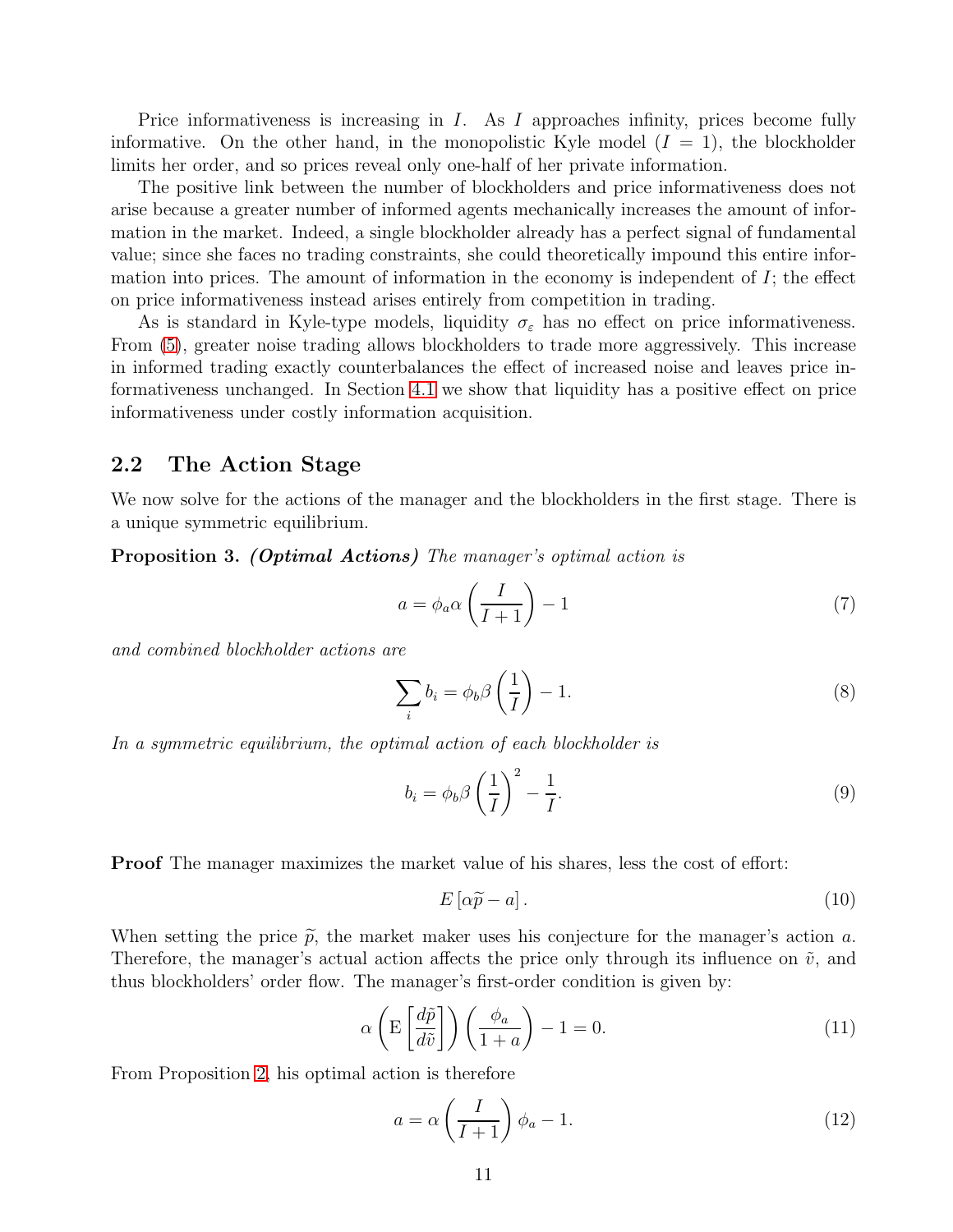Each blockholder maximizes her trading profits, plus the fundamental value of her shares, less her cost of effort. From  $(6)$ , the blockholder's trading profits do not depend on  $b_i$ , because it is public and thus does not affect her informational advantage. Therefore, blockholder  $i$ simply chooses  $b_i$  to maximize the fundamental value of her shares, less her cost of effort:

<span id="page-11-0"></span>
$$
E\left[\left(\frac{\beta}{I}\right)\widetilde{v}-b_i\right].
$$
\n(13)

Her first-order condition is given by

$$
\sum_i b_i = \frac{\beta}{I} \phi_b - 1
$$

and so in a symmetric equilibrium, the action of blockholder  $i$  is

$$
b_i = \phi_b \beta \left(\frac{1}{I}\right)^2 - \frac{1}{I}.\tag{14}
$$

There also exist asymmetric equilibria, but  $\sum_i b_i$  is uniquely defined. Since firm value depends on the sum of blockholder efforts, there is no loss of generality by focusing on symmetric equilibria.

The manager's action a is the product of three variables: the effectiveness of effort  $\phi_a$ , his equity stake  $\alpha$ , and price informativeness  $\frac{I}{I+1}$ . It is increasing in I as a higher I augments price informativeness, and so the stock price more closely reflects the firm's fundamental value and thus the manager's effort. In effect, blockholder trading rewards managerial effort ex post by impounding its effects into the stock price, therefore inducing it ex ante. The dynamic consistency of this reward mechanism depends on the number of blockholders. Critically, trading occurs after the manager has taken his action, at which point shareholders are concerned only with maximizing their trading profits. A single blockholder optimizes her profits by limiting her order, at the expense of price informativeness. Therefore, the promise of rewarding effort by bidding up the price to fundamental value is not credible. By contrast, multiple blockholders trade aggressively, augmenting price informativeness, and thus constitute a commitment device to reward the manager ex post for his actions. While such aggressive trading is motivated purely by the private desire to maximize individual profits in the presence of competition, it has a social benefit by eliciting managerial effort.

As is standard, combined blockholder effort  $\sum_i b_i$  is decreasing in I, owing to the free-rider problem. Therefore, there is a trade-off between the effect of I on intervention and trading. The co-ordination problems and externalities created by splitting a block play opposing roles in intervention and trading. For intervention, the externalities are positive: intervention improves the value of other shareholders' stakes, but this effect is not internalized by the individual blockholder. Since these externalities are positive, there is "too little" intervention with multiple blockholders, from a firm value standpoint. For trading, the externalities are negative. Higher trading volumes reveal more information to the market maker, leading to a less attractive price for other informed traders. Blockholders trade "too much" from the standpoint of maximizing combined profits. However, firm value does not depend on trading profits as they are a mere transfer from liquidity traders to blockholders. Instead, "too much" trading is beneficial for firm value as it increases price informativeness and induces effort ex ante.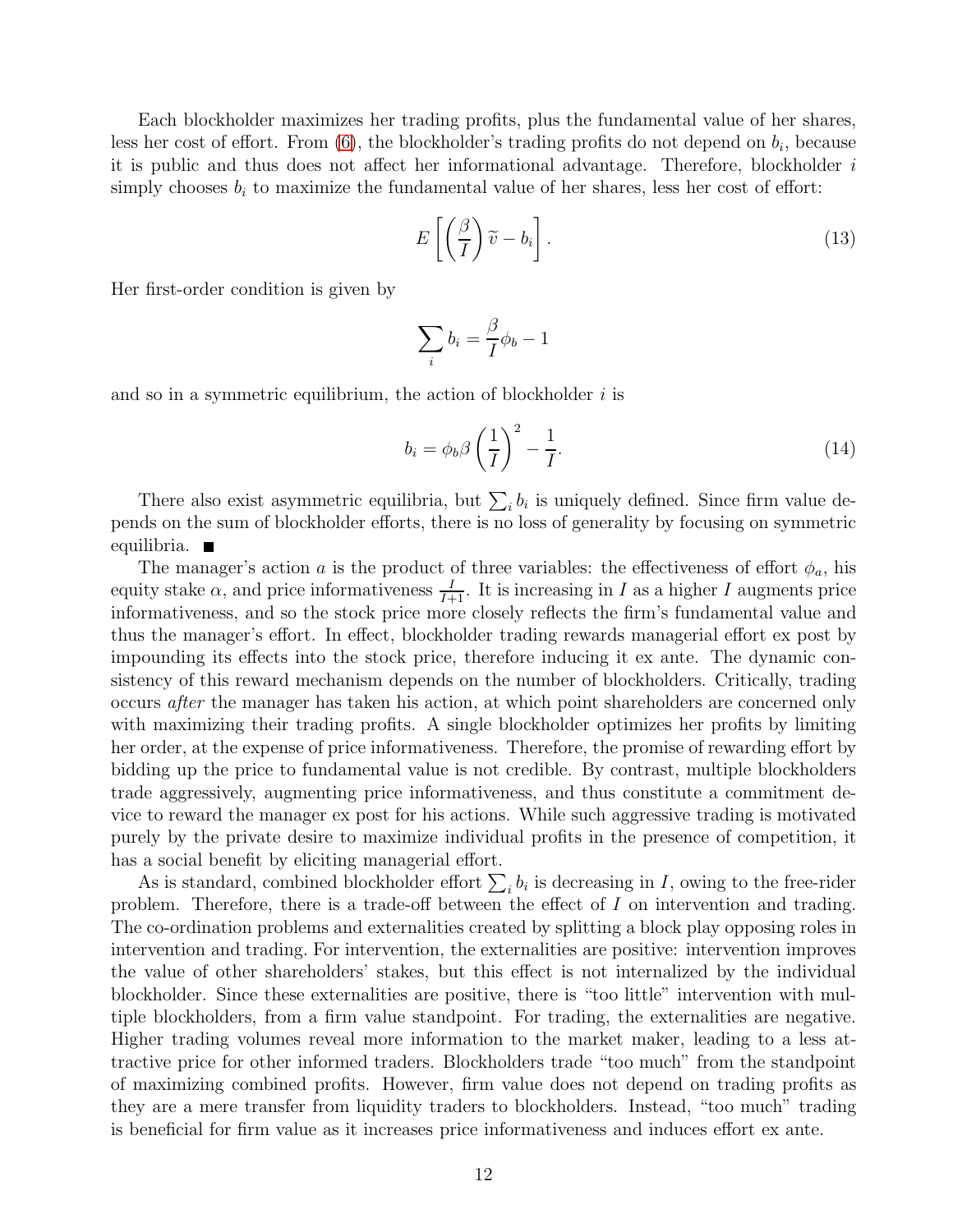### <span id="page-12-0"></span>3. The Optimal Number of Blockholders

This section derives the optimal number of blockholders. We start by deriving the optimal number that maximizes firm value, and then analyze the social optimum (that maximizes total surplus) and the private optimum (that maximizes the total payoff to blockholders).

<span id="page-12-2"></span>**Proposition 4. (Firm Value Optimum)** The number  $I^*$  of blockholders that maximizes firm value  $i s^{17}$ :

<span id="page-12-3"></span>
$$
I^* = \frac{\phi_a - \phi_b}{\phi_b}.\tag{15}
$$

**Proof** From Proposition [3,](#page-10-0) expected firm value is:

$$
E[\widetilde{v}] = \phi_a \log \left[ \phi_a \alpha \left( \frac{I}{I+1} \right) \right] + \phi_b \log \left[ \phi_b \beta \left( \frac{1}{I} \right) \right]. \tag{16}
$$

The first-order condition with respect to  $I$  is given by:

<span id="page-12-1"></span>
$$
\frac{\phi_a - \phi_b - \phi_b I}{I + I^2} = 0.
$$
\n
$$
(17)
$$

 $\hat{I} = (\phi_a - \phi_b)/\phi_b$  satisfies the first order condition. Since the left hand side of [\(17\)](#page-12-1) is positive for  $I \leq \hat{I}$  and negative for  $I > \hat{I}$ ,  $I^*$  is indeed a maximum.

The number  $I^*$  of blockholders that maximizes firm value solves the trade-off between the positive effect of more blockholders on managerial effort, and the negative effect on blockholder intervention. The optimum is therefore increasing in  $\phi_a$ , the productivity of the manager's effort, and declining in  $\phi_b$ , the productivity of blockholder intervention.

While Proposition [4](#page-12-2) is concerned with maximizing firm value, the social optimum maximizes total surplus, which also takes into account the effort costs borne by the manager and blockholders. In theory, the social optimum would be chosen by a social planner. If the noise traders are the firm's atomistic shareholders (as in Kahn and Winton (1998) and Bolton and von Thadden (1998)), it will also be chosen by the initial owner when taking the firm public, since IPO proceeds will equal total surplus. The owner will have to compensate the blockholders (in the form of a lower issue price) for their expected intervention costs, and the manager for his effort in the form of a higher wage. Trading profits have no effect on IPO proceeds: while blockholders will pay a premium in expectation of trading gains, small shareholders will demand discounts to offset their future losses.

**Proposition 5. (Social Optimum)** The number  $I_{soc}^*$  of blockholders that maximizes total surplus is the unique positive solution to

<span id="page-12-4"></span>
$$
\frac{\phi_a}{I(I+1)} - \frac{\phi_b}{I} - \frac{\phi_a \alpha}{(I+1)^2} + \frac{\phi_b \beta}{I^2} = 0,\tag{18}
$$

which may be higher or lower than  $I^*$ .  $I_{soc}^*$  is increasing in  $\phi_a$  and  $\beta$ , and decreasing in  $\phi_b$  and α.

<sup>&</sup>lt;sup>17</sup>In reality, the number of blockholders must be a strictly positive integer. To economize on notation, we ignore such technicalities when stating  $I^*$ . If  $\frac{\phi_a - \phi_b}{\phi_b} < 1$ , the optimal number is 1. If  $\frac{\phi_a - \phi_b}{\phi_b}$  is a non-integer, the optimal number is found by comparing [\(16\)](#page-12-3) under the two adjacent integers.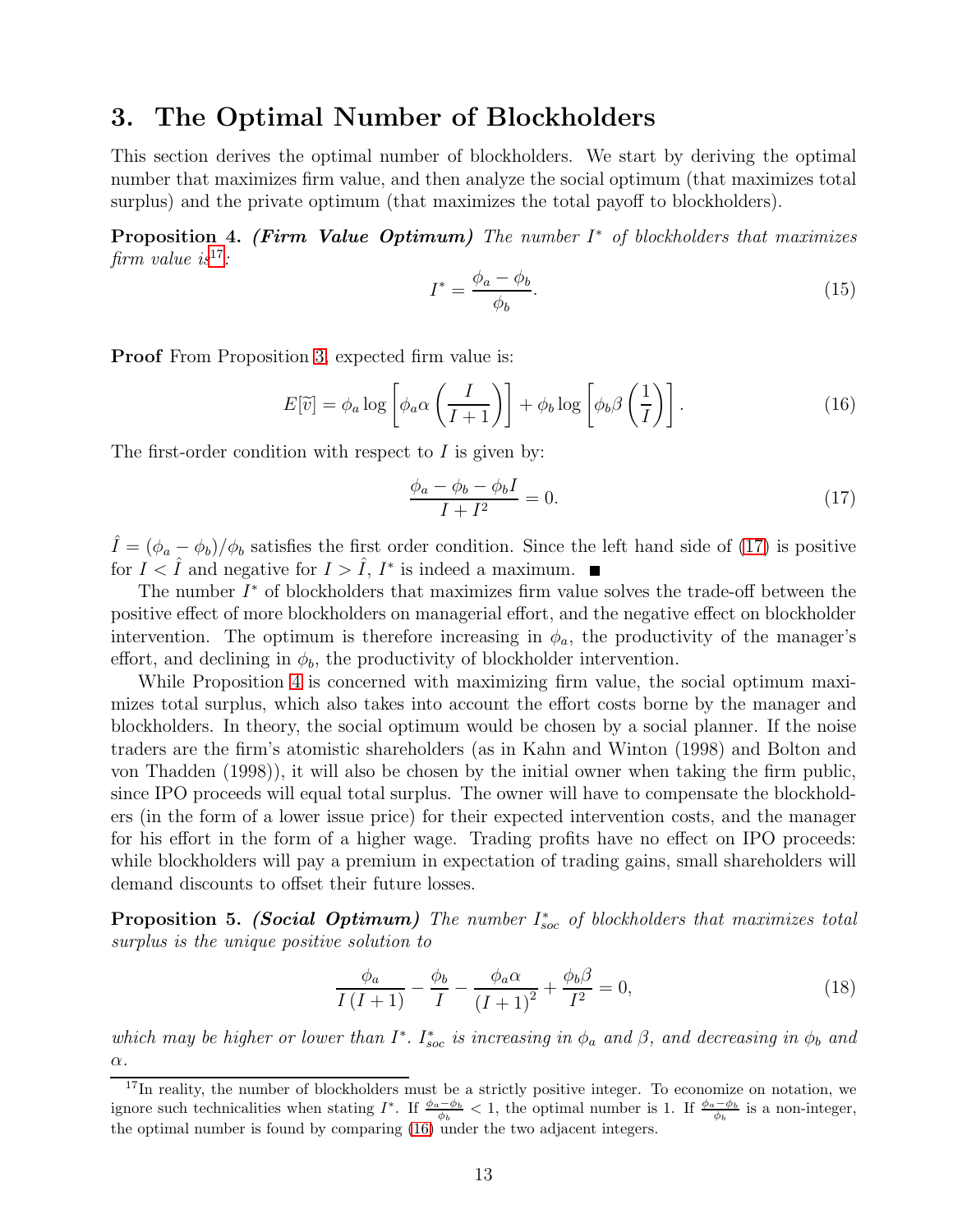Proof Total surplus is given by:

<span id="page-13-0"></span>
$$
\phi_a \log \left[ \phi_a \alpha \left( \frac{I}{I+1} \right) \right] + \phi_b \log \left[ \phi_b \beta \left( \frac{1}{I} \right) \right] - \phi_a \alpha \left( \frac{I}{I+1} \right) - \phi_b \beta \frac{1}{I} + 2. \tag{19}
$$

Differentiating yields [\(18\)](#page-12-4). Appendix [A](#page-31-0) proves that there is a unique positive solution and that it maximizes [\(19\)](#page-13-0). It also addresses the comparative statics.

Compared to  $(16)$ ,  $(19)$  contains two additional terms. Increasing I raises the cost of managerial effort, but reduces the combined cost of blockholder effort. The social optimum may thus be higher or lower than the firm value optimum. If  $\beta$  rises, total blockholder costs  $\phi_b \beta_{\overline{I}}^1 - 1$  become more important in the social welfare function, and so  $I_{\text{soc}}^*$  rises to reduce these costs by lowering intervention. Conversely, a rise in  $\alpha$  increases the importance of the manager's costs and thus lowers  $I_{soc}^*$ . The comparative statics with respect to  $\phi_a$  and  $\phi_b$  are the same as in Proposition [4.](#page-12-2)

Finally, we analyze the privately optimal division of  $\beta$  that would maximize blockholders' combined payoffs. This optimum would be endogenously chosen by the blockholders themselves and is robust to re-trading.

**Proposition 6. (Private Optimum)** The number  $I^*_{priv}$  of blockholders that maximizes total blockholders' payoff is the unique positive solution to

<span id="page-13-2"></span><span id="page-13-1"></span>
$$
\beta \left[ \frac{\phi_a}{I\left(I+1\right)} - \frac{\phi_b}{I} + \frac{\phi_b}{I^2} \right] - \frac{(I-1)}{2\sqrt{I}(I+1)^2} \sigma_\eta \sigma_\varepsilon = 0, \tag{20}
$$

which may be higher or lower than  $I^*$ , and higher or lower than  $I_{soc}^*$ .  $I_{priv}^*$  is increasing in  $\phi_a$ and  $\beta$ , and decreasing in  $\phi_b$  and  $\sigma_\eta \sigma_\varepsilon$ .

Proof Total blockholders' payoff is given by:

$$
\beta \left\{ \phi_a \log \left[ \phi_a \alpha \left( \frac{I}{I+1} \right) \right] + \phi_b \log \left[ \phi_b \beta \frac{1}{I} \right] \right\} - \phi_b \beta \frac{1}{I} + 1 + \frac{\sqrt{I}}{I+1} \sigma_\eta \sigma_\varepsilon. \tag{21}
$$

Differentiating yields [\(20\)](#page-13-1). Appendix [A](#page-31-0) proves that there is a unique positive solution and that it maximizes [\(21\)](#page-13-2). It also addresses the comparative statics.

The blockholders' objective function differs from firm value in three ways. They only enjoy  $\beta$  of any increase in firm value; bear the costs of intervention; and are concerned with informed trading profits. Increasing I above  $I^*$  has an ambiguous effect: it reduces the combined costs of intervention, but also reduces total trading profits by exacerbating competition. Therefore, as with the social optimum, the private optimum may be higher or lower than the firm value optimum. An increase in  $\beta$  causes blockholders' effort costs to become more important in the objective function and so  $I^*_{priv}$  rises. If  $\sigma_\eta \sigma_\varepsilon$  increases, trading profits become more important and so  $I^*_{priv}$  falls to lower competition.

The blockholders' objective function also differs from the social welfare function in three ways. Blockholders are concerned with trading profits and only  $\beta$  of firm value, but ignore the cost of managerial effort. Again, the sum of these three effects is ambiguous. Increasing I above  $I_{soc}^*$  both reduces profits and increases the manager's costs. The comparative statics with respect to  $\phi_a$  and  $\phi_b$  are the same as in Propositions [4](#page-12-2) and [5.](#page-12-4)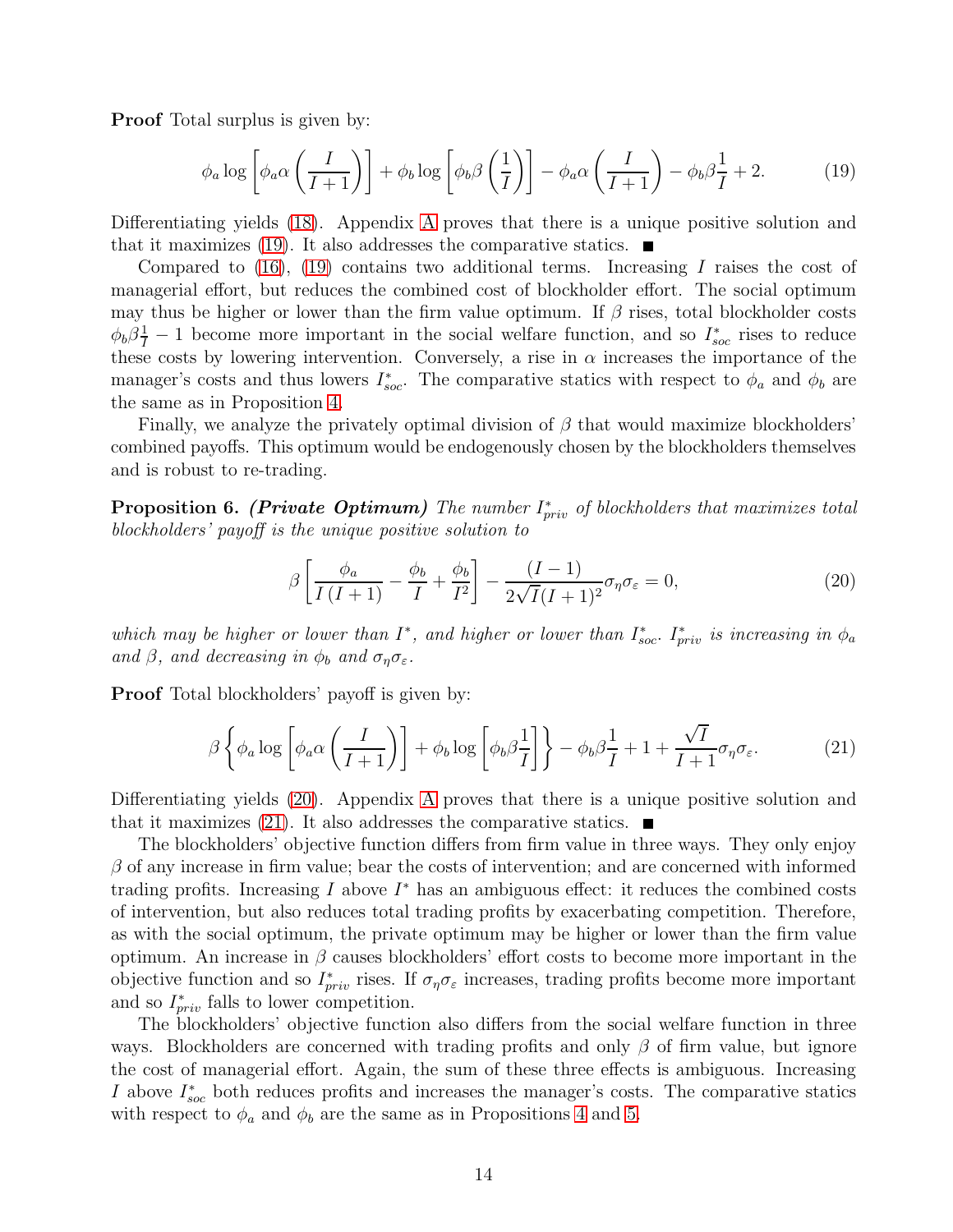## <span id="page-14-1"></span><span id="page-14-0"></span>4. Extensions

#### 4.1 Costly Information Acquisition

In the core model, blockholders are endowed with private information about firm value  $\tilde{v}$ . In this subsection, they are initially uninformed but can learn  $\tilde{v}$  by paying a cost c in the first stage of the game. Blockholders that do not pay this cost remain uninformed in the second stage. To solve this modified version of the model, we again use backward induction.

**Proposition 7.** (Equilibrium With Costly Information) Let  $J$  be the number of blockholders that acquire information in the first stage of the game. Then in the unique linear equilibrium of the trading stage, the  $I - J$  uninformed blockholders do not trade in aggregate. The J informed blockholders submit demands as in [\(2\)](#page-9-3) and the market maker sets the price as in [\(3\)](#page-9-4) with

$$
\lambda = \frac{\sqrt{J}}{J+1} \frac{\sigma_{\eta}}{\sigma_{\epsilon}}
$$
\n(22)

$$
\gamma = \frac{1}{\sqrt{J}} \frac{\sigma_{\epsilon}}{\sigma_{\eta}}.\tag{23}
$$

In the first stage of the game, the manager's optimal action is

$$
a = \phi_a \alpha \left(\frac{J}{J+1}\right) - 1 \tag{24}
$$

and the optimal action of each blockholder is

<span id="page-14-2"></span>
$$
b_i = \phi_b \beta \left(\frac{1}{I}\right)^2 - \frac{1}{I}.\tag{25}
$$

The number J of blockholders that acquire information is

$$
J=\min\{I,n\},\,
$$

where n satisfies

$$
\frac{1}{\sqrt{n}(n+1)}\sigma_{\eta}\sigma_{\epsilon} = c.
$$

Proposition [7](#page-14-2) shows that when I is sufficiently large (greater than  $n$ ), some blockholders choose not to acquire information. If all blockholders become informed, competition in trading is sufficiently fierce that trading profits are insufficient to recoup the cost  $c$ . Hence, in equilibrium, some blockholders remain uninformed and do not participate in the trading stage.

Turning to the optimal number of blockholders, it is never efficient to have I greater than n. If  $I > n$ , then from Proposition [7,](#page-14-2) some blockholders will not acquire information in equilibrium. Uninformed blockholders do not trade and thus have no effect on governance through trading. Moreover, they dilute ownership and reduce incentives to engage in intervention. Uninformed blockholders are thus unambiguously detrimental to firm value, and so the optimum involves no such blockholders. This leads to the next proposition.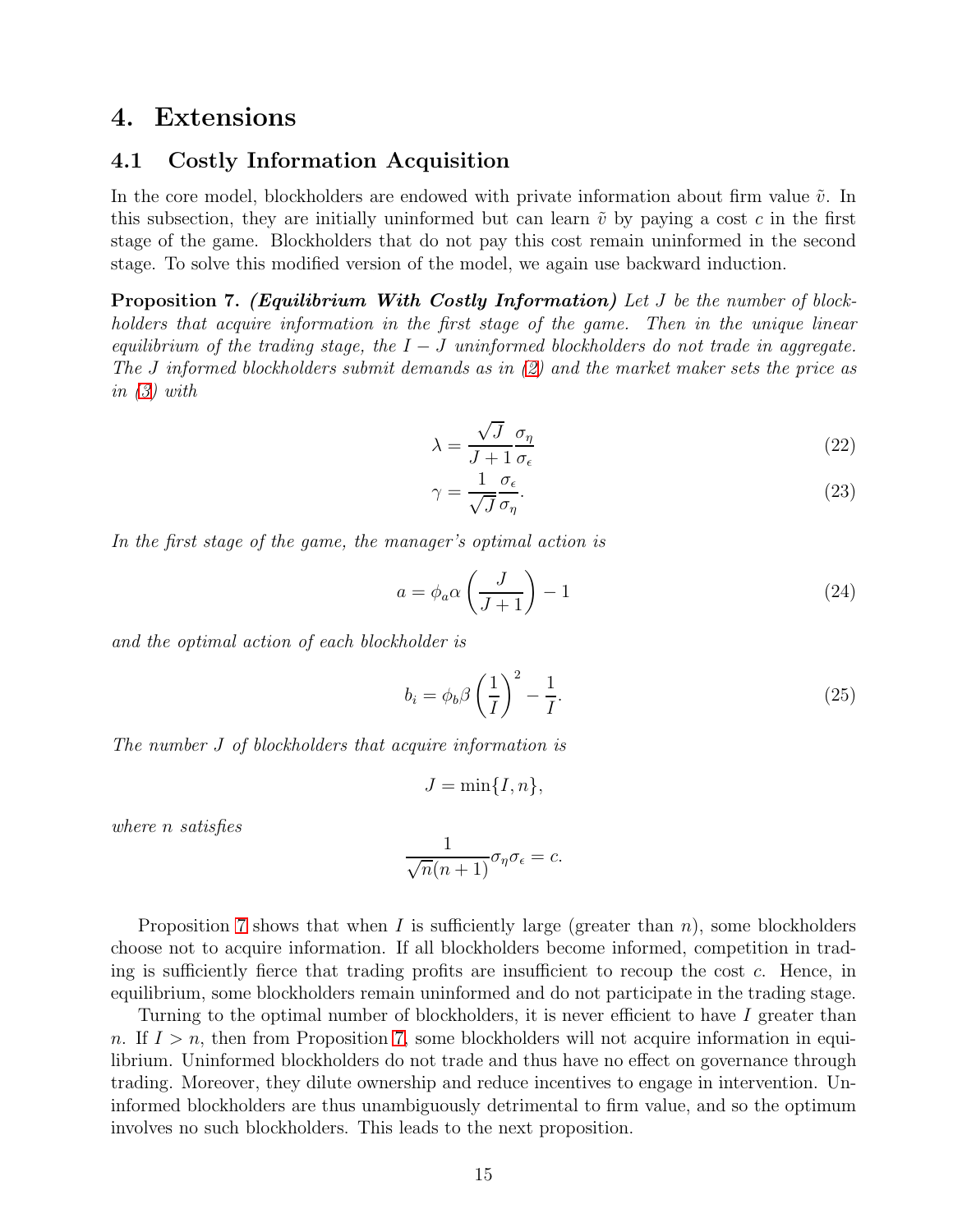**Proposition 8.** *(Firm Value Optimum With Costly Information)* The number  $I_{costly}^*$ of blockholders that maximizes firm value with costly information acquisition is equal to

<span id="page-15-1"></span>
$$
I_{costly}^* = \min\left(\frac{\phi_a - \phi_b}{\phi_b}, n\right). \tag{26}
$$

 $I_f^n n < \frac{\phi_a - \phi_b}{\phi_b}$ ,  $I_{costly}^*$  and firm value are increasing in  $\sigma_\eta$  and  $\sigma_\varepsilon$  and decreasing in c. If  $n \ge \frac{\phi_a - \phi_b}{\phi_b}$ ,  $I_{costly}^*$  and firm value are independent of  $\sigma_{\eta}$ ,  $\sigma_{\varepsilon}$  and  $c$ .

 $I_{costly}^*$  is weakly increasing in  $\sigma_{\eta}$  and  $\sigma_{\epsilon}$  and weakly decreasing in c. The intuition is as follows. If  $n < \frac{\phi_a - \phi_b}{\phi_b}$ , the optimum with costless information  $I^*$  is so large that competition in trading reduces individual trading profits below the cost of information. Some blockholders would choose to remain uninformed, and their existence would reduce firm value. The optimum is therefore  $n$ , the maximum number under which competition is sufficiently low that all blockholders become informed. A fall in the cost of information  $c$ , an increase in the informational advantage  $\sigma_{\eta}$ , and a rise in liquidity  $\sigma_{\varepsilon}$  all lead to an increase in net trading profits. Higher net profits in turn raise  $n$ , as they allow greater competition to be sustained before net profits become negative. This in turn increases  $I^*_{costly}$  towards  $I^*$ , and thus raises firm value.

By contrast, if  $n > \frac{\phi_a - \phi_b}{\phi_b}$ , net trading profits are sufficiently high that all blockholders become informed. The analysis is as in the core model of Section [3,](#page-12-0) where the optimum depends only on  $\phi_a$  and  $\phi_b$ . The constraint that I is sufficiently low to induce information acquisition is not binding. Changes in net trading profits, and thus changes in  $\sigma_{\eta}$ ,  $\sigma_{\varepsilon}$  and c, have no effect on the optimal number of blockholders or firm value.

#### <span id="page-15-0"></span>4.2 Complementarities

In the core model, the manager's and blockholders' actions are perfect substitutes, with independent effects on firm value. The marginal productivity of the manager's (blockholders') effort is unaffected by the effort level of the other party, i.e.  $\frac{\partial^2 v}{\partial \theta \partial t}$  $\frac{\partial^2 v}{\partial a \partial b_i} = 0$ . This assumption likely applies to a number of settings: for example, rent extraction by the blockholders reduces firm value regardless of the manager's effort; managerial initiative is unaffected by blockholder perk prevention or rent extraction.

In some cases, there may be complementarities between the manager's and blockholders' efforts. This subsection extends the core model to these cases. If complementarities are positive, the marginal productivity of one party's action is increasing in the effort level of the other party, i.e.  $\frac{\partial^2 v}{\partial \theta \partial t}$  $\frac{\partial^2 v}{\partial a \partial b_i} \geq 0$ . This arises if manager and blockholder outputs are mutually interdependent – in particular, if the main managerial action is initiative and the main blockholder action is advising. For example, venture capital investors have expertise in devising an effective strategy, which is then executed by the manager. Both strategy formulation and implementation are necessary for firm success.

With positive complementarities, blockholders are "allies" of the manager, providing him with advice. Negative complementarities arise if blockholders are "adversaries" of the manager – for example, if their main value added is perk prevention, and rent extraction is an important managerial action. Blockholders are most productive if managerial effort is low  $\left(\frac{\partial^2 v}{\partial \phi \partial t}\right)$  $\frac{\partial^2 v}{\partial a \partial b_i} \leq 0$ ), i.e. the manager is pursuing private benefits. Negative complementarities are most likely in mature firms, where the optimal strategy is often clear to the manager. Inefficiencies arise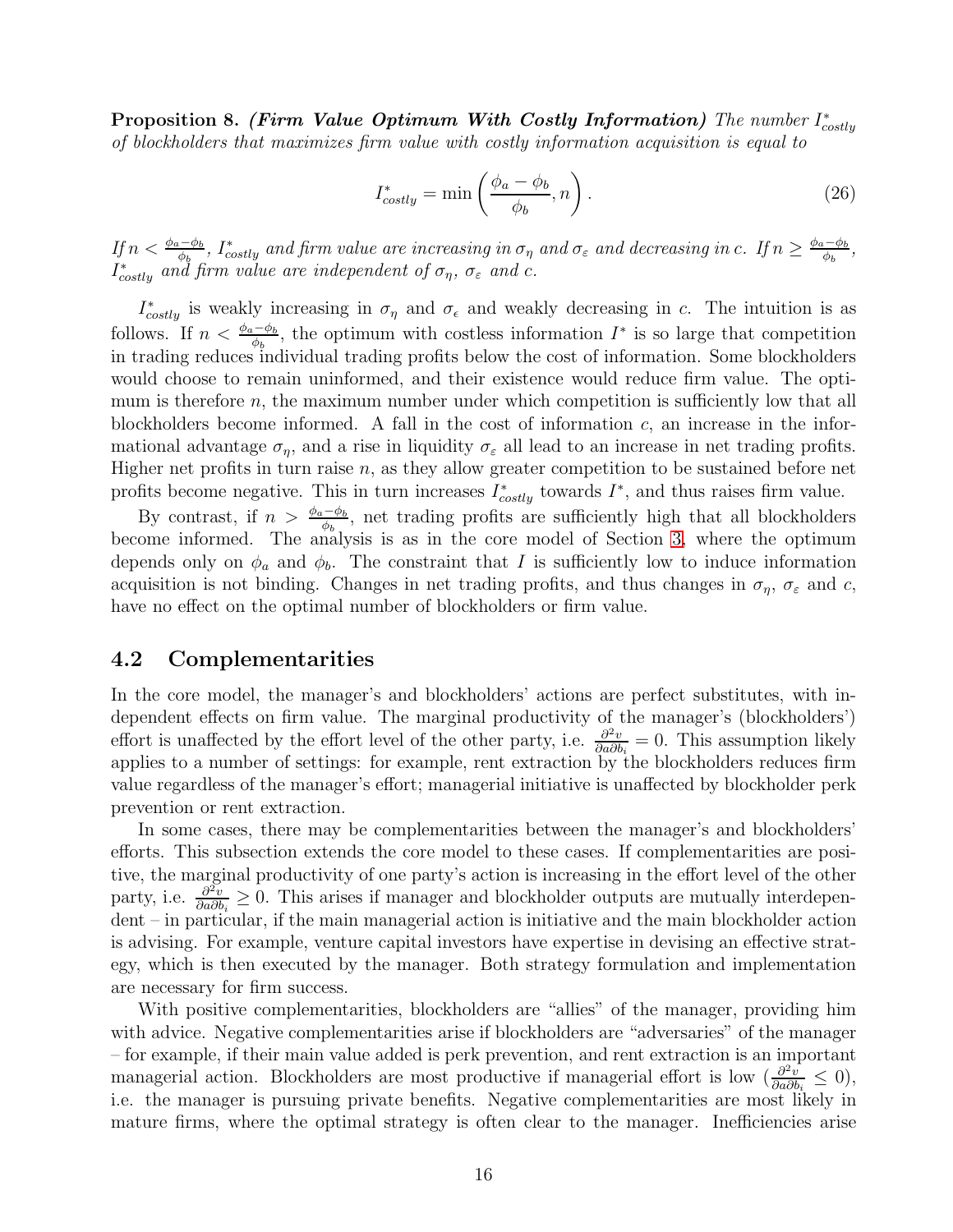|         |                 |             | <b>Blockholder Action</b>       |             |  |
|---------|-----------------|-------------|---------------------------------|-------------|--|
|         |                 | Advisory    | Rent Extraction Perk Prevention |             |  |
|         | Initiative      | Positive    | Substitutes                     | Substitutes |  |
| Manager |                 | Complements |                                 |             |  |
| Action  |                 |             |                                 | Negative    |  |
|         | Rent Extraction | Substitutes | Substitutes                     | Complements |  |

Table 2: Classification of blockholders' and manager's actions as substitutes or complements.

not because the manager is unaware of the correct course of action and needs blockholders' advice, but because he has private incentives to depart from the efficient action. For example, managers of "cash cows" know that they should return excess cash to shareholders, but may instead reinvest it inefficiently. Table 2 summaries whether actions are likely to be substitutes or positive or negative complements depending on their type.

We analyze complementarities using the boundary cases of perfect positive (negative) complementarities, where firm value depends only on the minimum (maximum) output level of the manager and blockholders, as these scenarios are most tractable within our framework and thus allow the clearest empirical predictions.<sup>18</sup> Reality will typically lie between these two extremes and the optimum for an interior level of complementarity may be inferred by interpolating between the boundary cases. For example, we will see that the zero complementarities case of the core model lies between the two extremes.

We commence with perfect positive complementarities, which we model with a Leontief production function:

<span id="page-16-0"></span>
$$
\widetilde{v} = \min \left[ \phi_a \log \left( 1 + a \right), \phi_b \log \left( 1 + \sum_i b_i \right) \right] + \widetilde{\eta}.
$$
\n(27)

The optimal actions can no longer be derived independently. The manager's optimal action depends on his conjecture  $b_i$  for the blockholders' actions. Blockholder *i*'s optimal action depends on her conjecture for the manager's effort  $(\widehat{a})$  and for the actions of the other blockholders  $(b_j, b_j)$  $j \neq i$ .

#### **Proposition 9.** (Perfect Positive Complementarities) The manager's optimal action is

$$
a = \min\left(\phi_a \alpha \left(\frac{I}{I+1}\right) - 1, \exp\left(\frac{\phi_b}{\phi_a} \log\left(1 + \sum_i \hat{b}_i\right) - 1\right)\right). \tag{28}
$$

<sup>18</sup>An alternative way to model complementarities is to use a constant elasticity of substitution production function, e.g.  $\tilde{v} = [(\phi_a \log(1+a))^{\rho} + (\phi_b \log(1+\sum_i b_i))^{\rho}]^{1/\rho} + \tilde{\eta}$ . Such a production function does not yield tractable solutions in our framework owing to the logarithmic functional form, which is necessary for the core model (see footnote [10\)](#page-6-1).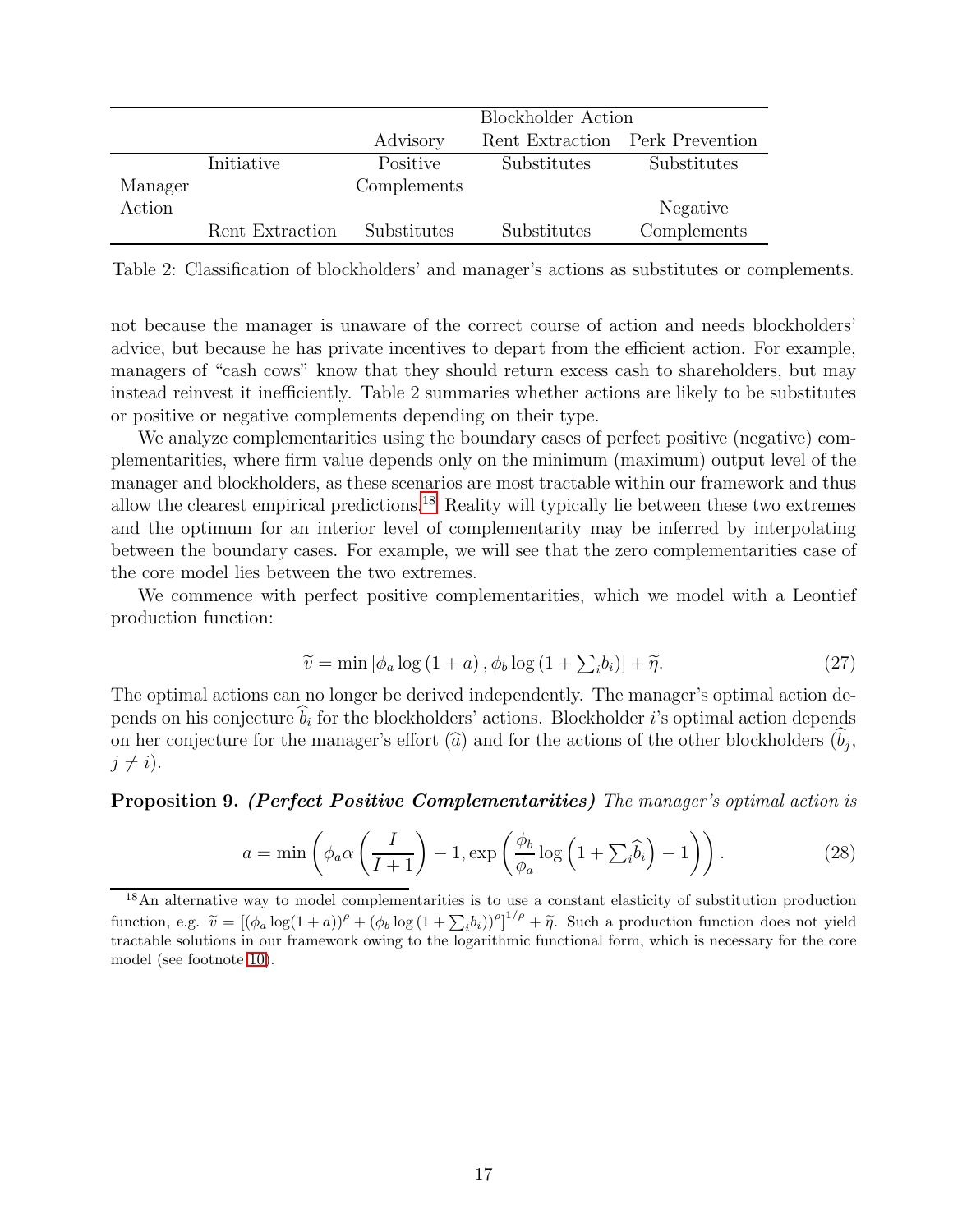Blockholder i's effort level is:

$$
b_{i} = \begin{cases} \phi_{b}\beta\left(\frac{1}{I}\right)^{2} - \frac{1}{I} & \text{if } \phi_{a}\log\left(1+\widehat{a}\right) \geq \phi_{b}\log\left[1+\phi_{b}\beta\left(\frac{1}{I}\right)^{2} - \frac{1}{I} + \sum_{j\neq i}\widehat{b}_{j}\right] \\ \exp\left(\frac{\phi_{a}}{\phi_{b}}\log\left(1+\widehat{a}\right)\right) - \sum_{j\neq i}\widehat{b}_{j} - 1 \\ & \text{if } \phi_{b}\log\left(1+\sum_{j\neq i}\widehat{b}_{j}\right) \leq \phi_{a}\log\left(1+\widehat{a}\right) < \phi_{b}\log\left[1+\phi_{b}\beta\left(\frac{1}{I}\right)^{2} - \frac{1}{I} + \sum_{j\neq i}\widehat{b}_{j}\right] \\ 0 & \text{if } \phi_{a}\log\left(1+\widehat{a}\right) < \phi_{b}\log\left(1+\sum_{j\neq i}\widehat{b}_{j}\right) \end{cases} \tag{29}
$$

The number  $I^*$  of blockholders that maximizes firm value is the unique positive solution to

<span id="page-17-1"></span>
$$
\frac{I^2}{I+1} = \frac{\phi_b \beta}{\phi_a \alpha} \exp\left(\phi_b - \phi_a\right). \tag{30}
$$

 $I^*$  is increasing in  $\phi_b$  and  $\beta$ , and decreasing in  $\phi_a$  and  $\alpha$ .

As with the core case,  $I^*$  is typically an interior solution, i.e. involves multiple, but finite, blockholders. However, the comparative statics with respect to  $\phi_a$  and  $\phi_b$  are *opposite* to the core case. In the core case,  $I^*$  is increasing in  $\phi_a$ . If managerial effort becomes more productive, it becomes increasingly important in the trade-off between trading and intervention, and so I ∗ rises to enhance trading. With complements, I <sup>∗</sup> must balance the levels of manager and blockholder outputs. If  $\phi_a$  rises, managerial effort is more effective and so it is not necessary to "boost" it via a high I. Instead, I should be used to enhance blockholder effort so that it becomes sufficiently high to complement the manager's output. This involves reducing I.

We now turn to the case of perfect negative complementarities, i.e.

$$
\widetilde{v} = \max\left[\phi_a \log\left(1 + a\right), \phi_b \log\left(1 + \sum_i b_i\right)\right] + \widetilde{\eta}.\tag{31}
$$

<span id="page-17-2"></span>Proposition 10. (Perfect Negative Complementarities) The manager's optimal action is

$$
a = \begin{cases} \phi_a \alpha \frac{I}{I+1} - 1 & \text{if } \alpha \frac{I}{I+1} \left( \phi_a \log \left[ \phi_a \alpha \frac{I}{I+1} \right] - \phi_b \log \left( 1 + \sum_i b_i \right) \right) \geq \phi_a \alpha \frac{I}{I+1} - 1 \\ 0 & \text{if } \alpha \frac{I}{I+1} \left( \phi_a \log \left[ \phi_a \alpha \frac{I}{I+1} \right] - \phi_b \log \left( 1 + \sum_i b_i \right) \right) < \phi_a \alpha \frac{I}{I+1} - 1. \end{cases} \tag{32}
$$

Similarly, blockholder i's effort level is:

$$
b_{i} = \begin{cases} \phi_{b}\beta\left(\frac{1}{I}\right)^{2} - \frac{1}{I} & \text{if } \frac{\beta}{I} \left( \phi_{b} \log\left[1 + \phi_{b}\beta\frac{1}{I^{2}} - \frac{1}{I} + \sum_{j \neq i} \hat{b}_{j} \right] - \phi_{a} \log\left(1 + \hat{a}\right) \right) \geq \phi_{b}\beta\left(\frac{1}{I}\right)^{2} - \frac{1}{I} \\ 0 & \text{if } \frac{\beta}{I} \left( \phi_{b} \log\left[1 + \phi_{b}\beta\frac{1}{I^{2}} - \frac{1}{I} + \sum_{j \neq i} \hat{b}_{j} \right] - \phi_{a} \log\left(1 + \hat{a}\right) \right) < \phi_{b}\beta\left(\frac{1}{I}\right)^{2} - \frac{1}{I}. \end{cases} \tag{33}
$$

The number of blockholders  $I^*$  that maximizes firm value is

<span id="page-17-0"></span>
$$
I^* = \begin{cases} \infty & \text{if } \phi_a \log (\phi_a \alpha) \ge \phi_b \log (\phi_b \beta) \\ 1 & \text{if } \phi_a \log (\phi_a \alpha) < \phi_b \log (\phi_b \beta) \end{cases} \tag{34}
$$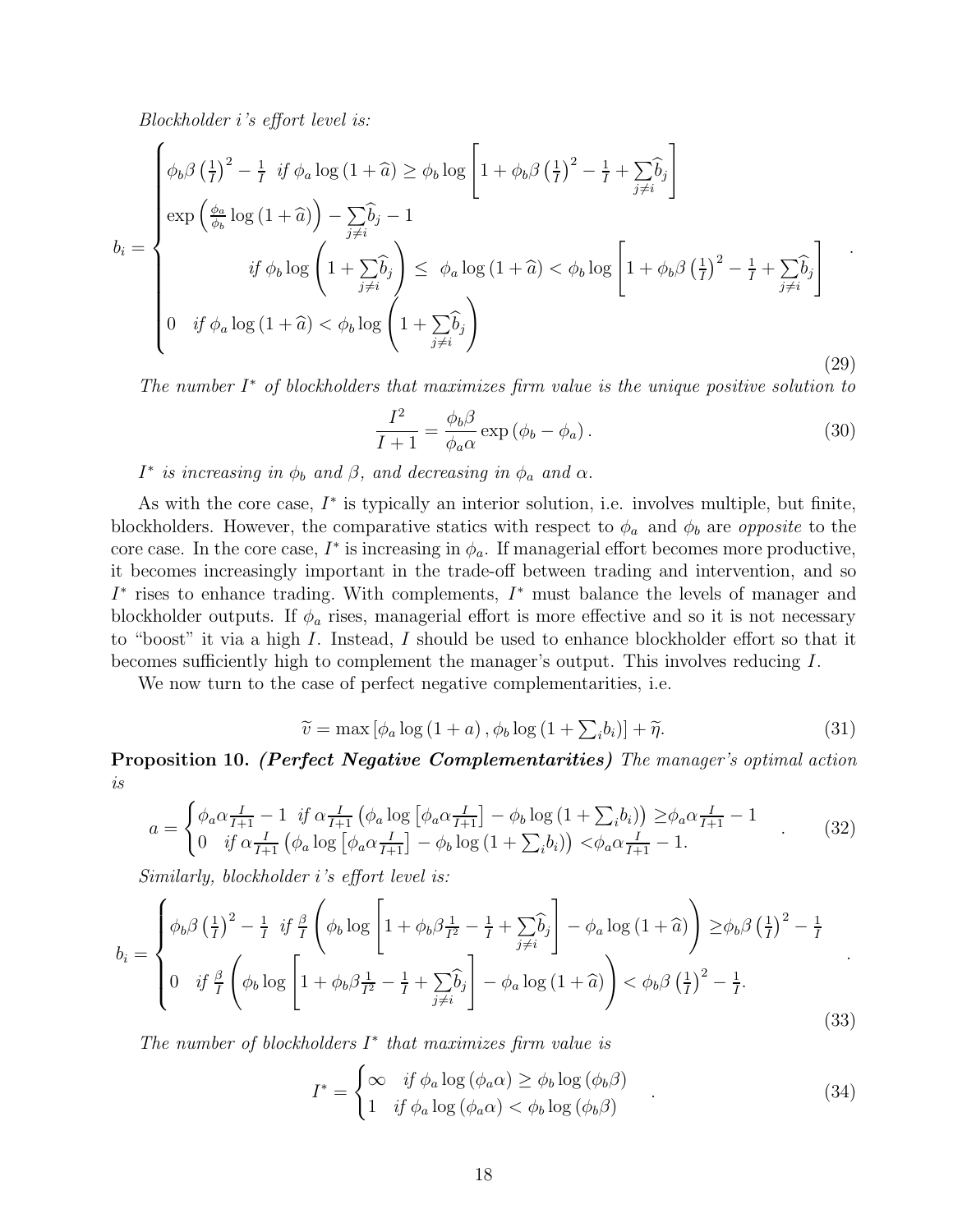In the core model of perfect substitutes, firm value depends on both manager and blockholder efforts. Since the optimal shareholder structure must trade-off both,  $I^*$  is typically an interior solution. Here, firm value depends only on the maximum output level and there are no trade-off concerns. If blockholder effort is relatively productive,  $I^*$  should be chosen exclusively to maximize the potency of intervention and completely ignores trading; thus  $I^*$  is at its minimum value of 1. By contrast, if managerial effort is relatively productive,  $I^* = \infty$ . This case represents fully dispersed ownership; since empirical studies define a blockholder as a shareholder who owns above a minimum threshold, it will appear in the data as zero blockholders. Therefore, under perfect negative complementarities, there is either zero or one blockholder. Indeed, Table 1 shows that both of these cases are common in the data.

With perfect substitutes,  $I^*$  is smoothly increasing in  $\phi_a$ . Here,  $I^*$  remains weakly increasing in  $\phi_a$ , but  $\phi_a$  has a discontinuous effect. If  $\phi_a \log(\phi_a \alpha) < \phi_b \log(\phi_b \beta)$ ,  $I^*$  is independent of  $\phi_a$ . A small increase in  $\phi_a$  has zero effect on  $I^*$ : since blockholder effort is still more productive,  $I^*$  continues to be exclusively determined by intervention. However, when  $\phi_a$  rises above the level for which  $\phi_a \log(\phi_a \alpha) = \phi_b \log(\phi_b \beta)$ ,  $I^*$  jumps from 1 to  $\infty$ . For  $\phi_a \log(\phi_a \alpha) \ge$  $\phi_b$  log ( $\phi_b$  $\beta$ ),  $I^*$  is already exclusively determined by trading, and so further increases in  $\phi_a$ have no effect on  $I^*$ . Similarly, changes in  $\phi_b$  have either a zero or infinite effect on  $I^*$ . Negative complementarities therefore lead to more extreme results than the core model. The optimal number of blockholders is a corner solution;  $\phi_a$  and  $\phi_b$  have the same directional effect as in the core model, but their impacts are discontinuous.

Combining all of the results, with perfect negative complementarities,  $I^*$  is either 1 or  $\infty$  and is driven entirely by the more productive action. As complementarities become less negative,  $I^*$  becomes less extreme and is determined by the productivity of both actions; it continues to be increasing in  $\phi_a$  and decreasing in  $\phi_b$ . The core case of perfect substitutes is an example. Once complementarities become sufficiently high, we approach the case of perfect complements, and the effects of  $\phi_a$  and  $\phi_b$  change direction.

### <span id="page-18-0"></span>4.3 General Objective Functions

In the core model, the manager's payoff stems from the market value of his shares,  $\alpha \tilde{p}$ , as in Holmstrom and Tirole (1993). In a more general setting, the manager can be compensated according to the fundamental value  $\tilde{v}$  as well as the market value  $\tilde{p}$ , for instance using longvesting stock. We thus generalize the manager's objective function from [\(10\)](#page-10-1) to

$$
E\left[\alpha\left(\omega\widetilde{p}+(1-\omega)\widetilde{v}\right)-a\right].
$$
\n(35)

The actual level of  $\omega$  will reflect factors outside the model and introduced in earlier work, such as takeover threat (Stein 1988), concern for managerial reputation (Narayanan 1985; Scharfstein and Stein 1990), or the manager expecting to sell his shares for  $\tilde{p}$  before  $\tilde{v}$  is realized, e.g. to finance consumption (Stein 1989).<sup>19</sup> Even if the manager's sole objective is to maximize long-run shareholder value, he will care about the stock price as it affects the terms at which the firm can raise equity at  $t = 2$  (Stein 1996).

Similarly, in the core model, each blockholder maximizes her share of fundamental value less the cost of effort when choosing her action. More generally, the blockholder may place weight

<sup>&</sup>lt;sup>19</sup>Kole (1997) shows that vesting periods are short in practice, perhaps because long vesting periods would subject the manager to excessive risk.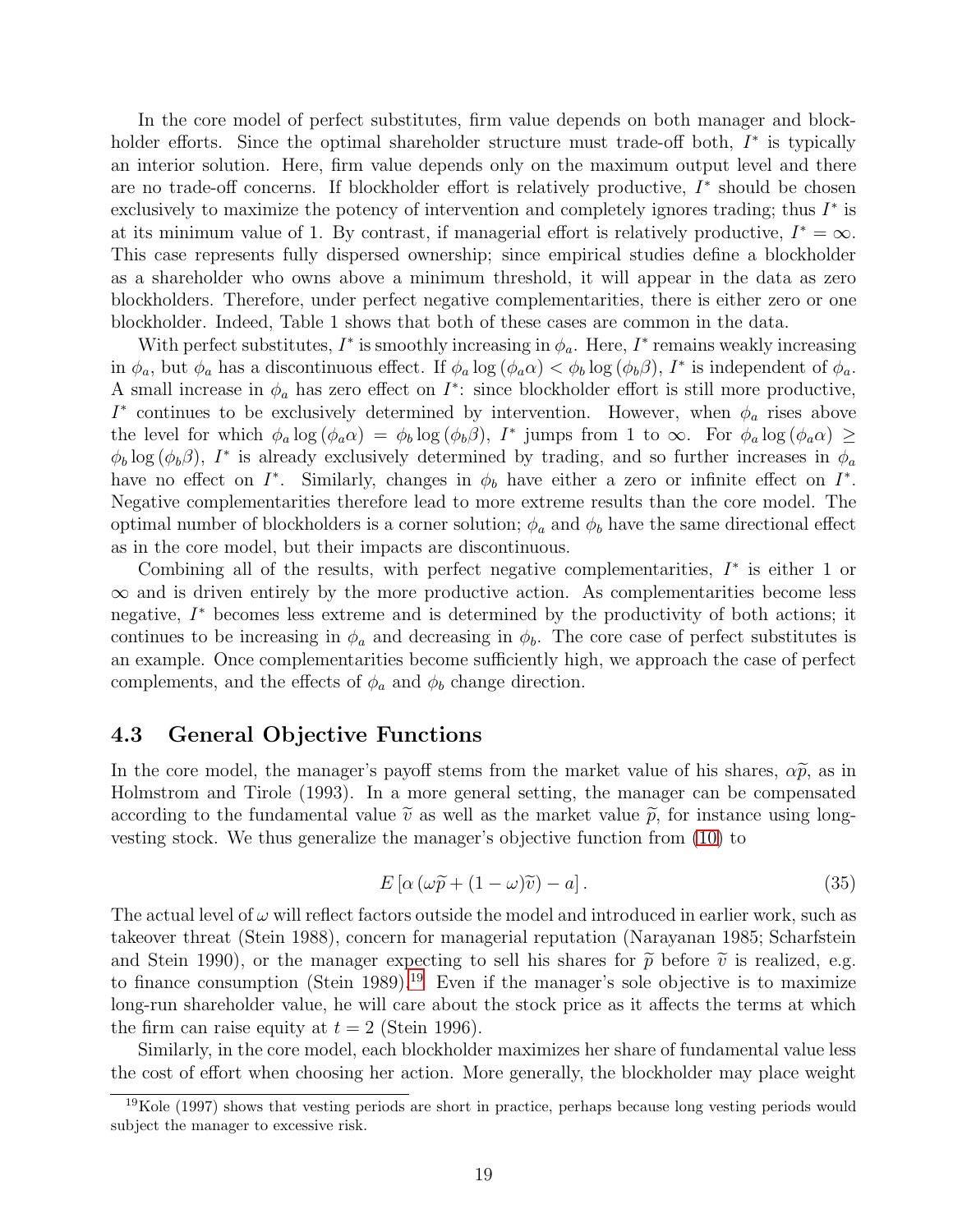on the short-term stock price, for example if she expects to receive a liquidity shock which will force her to sell her shares in the interim regardless of her private information (Miller and Rock 1985; Faure-Grimaud and Gromb 2004). We thus generalize each blockholder's objective function from [\(13\)](#page-11-0) to

$$
E\left[\left(\frac{\beta}{I}\right)(\zeta\widetilde{p} + (1-\zeta)\widetilde{v}) - b_i\right].
$$

The core model has  $\omega = 1$  and  $\zeta = 0$ . The new equilibrium is given below.

 $\bf{Proposition~11.}$  (General Compensation Contract) The number  $I^*_{gen}$  of blockholders that maximizes firm value is the larger root of

<span id="page-19-1"></span>
$$
\frac{\phi_a \omega}{I + 1 - \omega} - \frac{\phi_b (I + 1)^2 - \zeta (2I + 1)}{I + 1 - \zeta} = 0
$$
\n(36)

if equation [\(36\)](#page-19-1) has solutions for  $I \geq 1$ . In this case,  $I_{gen}^*$  is increasing in  $\omega$ ,  $\zeta$  and  $\phi_a$ , and decreasing in  $\phi_b$ . If [\(36\)](#page-19-1) has no solutions for  $I \geq 1$ ,  $I^* = 1$ .

As in the core model,  $I_{gen}^*$  represents a trade-off between price informativeness and intervention. The positive effect of I on stock price efficiency is more important when the manager is more closely aligned with the stock price, and so  $I_{gen}^*$  increases in the manager's short-term concerns  $\omega$ . Similarly,  $I_{gen}^*$  is increasing with blockholders' short-term concerns  $\zeta$ . This is for two reasons. First, when  $\zeta$  is high, blockholder effort is low: effort affects  $\tilde{p}$  to a lesser extent than  $\tilde{v}$ , since the stock price is only partially informative, and so if she places greater weight on  $\tilde{p}$ , she is less rewarded for her effort. When intervention is low, the negative effect of increasing blockholders on intervention is less important. Second, when blockholders care about the stock price, their effort depends on price informativeness. Since a rise in  $I$  raises price informativeness, this augments their effort.

In addition to generating additional comparative statics for  $\omega$  and  $\zeta$ , this extension demonstrates that the results of the core model do not stem from the fact that we modeled the blockholders as having a more long-term objective than the manager (i.e. maximize their share of  $\tilde{v}$  while the manager maximizes his share of  $\tilde{p}$ ). Even if blockholders have shorter horizons than the manager  $(\zeta \langle \omega \rangle)$ , the results continue to hold; in fact, the case for multiple blockholders is even stronger when blockholders have short-term concerns.

#### <span id="page-19-0"></span>4.4 Unobservable Blockholder Actions

This section extends the model to allowing the blockholders' actions  $b_i$  to be unobservable. Now, a blockholder can earn additional trading profits by taking an action different from the market maker's conjecture, so we must compute her trading profits off the equilibrium path. The market maker conjectures an expected firm value of

$$
\mu = \phi_a \ln\left(1 + \widehat{a}\right) + \phi_b \ln\left(1 + \sum_i \widehat{b}_i\right)
$$

where  $\hat{a}$  and  $\hat{b}_i$  are his conjectures for the manager's and blockholders' actions. However, blockholder *i* may choose an action  $b_i \neq b_i$ , which will yield a different expected value of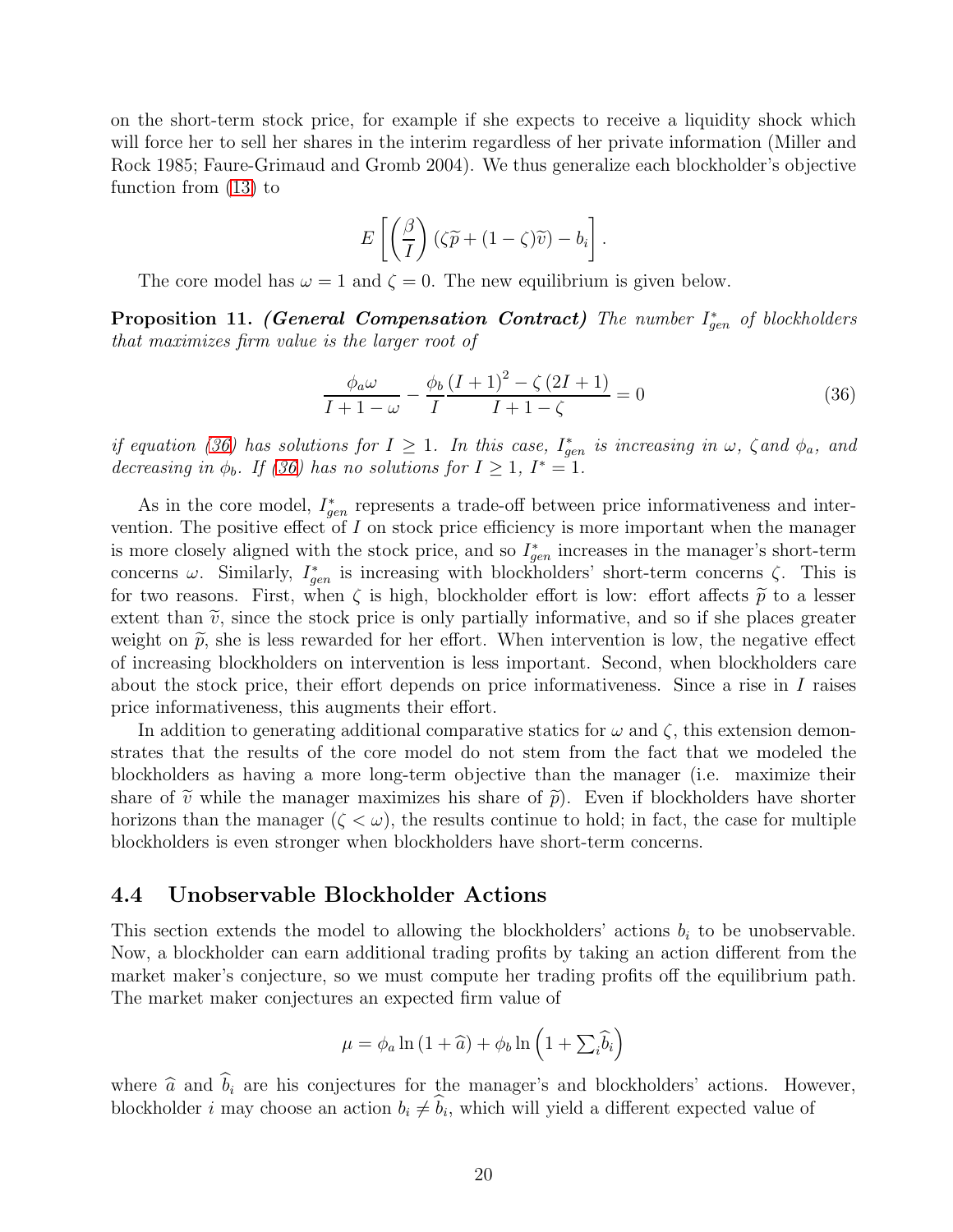$$
E\left[\tilde{v}\right] = \phi_a \ln\left(1+\widehat{a}\right) + \phi_b \ln\left(1+\sum_{j\neq i} \widehat{b}_j + b_i\right)
$$

Her trading profits are given by

$$
E\left[x_i(\tilde{v}-\tilde{p})\right] = E\left[\frac{1}{(I+1)\lambda}(\tilde{v}-\mu)\left(\tilde{v}-\mu-\lambda\left(\frac{I}{(I+1)\lambda}(\tilde{v}-\mu)+\varepsilon\right)\right)\right]
$$
  
= 
$$
\frac{1}{\sqrt{I}(I+1)}\sigma_{\eta}\sigma_{\varepsilon} + \frac{1}{\sqrt{I}(I+1)}\frac{\sigma_{\varepsilon}}{\sigma_{\eta}}\left(\phi_a\log(1+a)+\phi_b\log\left(1+\sum_ib_i\right)-\mu\right)^2.
$$

and so her overall objective function is:

$$
\max_{b_i} \left(\frac{\beta}{I}\right) E[v] - b_i + \frac{1}{\sqrt{I}\left(I+1\right)} \sigma_\eta \sigma_\varepsilon + \frac{1}{\sqrt{I}\left(I+1\right)} \frac{\sigma_\varepsilon}{\sigma_\eta} \left(\phi_a \log\left(1+a\right) + \phi_b \log\left(1+\sum_i b_i\right) - \mu\right)^2 \tag{37}
$$

We wish to show that, if the market maker conjectures  $b_i = \frac{\phi_b \beta}{I^2}$  $\frac{b_b \beta}{I^2} - \frac{1}{I}$  $\frac{1}{I}$   $\forall$  *i*, then it is indeed optimal for blockholder *i* to take action  $b_i = \frac{\phi_b \beta}{I^2}$  $\frac{b_b \beta}{I^2} - \frac{1}{I}$  $\frac{1}{I}$ .

#### Proposition 12. (Unobservable Blockholder Actions) If either

<span id="page-20-2"></span>
$$
\frac{\beta}{\phi_b \left(1 + \ln \left(\phi_b \beta\right)\right)} > \frac{\sigma_\varepsilon}{\sigma_\eta},\tag{38}
$$

<span id="page-20-1"></span>or

<span id="page-20-0"></span>
$$
\frac{\phi_b \beta - 1}{\phi_b^2 \ln \left( \phi_b \beta \right)} > \frac{\sigma_\varepsilon}{\sigma_\eta},\tag{39}
$$

then

$$
a = \phi_a \alpha \left(\frac{I}{I+1}\right) - 1
$$

$$
b_i = \phi_b \beta \left(\frac{1}{I}\right)^2 - \frac{1}{I},
$$

is an equilibrium.

The conjectured action  $b_i = \frac{\phi_b \beta}{I^2}$  $\frac{\delta_b \beta}{I^2} - \frac{1}{I}$  maximizes the blockholder's share of firm value less her cost of intervention. By deviating, the blockholder reduces this objective (the "fundamental motive"), but also earns additional trading profits since she how has private information on  $b_i$ (the "trading motive".) Either condition [\(38\)](#page-20-0) or [\(39\)](#page-20-1) is sufficient to ensure that the trading motive is sufficiently weak to deter such deviations. The parameters in the conditions are intuitive. Recall from equation [\(5\)](#page-9-0) that the sensitivity of the blockholder's trade to fundamental value is given by  $\gamma = \frac{1}{\sqrt{2}}$ I σε  $\frac{\sigma_{\varepsilon}}{\sigma_{\eta}}$ . When  $\phi_b$  is higher, a given deviation in  $b_i$  has a larger effect on firm value. When  $\frac{\sigma_{\varepsilon}}{\sigma_{\eta}}$  is higher, this in turn leads to a greater change in the blockholder's trade, and so the trading motive becomes stronger. Thus, conditions [\(38\)](#page-20-0) and [\(39\)](#page-20-1) are more likely to be satisfied if  $\phi_b$  and  $\frac{\sigma_{\varepsilon}}{\sigma_{\eta}}$  are low. Similarly, if  $\beta$  is high, the blockholder has a high share of fundamental value, and so the fundamental motive is stronger.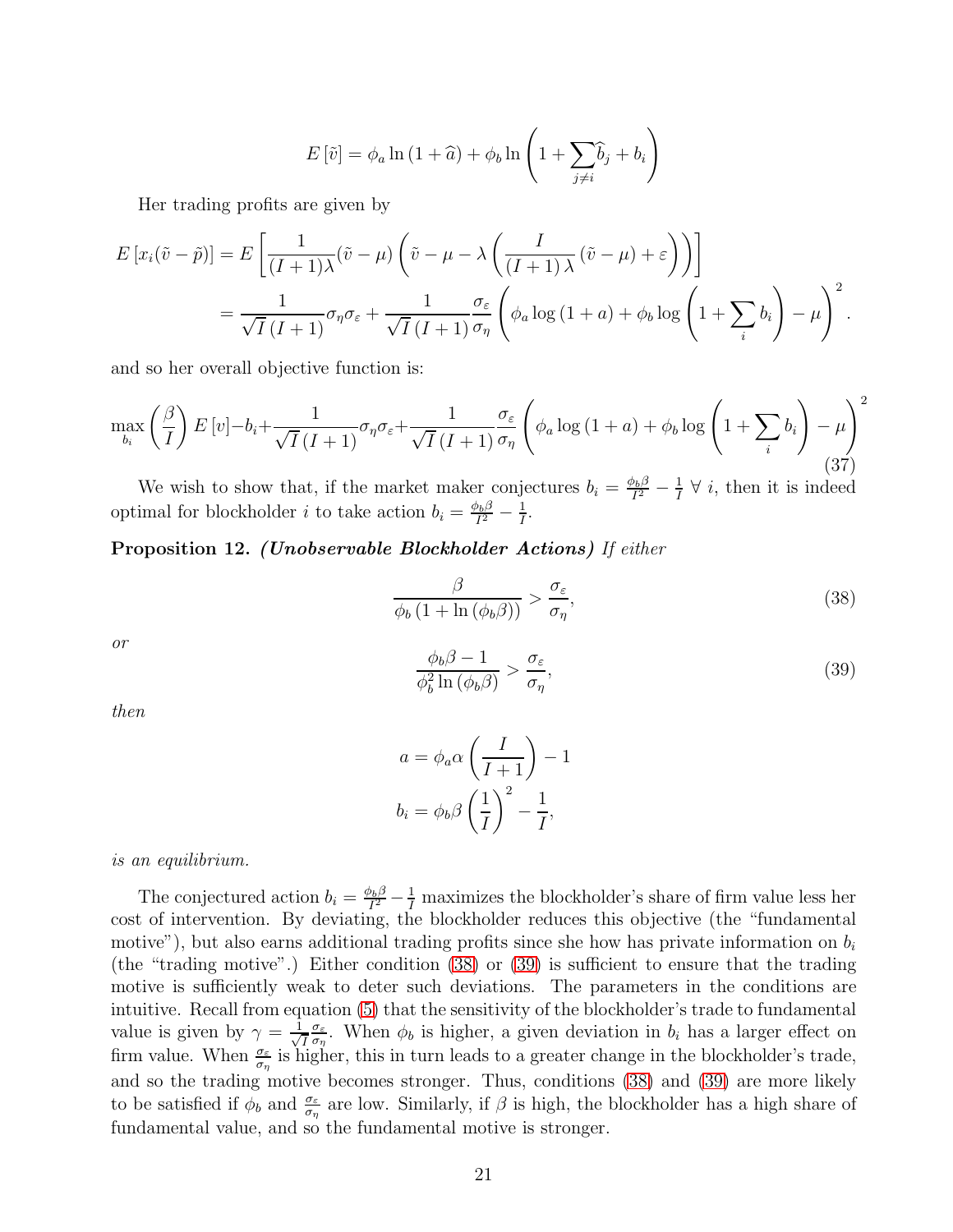If neither condition is satisfied, the actions a and  $b_i$  stated in Proposition [12](#page-20-1) may not constitute an equilibrium, as trading profits are sufficiently strong that the blockholder will always wish to deviate from the market maker's conjecture. In this case, there is no alternative pure strategy equilibrium.

<span id="page-21-1"></span>Proposition 13. The equilibrium actions stated in Proposition [12](#page-20-1) constitute the unique symmetric equilibrium in pure strategies. Moreover, any asymmetric equilibrium in pure strategies satisfies  $\sum_i b_i = \phi_b \beta / I - 1$ .

Proposition [13](#page-21-1) states that, if actions a and  $b_i$  stated in Proposition [12](#page-20-1) do not constitute an equilibrium, then there cannot exist a symmetric equilibrium in pure strategies. Moreover, any asymmetric equilibrium in pure strategies must satisfy  $\sum_i b_i = \phi_b \beta / I - 1$ , and therefore only differs from our equilibrium in terms of the division of rents among blockholders, as in the case of observable actions studied in Proposition [3.](#page-10-0) The analysis of mixed strategy equilibria is beyond the scope of this paper, which focuses on the trade-off between trading and intervention. (See Maug (1998) and Kahn and Winton (1998) for analysis of mixed strategy equilibria in a single blockholder model.)

# <span id="page-21-0"></span>5. Empirical Implications

This paper is motivated by the empirical observation that many firms are held by multiple small blockholders, in contrast to theories that advocate highly concentrated ownership. The model generates a number of additional empirical implications, over and above its initial motivation. It suggests new ways of thinking about blockholders that may give rise to novel directions for empirical research. First, the paper views blockholders as competing for trading profits rather than private benefits, thus linking the previously separate blockholder and microstructure literatures. Second, it suggests studying the number of blockholders rather than (or in addition to) total ownership or the stake of the largest shareholder. These two broad themes in turn generate specific predictions for the effects of blockholder structure, and the determinants of blockholder structure. We commence with the former.

The model suggests that the number of blockholders impacts both financial markets and firm value. Starting with the first set of effects, it predicts that a greater number of blockholders reduces total trading profits, but increases price efficiency. Gallagher, Gardner and Swan (2010) find support for both predictions, Gorton, Huang and Kang (2010) show that price informativeness is increasing in the number of blockholders and Boehmer and Kelley (2009) find that it is increasing in the dispersion of ownership among institutional traders (the last two studies do not investigate trading profits). Turning to the second set, multiple blockholders can improve firm value, in contrast to existing models that advocate a single concentrated blockholder.<sup>20</sup> Gallagher et al. find that the threat of disciplinary trading from multiple blockholders leads to superior subsequent firm performance. They use a measure of portfolio churning to specifically test governance through trading rather than control contests. Smith and Swan (2008) show that institutional trading is successful at disciplining executive pay.

<sup>&</sup>lt;sup>20</sup>If I is always at the firm value optimum, there should be no relationship between I and firm value, when controlling for the joint determinants of I and firm value. Demsetz and Lehn (1985) made this point in the context of managerial ownership and firm value. However, the empirically observed  $I$  is likely to be the private optimum, which differs from the firm value optimum. Moreover, the private optimum may shift for exogenous reasons, such as a blockholder suffering a change in management or a liquidity shock.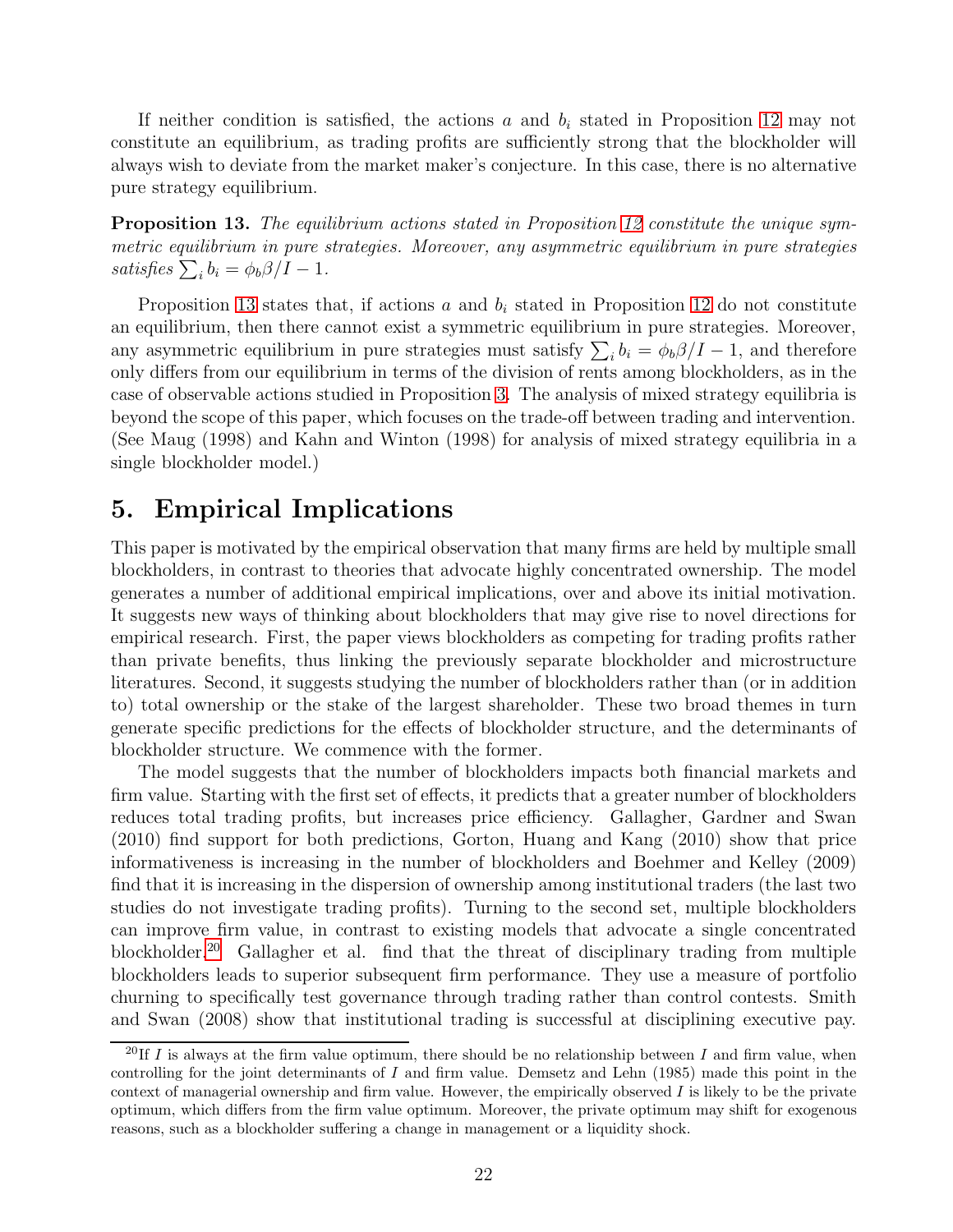Multiple investors with frequent trading have greatest effect; total institutional ownership only matters insofar as it affects trading activity. Kandel, Massa and Simonov (2010) find that multiple shareholders that trade in the same direction are associated with higher firm value and profitability. Bharath et al. (2010) document that U.S. firms with multiple blockholders have higher Tobin's Q than firms with a single blockholder; Laeven and Levine (2007) find a similar result with international data.

The effect of the number of blockholders on prices and firm value suggests that it is an important determinant of both market efficiency and corporate governance. Many empirical papers use total institutional ownership as a measure of market efficiency, since institutions have greater information than retail traders. However, price efficiency depends not only on the amount of information held by investors, but the extent to which this information is impounded into prices. The latter in turn depends on the number of informed shareholders. Similarly, many studies use total institutional ownership or the stake of the largest investor as a proxy for corporate governance, but the model suggests that the number of blockholders is another important factor and thus may be relevant for future empirical work. Bharath et al. (2010) and Gorton et al. (2010) are two recent empirical studies that investigate the effect of blockholder numbers, and Konijn et al. (2009) study the effect of blockholder dispersion which is positively correlated with numbers.

Our model also generates predictions concerning the determinants of blockholder structure. To our knowledge, none of these predictions have been tested formally as empirical studies have largely focused on total institutional ownership or the stake of the largest blockholder rather than the number of blockholders, and so they are potential topics for future research.<sup>21</sup> In the paper, we considered different criteria for the optimal number of blockholders. In practice, sometimes the social optimum may be observed, for instance if the firm has recently undergone an IPO, or lock-ups prevent blockholders from re-trading from the initial structure. For most firms, it is most likely that the private optimum will be observed (see also Maug (1998)). Importantly, both optima share the same predictions for  $\phi_a$  and  $\phi_b$ : the number of blockholders is increasing (decreasing) in the productivity of the manager's (blockholders') effort.

We first consider the core model of perfect substitutes. The magnitude of  $\phi_b$  depends on the nature of blockholders' expertise. Using the terminology of Dow and Gorton (1997), if blockholders have forward-looking ("prospective") information about optimal future investments or strategic choices, intervention is particularly valuable and  $\phi_b$  is high. For example, activist investors (e.g. Kirk Kerkorian or Carl Icahn) are typically expert at preventing perks or empire-building; venture capitalists have skills in advising. On the other hand, passive mutual funds and insurance companies typically lack specialist expertise in managing a firm, but instead are adept at gathering backward-looking ("retrospective") information to evaluate the effect of past decisions on firm value. Their primary benefit is to impound the effects of prior managerial effort into the stock price. In such a case,  $\phi_b$  is low and  $I^*$  is high. Another determinant of  $\phi_b$  is blockholders' control rights and thus ability to intervene (holding constant the size of their individual stakes).<sup>22</sup> Black (1990) and Bebchuk (2007) note that U.S. shareholders face substantial legal and institutional hurdles to intervention, compared to their

 $^{21}$ Maury and Pajuste (2005) and Laeven and Levine (2007) report the number of blockholders, but do not relate them to cross-sectional determinants.

<sup>&</sup>lt;sup>22</sup>In reality, control rights will likely be increasing in the size of each blockholder's individual stake  $\beta/I$ . This will reinforce the negative effect of  $I$  on intervention currently in this paper.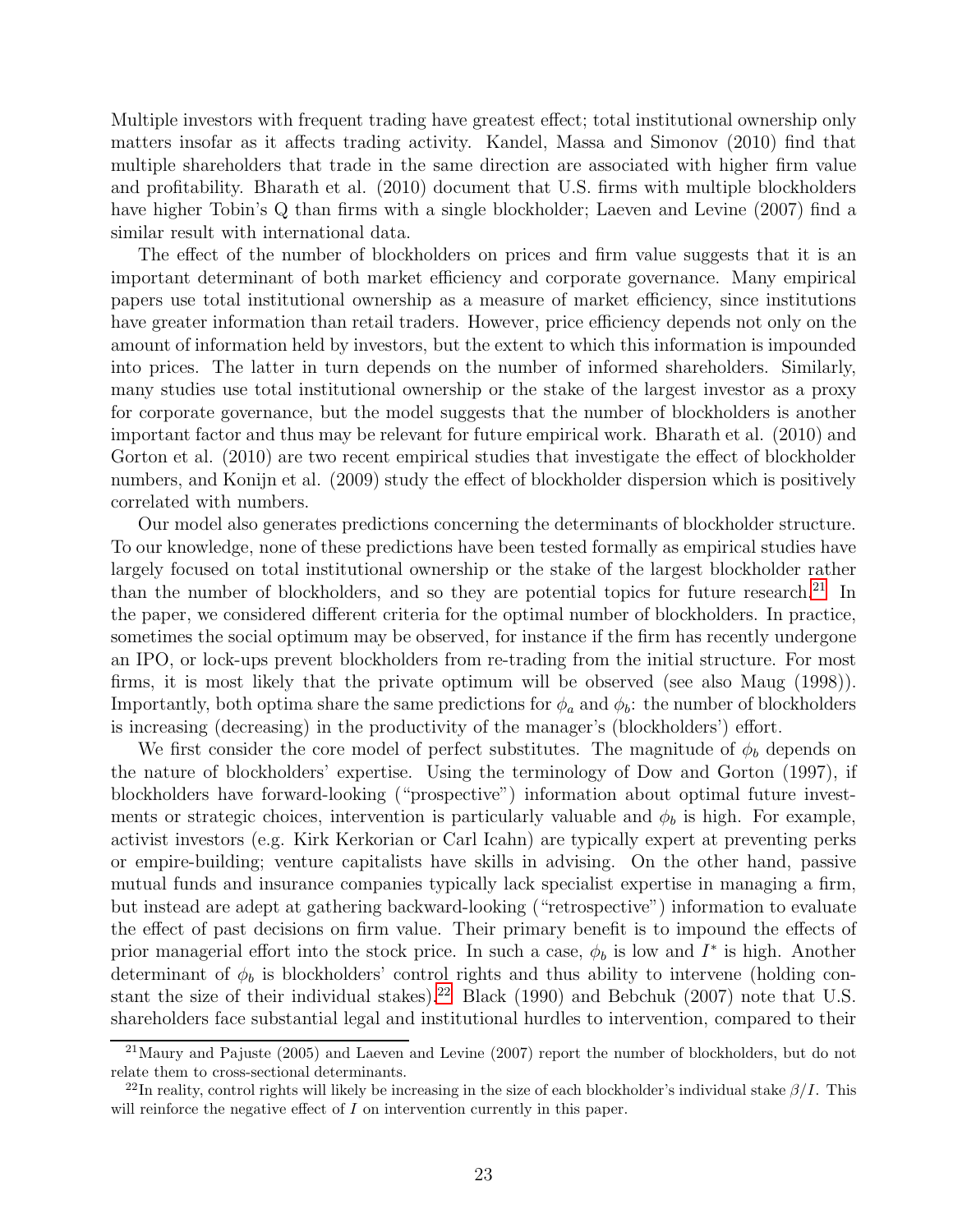foreign counterparts. This reduces  $\phi_b$ , thus increasing  $I^*$ , and is consistent with smaller and more numerous blockholders in the U.S.

The manager's effectiveness  $\phi_a$  will be higher if he is more talented. Talent can be measured directly using managerial characteristics, such as education, experience or past performance, or proxied by salary (see Gabaix and Landier (2008)). The manager's effectiveness  $\phi_a$  also depends on the manager's scope to use his initiative or extract rents. It is likely lower in regulated firms, and high in firms with free cash flow problems. The latter implication suggests that mature firms should be held by many blockholders, which reinforces the earlier predictions. It is also likely higher in large firms because many managerial actions can be "rolled out" across the entire firm – for example, if the CEO designs a new method to reduce production costs, this can be applied firmwide.

Negative complementarities may arise if the manager has significant scope for rent extraction that can be prevented by intervention, such as in mature firms with high agency costs of free cash flow. If investors are passive,  $\phi_a$  will be significantly higher than  $\phi_b$ , and so the model predicts dispersed ownership. By contrast, if blockholders are activist and skilled in perk prevention, it is efficient to have a single blockholder. Both of these predictions reinforce earlier results.

Positive complementarities typically occur in start-up firms. The main managerial action is initiative, and early-stage investors (such as venture capitalists) are expert at advising the manager (e.g. by devising a strategy for the manager to implement). Typically,  $\phi_a$  will be significantly greater than  $\phi_b$ : the manager is able to add greater value than blockholders, given his close proximity to firm operations. In such a case, Section [4.2](#page-15-0) predicts that  $I^*$  is lower under positive complementarities than perfect substitutes. Moreover, in start-ups, the manager often has a significant equity stake (high  $\alpha$ ) which gives him strong incentives to exert effort. From equation [\(30\)](#page-17-1), I<sup>\*</sup> should be low to ensure blockholder effort is also high. This may explain the concentrated blockholder structure in early-stage firms, even after such firms go public and the trading governance mechanism becomes available.

Section [4.1](#page-14-1) shows that if information is costly, the optimal number of blockholders depends on microstructure features: it is decreasing in the information cost  $c$ , increasing in blockholders' private information  $\sigma_{\eta}$  and increasing in market liquidity  $\sigma_{\varepsilon}$ . Indeed, Fang, Noe and Tice (2009) find a causal relationship between liquidity and firm value. While many other papers also generate a positive effect of liquidity on firm value (e.g. Holmstrom and Tirole 1993), here the specific mechanism is through changing blockholder structure. Bharath et al. (2010) find that liquidity is particularly beneficial for firm value where there are more blockholders. This is consistent with the model because, if blockholders are numerous, a large volume of noise trading is necessary to induce them all to gather information.

Turning to the predictions regarding c and  $\sigma_{\eta}$ , we previously established that institutions skilled at gathering retrospective information have low  $\phi_b$ , increasing  $I^*$ . Such institutions also likely have a low cost of monitoring and superior information, further reinforcing the prediction that  $I^*$  is high. Indeed, as firms mature, active venture capitalist investors are typically replaced by passive institutional shareholders, and the number of blockholders usually increases. Note that this association could be for reasons outside the model. As firms mature, they typically become larger; if blockholder wealth constraints limit the number of dollars they can invest in a firm (Winton 1993), this will lead to more dispersed ownership. Therefore, the above empirical observation is only tentative support for the model; a formal test will have to control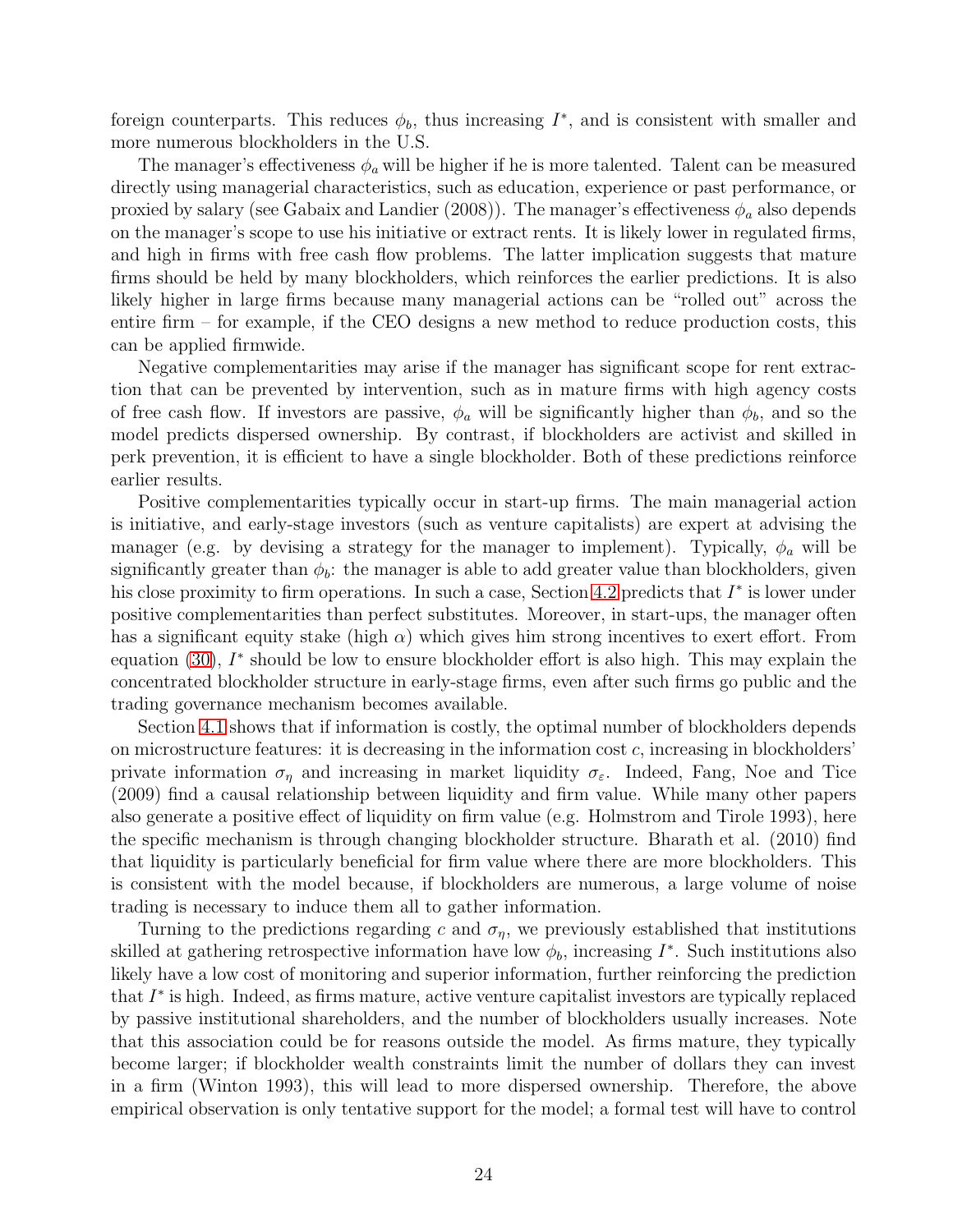for factors such as firm size.

The theory also suggests that trading is most important where the manager's short-term concerns  $\omega$  are highest. Therefore, the number of blockholders should be higher when the manager's stock and options have shorter vesting periods, or takeover defenses are weaker. Again, simple cross-sectional correlations will be insufficient to support this prediction, since blockholders can plausibly affect the compensation contract. In addition, the number of blockholders is increasing in blockholders' short-term concerns  $\zeta$ , which could be proxied by blockholders' trading frequency. Hence the model predicts a positive correlation between the number of blockholders and trading frequency because of causation in both directions: dispersed blockholders trade aggressively; and if a firm's blockholders are frequent traders who rarely intervene, they should adopt a dispersed structure. Gallagher, Gardner and Swan (2010) find evidence of multiple small blockholders engaging in frequent "churning" trades.

While the theory appears to generate a number of untested predictions through a different conceptualization of blockholders to prior research, we caveat that empirical testing will have to overcome a number of challenges. First, although the model yields clear, closed-form predictions for the optimal number of blockholders in terms of certain variables, a number of these parameters (such as the effectiveness of blockholder and manager effort) are difficult to measure directly. The key challenge for empiricists is to come up with accurate proxies. Second, while the model predicts that these variables have a causal impact on blockholder structure, it may be that additional factors outside the model have an effect on both. Therefore, documenting correlations will be insufficient to support the model; identification of causal effects will require careful instrumentation.

### <span id="page-24-0"></span>6. Conclusion

Why are so many firms held by multiple blockholders when such a shareholding structure generates free-rider problems in monitoring? This paper offers a potential explanation. The same co-ordination issues that hinder intervention increase blockholders' effectiveness in exerting governance through an alternative mechanism: trading. Multiple blockholders act competitively when trading, impounding more information into prices. This in turn induces higher managerial effort, particularly if the manager has high stock price concerns.

The optimal number of blockholders depends on the relative productivity of managerial and blockholder effort. If outputs are perfect substitutes, the optimum is decreasing in the effectiveness of blockholder intervention and increasing in the potency of managerial effort. It is therefore high if blockholders are mutual funds that gather retrospective rather than prospective information, and low if they are activists. This dependence becomes stronger under negative complementarities. However, if complementarities are positive, the productivity parameters have opposite effects on the optimal shareholder structure. If blockholder effort is unproductive, concentrated ownership is necessary to augment it to a sufficient level to complement the manager's effort.

The paper suggests a number of potential avenues for future research. On the empirical side, the model highlights the importance of the number of blockholders. As an independent variable, it is a relevant determinant of both governance and price efficiency; as a dependent variable, the model identifies a number of underlying factors that affect the optimal blockholder structure. On the theoretical side, the paper assumes symmetric blockholders and focuses the analysis on their optimal number. It would be interesting to extend the analysis to introduce asymmetries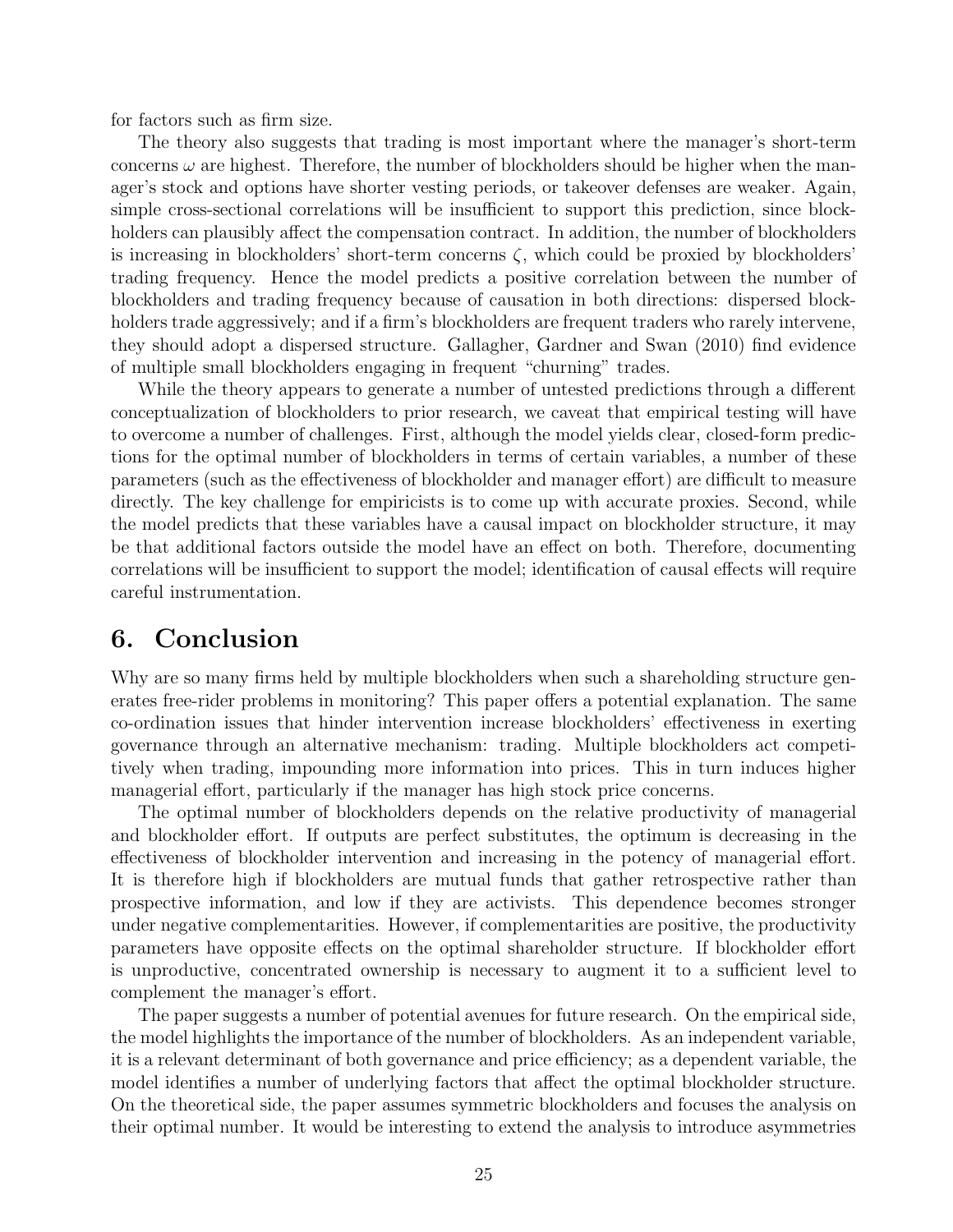and examine the optimal distribution of shares between a fixed number of blockholders.<sup>23</sup> Another possible asymmetry would be to feature some blockholders specializing in trading and others in intervention, as in Faure-Grimaud and Gromb (2004), Aghion, Bolton and Tirole (2004), and Attari, Banerjee and Noe (2006) (although these models feature only one type of each blockholder). Similarly, while we have focused our study on the efficient number of blockholders, the model can be expanded to consider the simultaneous determination of the manager's stake and total blockholder ownership.

More broadly, the model suggests a new way of thinking about the interactions between multiple blockholders: as competing for trading profits, rather than private benefits. This leads to new empirical predictions linking blockholders to microstructure, and more generally corporate finance to financial markets. In addition, this way of thinking gives rise to new theoretical directions: future corporate finance models of multiple blockholders could incorporate more complex effects currently analyzed in asset pricing models of many informed traders. The present paper assumes a single trading period, but in reality there may be multiple periods in which information may arrive and blockholders may trade. Trading profits, and thus incentives to acquire costly information, then depend not only on the quality of information but its timeliness. A blockholder who receives information late may find that the price has already moved, reducing her trading profits. In addition, in the present paper, blockholders trade on information only. If blockholders are subject to liquidity shocks (see, e.g., Brunnermeier and Pedersen (2005)), the addition of multiple trading rounds may give incentives for other blockholders to "front-run" and sell in advance of an anticipated forced liquidation. This may increase the potency of governance through trading, but reduce incentives to engage in interventions with long-run benefits.

<sup>&</sup>lt;sup>23</sup>Studying asymmetric blockholders will likely require a quite different framework. In the current model (as in standard Kyle-type models), block size has no effect on trading behavior as the ability to trade is independent of one's stake. Introducing short-sale constraints will allow block size to be relevant, but will require departures from normal noise distributions to obtain tractability (see, e.g., Edmans (2009)). Moreover, a symmetric equilibrium is necessary to obtain closed-form solutions in the trading stage – see also Kyle (1984), Admati and Pfleiderer (1988), Holden and Subrahmanyam (1992), Foster and Viswanathan (1993). The current model does contain an asymmetry in the case of costly information acquisition, as some blockholders may remain uninformed.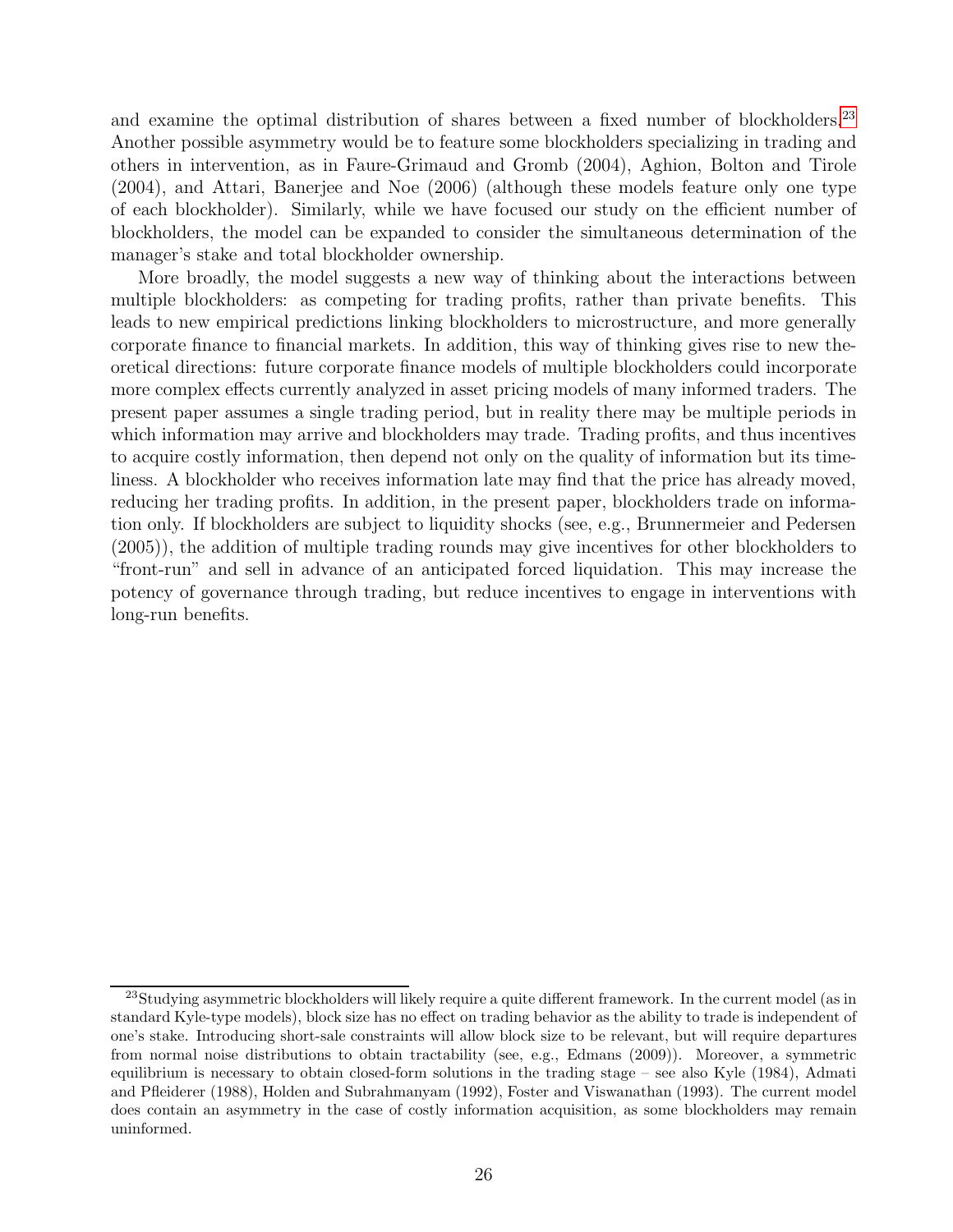# References

- [1] Admati, Anat R. and Paul Pfleiderer (2009): "The "Wall Street Walk" and Shareholder Activism: Exit as a Form of Voice." Review of Financial Studies 22, 2645-2685
- [2] Admati, Anat, Paul Pfleiderer, and Josef Zechner (1994): "Large Shareholder Activism, Risk Sharing, and Financial Market Equilibrium." Journal of Political Economy 102, 1097-1130
- [3] Aghion, Philippe, Patrick Bolton and Jean Tirole (2004): "Exit Options in Corporate Finance: Liquidity Versus Incentives." Review of Finance 8, 327-353
- [4] Attari, Mukarram, Suman Banerjee and Thomas Noe (2006): "Crushed by a Rational Stampede: Strategic Share Dumping and Shareholder Insurrections." Journal of Financial Economics 79, 181-222
- [5] Barclay, Michael J. and Clifford G. Holderness (1989): "Private Benefits From Control of Public Corporations." Journal of Financial Economics 25, 371-395
- [6] Barclay, Michael J. and Clifford G. Holderness (1991): "Negotiated Block Trades and Corporate Control." Journal of Finance 46, 861-878
- [7] Bebchuk, Lucian (2007): "The Myth of the Shareholder Franchise." Virginia Law Review 93, 675-732
- [8] Bennedsen, Morten and Daniel Wolfenzon (2000): "The Balance of Power in Closely Held Corporations". Journal of Financial Economics 58, 113-139
- [9] Bharath, Sreedhar T., Sudarshan Jayaraman and Venky Nagar (2010): "Exit as Governance: An Empirical Analysis." Working Paper, Arizona State University
- [10] Black, Bernard (1990): "Shareholder Passivity Reexamined." Michigan Law Review 89, 520-608
- [11] Bloch, Francis and Ulrich Hege (2003): "Multiple Shareholders and Control Contests." Working Paper, Ecole Polytechnique
- [12] Boehmer, Ekkehart and Eric Kelley (2009): "Institutional Investors and the Informational Efficiency of Prices." Review of Financial Studies 22, 3563-3594
- [13] Bolton, Patrick and Ernst-Ludwig von Thadden (1998): "Blocks, Liquidity, and Corporate Control." Journal of Finance 53, 1-25
- [14] Bond, Philip, Itay Goldstein and Edward Simpson Prescott (2010): "Market-Based Corrective Actions." Review of Financial Studies 23, 781-820
- [15] Brav, Alon and Richmond Mathews (2010): "Empty Voting and the Efficiency of Corporate Governance." Journal of Financial Economics, forthcoming
- [16] Brockman, Paul and Xuemin (Sterling) Yan (2009): "Block Ownership and Firm-Specific Information." Journal of Banking and Finance 33, 308-316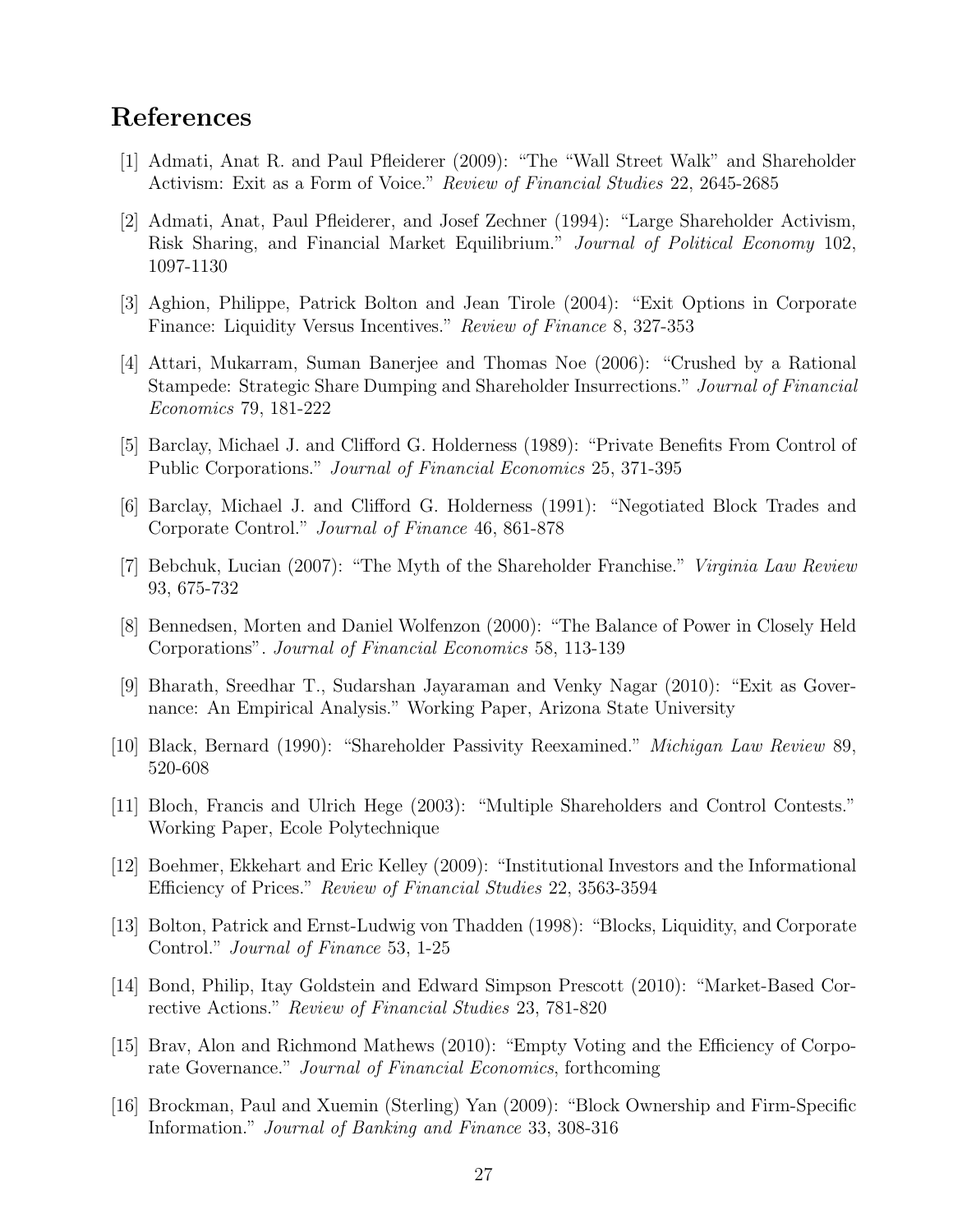- [17] Brunnermeier, Markus and Lasse Pedersen (2005): "Predatory Trading." Journal of Finance 60, 1825-1863
- [18] Burkart, Mike, Denis Gromb and Fausto Panunzi (1997): "Large Shareholders, Monitoring, and the Value of the Firm." Quarterly Journal of Economics 112, 693-728
- [19] Bushee, Brian and Theodore Goodman (2007): "Which Institutional Investors Trade Based on Private Information About Earnings and Returns?" *Journal of Accounting Re*search 45, 289-321
- [20] Calcagno, Riccardo and Florian Heider (2008): "Market Based CEO Pay, Aggregation of Information and Short-Termism in the Stock Market." Working Paper, Vrije Universiteit Amsterdam
- [21] Chen, Brandon and Peter L. Swan (2010): "CEO Incentives and Institutional Trader Monitoring are Substitutes: Theory and Evidence." Working Paper, University of New South Wales
- [22] Chen, Qi, Itay Goldstein and Wei Jiang (2007): "Price Informativeness and Investment Sensitivity to Stock Price." Review of Financial Studies 20, 619-650
- [23] Chen, Xia, Jarrad Harford and Kai Li (2007): "Monitoring: Which Institutions Matter?" Journal of Financial Economics 86, 279-305
- [24] Demsetz, Harold, and Kenneth Lehn (1985): "The Structure of Corporate Ownership: Causes and Consequences." Journal of Political Economy 93, 1155-1177
- [25] Dhillon, Amrita and Silvia Rossetto (2009): "Corporate Control and Multiple Large Shareholders." Working Paper, University of Warwick
- [26] Dlugosz, Jennifer, Rüdiger Fahlenbrach, Paul Gompers and Andrew Metrick (2005): "Large Blocks of Stock: Prevalence, Size, and Measurement". Journal of Corporate Finance 12, 594-618
- [27] Dow, James and Gary Gorton (1997): "Stock Market Efficiency and Economic Efficiency: Is There a Connection?" Journal of Finance 52, 1087-1129
- [28] Edmans, Alex (2009): "Blockholder Trading, Market Efficiency, and Managerial Myopia." Journal of Finance 64, 2481-2513
- [29] Faccio, Mara and Larry Lang (2002): "The Ultimate Ownership of Western European Corporations." Journal of Financial Economics 65, 365-395
- [30] Fang, Vivian, Thomas Noe and Sheri Tice (2009): "Stock Market Liquidity and Firm Value." Journal of Financial Economics 94, 150-169
- [31] Faure-Grimaud, Antoine and Denis Gromb (2004): "Public Trading and Private Incentives." Review of Financial Studies 17, 985-1014
- [32] Ferreira, Daniel, Miguel Ferreira and Clara Raposo (2010): "Board Structure and Price Informativeness." Journal of Financial Economics, forthcoming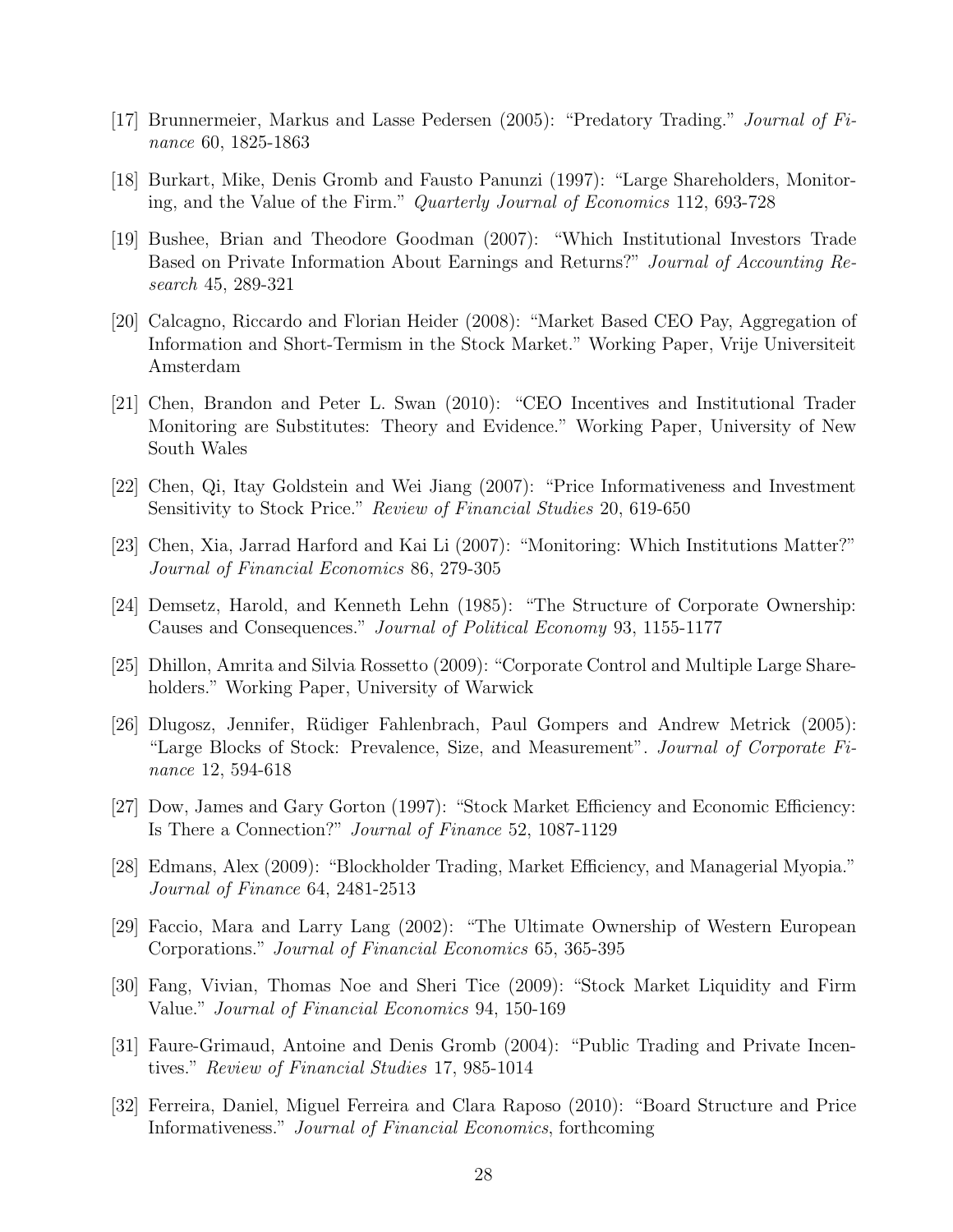- [33] Fishman, Michael J. and Kathleen Hagerty (1989): "Disclosure Decisions by Firms and the Competition for Price Efficiency". Journal of Finance 44, 633-646
- [34] Foster, F. Douglas and S. Viswanathan (1993): "The Effect of Public Information and Competition on Trading Volume and Price Volatility." Review of Financial Studies 6, 23-56
- [35] Fulghieri, Paolo and Dmitry Lukin (2001): "Information Production, Dilution Costs, and Optimal Security Design." Journal of Financial Economics 61, 3-42
- [36] Gabaix, Xavier and Augustin Landier (2008): "Why Has CEO Pay Increased So Much?" Quarterly Journal of Economics 123, 49-100
- [37] Gallagher, David, Peter Gardner and Peter Swan (2010): "Institutional Swing Trades and Subsequent Firm Performance." Working Paper, University of Sydney
- [38] Goldstein, Itay and Alexander Guembel (2008): "Manipulation and the Allocational Role of Prices." Review of Economic Studies 75, 133-164
- [39] Gomes, Armando and Walter Novaes (2006): "Sharing of Control versus Monitoring as Corporate Governance Mechanisms." Working Paper, Washington University in St. Louis
- [40] Gorton, Gary B., Lixin Huang and Qiang Kang (2010): "The Limitations of Stock Market Efficiency: Price Informativeness and CEO Turnover." Working Paper, Yale University
- [41] Heflin, Frank and Kenneth Shaw (2000): "Blockholder Ownership and Market Liquidity." Journal of Financial and Quantitative Analysis 35, 621-633
- [42] Hirschman, Albert (1970): "Exit, Voice and Loyalty." Harvard University Press, Cambridge
- [43] Holden, Craig W. and Avanidhar Subrahmanyam (1992): "Long-Lived Private Information and Imperfect Competition." Journal of Finance 47, 247-270
- [44] Holderness, Clifford G. (2009): "The Myth of Diffuse Ownership in the United States." Review of Financial Studies 22, 1377-1408
- [45] Holmstrom, Bengt and Jean Tirole (1993): "Market Liquidity and Performance Monitoring." Journal of Political Economy 101, 678-709
- [46] Holthausen, Robert W., Richard W. Leftwich and David Mayers (1990): "Large-Block Transactions, the Speed of Response, and Temporary and Permanent Stock-Price Effects." Journal of Financial Economics 26, 71-95
- [47] Kahn, Charles and Andrew Winton (1998): "Ownership Structure, Speculation, and Shareholder Intervention." Journal of Finance 53, 99-129
- [48] Kalay, Avner and Shagun Pant (2010): "Time-Varying Voting Rights and the Private Benefits of Control." Working Paper, University of Utah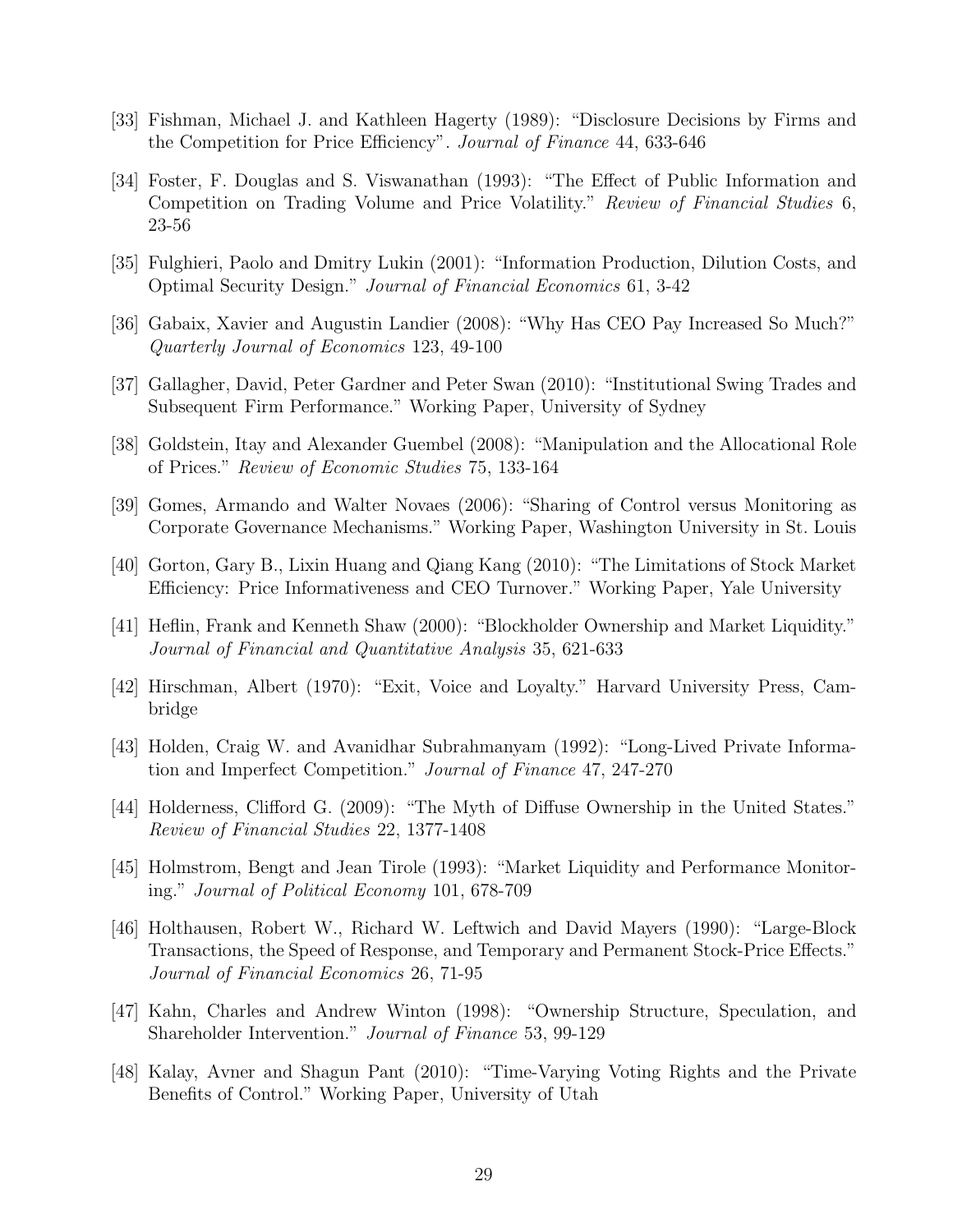- [49] Kandel, Eugene, Massimo Massa and Andrei Simonov (2010): "Do Small Shareholders Count?" Working Paper, Hebrew University
- [50] Khanna, Naveen and Richmond D. Mathews (2010): "Doing Battle with Short Sellers: The Role of Blockholders in Bear Raids." Working Paper, Michigan State University
- [51] Kole, Stacey (1997): "The Complexity of Compensation Contracts." Journal of Financial Economics 43, 79-104
- [52] Konijn, Sander J.J., Roman Kräussl, Andre Lucas (2009): "Blockholder Dispersion and Firm Value." Working Paper, Vrije Universiteit Amsterdam
- [53] Kyle, Albert (1984): "Market Structure, Information, Futures Markets, and Price Formation." in Gary G. Storey, Andrew Schmitz, and Alexander H. Sarris, eds., International Agricultural Trade: Advanced Reading in Price Formation, Market Structure, and Price Instability, Westview, Boulder
- [54] Kyle, Albert (1985): "Continuous Auctions and Insider Trading." Econometrica 53, 1315- 1335
- [55] La Porta, Rafel, Florencio Lopez-de-Silanes and Andrei Shleifer (1999): "Corporate Ownership Around the World." Journal of Finance 54, 471-517
- [56] Laeven, Luc and Ross Levine (2007): "Complex Ownership Structures and Corporate Valuations." Review of Financial Studies 21, 579-604
- [57] Maug, Ernst (1998): "Large Shareholders and Monitors: Is There a Trade-Off Between Liquidity and Control?" Journal of Finance 53, 65-98
- [58] Maug, Ernst (2002): "Insider Trading Legislation and Corporate Governance." European Economic Review 46, 1569-1597
- [59] Maury, Benjamin and Anete Pajuste (2005): "Multiple Large Shareholders and Firm Value." Journal of Banking and Finance 29, 1813-1834
- [60] McCahery, Joseph, Zacharias Sautner and Laura Starks (2010): "Behind the Scenes: The Corporate Governance Preferences of Institutional Investors." Working Paper, University of Amsterdam
- [61] Mello, Antonio and Rafael Repullo (2004): "Shareholder Activism is Non-Monotonic in Market Liquidity" Finance Research Letters 1, 2-10
- [62] Mikkelson, Wayne and Megan Partch (1985): "Stock Price Effects and Costs of Secondary Distributions." Journal of Financial Economics 14, 165-194
- [63] Mueller, Holger and Karl Wärneryd (2001): "Inside versus Outside Ownership: A Political Theory of the Firm." RAND Journal of Economics 32, 527-541
- [64] Narayanan, M. P. (1985): "Managerial Incentives for Short-Term Results." Journal of Finance 40, 1469-1484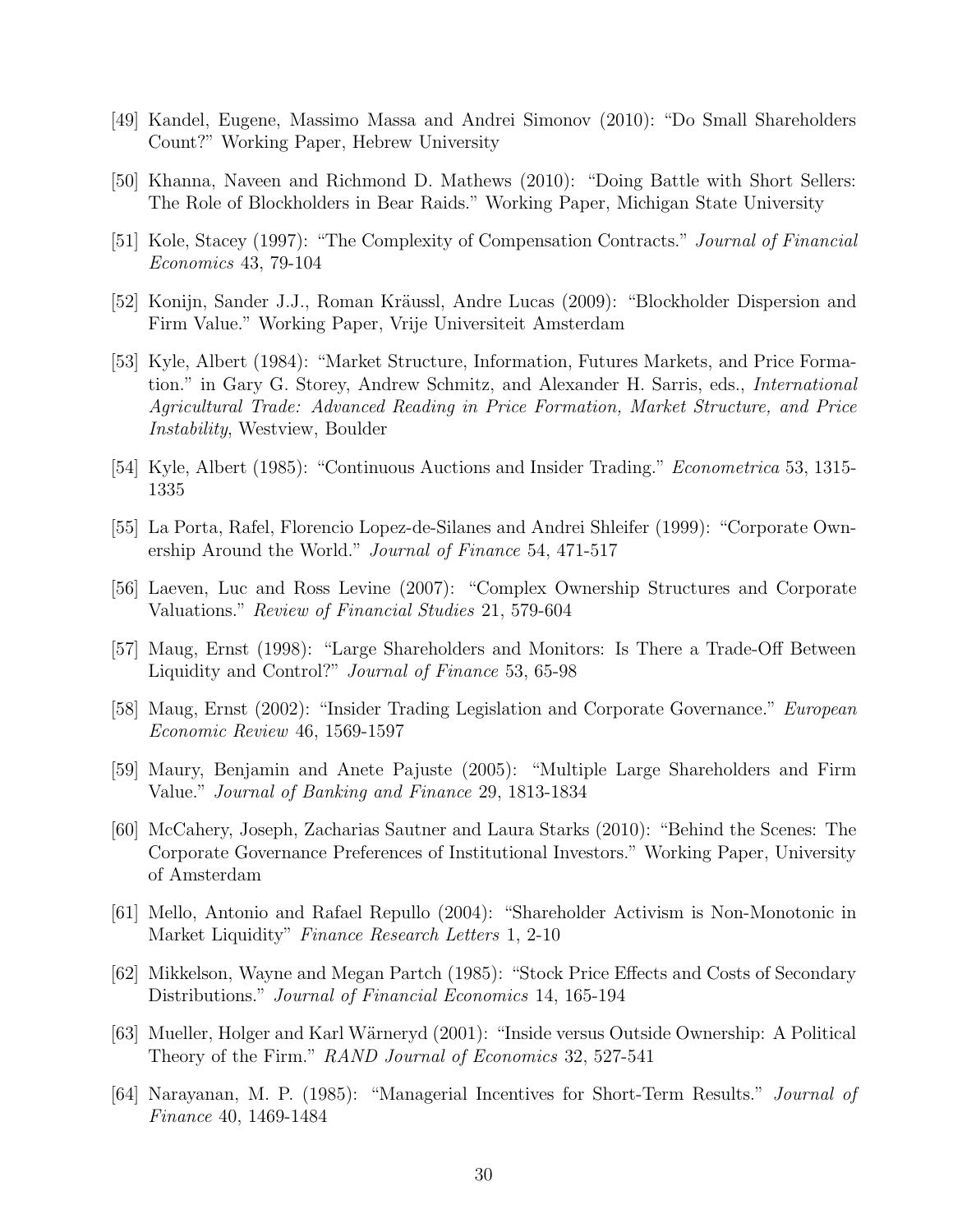- [65] Noe, Thomas (2002): "Investor Activism and Financial Market Structure." Review of Financial Studies 15, 289-318
- [66] Pagano, Marco and Ailsa Röell (1998): "The Choice of Stock Ownership Structure: Agency Costs, Monitoring, and the Decision to Go Public." *Quarterly Journal of Eco*nomics 113, 187-225
- [67] Parrino, Robert, Richard Sias and Laura Starks (2003): "Voting With Their Feet: Institutional Ownership Changes Around Forced CEO Turnover." Journal of Financial Economics 68, 3-46
- [68] Rubin, Amir (2007): "Ownership Level, Ownership Concentration and Liquidity." Journal of Financial Markets 10, 219-248
- [69] Scharfstein, David and Jeremy Stein (1990): "Herd Behavior and Investment." American Economic Review 80, 465-479
- [70] Scholes, Myron (1972): "The Market for Securities: Substitution Versus Price Pressure and the Effects of Information on Share Prices." Journal of Business 45, 179-211
- [71] Shleifer, Andrei and Robert Vishny (1986): "Large Shareholders and Corporate Control." Journal of Political Economy 94, 461-488
- [72] Sias, Richard, Laura Starks and Sheridan Titman (2006): "Changes in Institutional Ownership and Stock Returns: Assessment and Methodology." Journal of Business 79, 2869- 2910
- [73] Smith, Gavin and Peter Swan (2008): "Will the Real Monitors Please Stand Up? Institutional Investors and CEO Compensation." Working Paper, University of New South Wales
- [74] Stein, Jeremy (1988): "Takeover Threats and Managerial Myopia." Journal of Political Economy 46, 61-80
- [75] Stein, Jeremy (1989): "Efficient Capital Markets, Inefficient Firms: A Model of Myopic Corporate Behavior." Quarterly Journal of Economics 104, 655-669
- [76] Stein, Jeremy (1996): "Rational Capital Budgeting in an Irrational World." Journal of Business 69, 429-455
- [77] Subrahmanyam, Avindhar and Sheridan Titman (1999): "The Going-Public Decision and the Development of Financial Markets." Journal of Finance 54, 1045-1082.
- [78] Winton, Andrew (1993): "Limitation of Liability and the Ownership Structure of the Firm." Journal of Finance 48, 487-512
- [79] Zwiebel, Jeffrey (1995): "Block Investment and Partial Benefits of Corporate Control." Review of Economic Studies 62, 161-185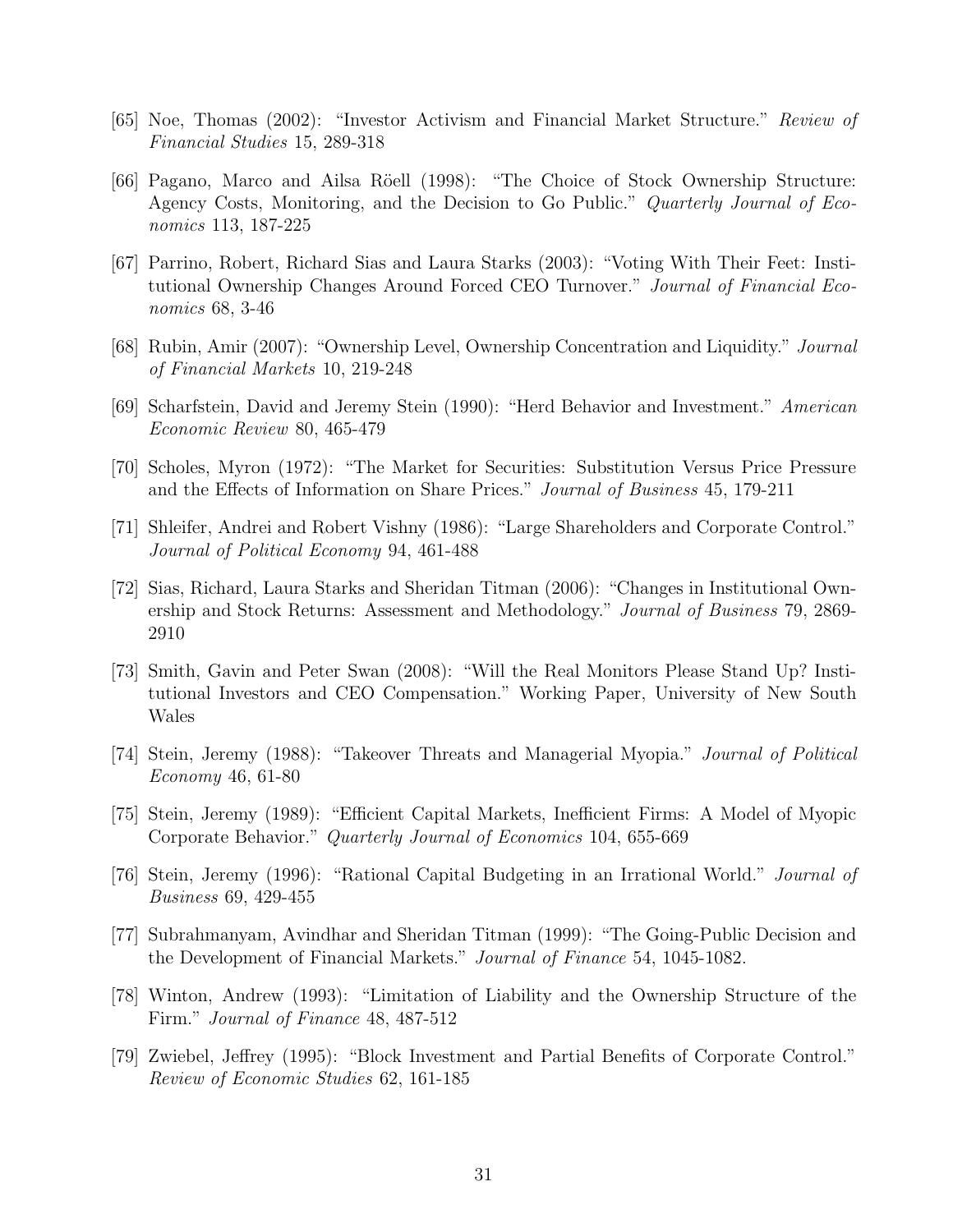# Online Appendix for "Governance Through Trading and Intervention: A Theory of Multiple Blockholders"

### Alex Edmans and Gustavo Manso

# <span id="page-31-0"></span>A Proofs

**Proof of Proposition [1.](#page-9-2)** If the market maker uses a linear pricing rule of the form  $p(y) =$  $\mu + \lambda y$ , blockholder *i* maximizes:

$$
E[(\tilde{v} - \mu - \lambda y)x_i | \tilde{v} = v] = (v - \mu - \lambda \sum_{j \neq i} x_j)x_i - \lambda x_i^2.
$$

This maximization problem yields

<span id="page-31-1"></span>
$$
x_i(v) = \frac{1}{\lambda} [v - \mu - \lambda \sum_j x_j(v)] \quad \forall i.
$$
 (40)

Summing both sides across i yields

$$
\sum_{j} x_{j}(v) = \frac{I}{\lambda}[v - \mu - \lambda \sum_{j} x_{j}(v)]
$$

$$
\sum_{j} x_{j}(v) = \frac{I}{(I+1)\lambda}[v - \mu]
$$

Substituting into [\(40\)](#page-31-1) yields

$$
x_i(v) = \frac{1}{(I+1)\lambda}[v-\mu] \quad \forall i,
$$

which means that, in a linear equilibrium, blockholders' strategies are symmetric. Total order flow is thus given by

<span id="page-31-2"></span>
$$
y = \frac{I}{(I+1)\lambda}(v-\mu) + \varepsilon.
$$
 (41)

The market maker takes the blockholders' strategies as given and sets

<span id="page-31-3"></span>
$$
p(y) = E[\tilde{v}|y].\tag{42}
$$

Using the normality of  $\tilde{v}$  and  $\tilde{y}$  yields

$$
\lambda = \frac{\sqrt{I}}{I+1} \frac{\sigma_{\eta}}{\sigma_{\epsilon}},
$$
  

$$
\mu = \phi_a \log (1+a) + \phi_b \log (1+\sum_i b_i).
$$

From this we obtain:

$$
x_i(v) = \frac{1}{\sqrt{I}} \frac{\sigma_{\epsilon}}{\sigma_{\eta}} \left( v - \phi_a \log \left( 1 + a \right) - \phi_b \log \left( 1 + \sum_i b_i \right) \right) \quad \forall i,
$$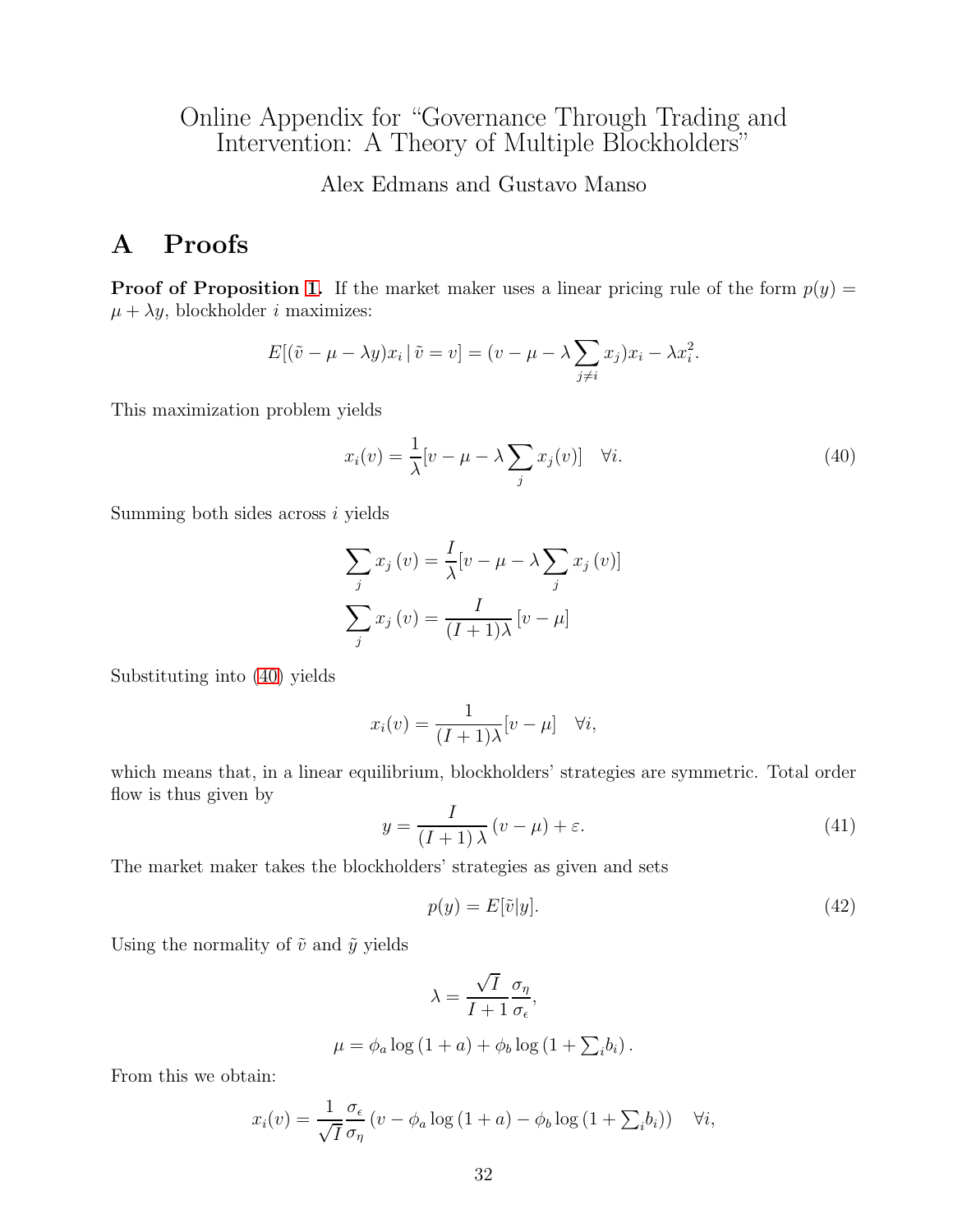$$
p(y) = \phi_a \log(1+a) + \phi_b \log(1+\sum_i b_i) + \frac{\sqrt{I}}{I+1} \frac{\sigma_{\eta}}{\sigma_{\epsilon}} y,
$$

as required. Blockholder i's trading profits equal  $x_i (v - p)$  and can be computed immediately using the above expressions.

**Proof of Proposition [2.](#page-9-1)** The result follows from  $p(y) = \mu + \lambda y$  and equation [\(41\)](#page-31-2).

Proof of Proposition [5.](#page-12-4) Putting equation [\(18\)](#page-12-4) under a common denominator yields

<span id="page-32-0"></span>
$$
\frac{\phi_a I (I+1) - \phi_b I (I+1)^2 - \phi_a \alpha I^2 + \phi_b \beta (I+1)^2}{I^2 (I+1)^2} = 0.
$$
\n(43)

Equation [\(18\)](#page-12-4) is a cubic, and has at most three roots. The function is discontinuous at  $I = -1$  and approaches  $-\infty$  either side of  $I = -1$  (since the  $-\frac{\phi_a \alpha}{(I+1)^2}$  term dominates). It is also discontinuous at  $I = 0$  and approaches  $+\infty$  either side of  $I = 0$  (since the  $\frac{\phi_b \beta}{I^2}$  term dominates). It is continuous everywhere else.

As  $I \rightarrow -\infty$ , the  $-\frac{\phi_b}{I}$  $\frac{\partial b}{I}$  term in [\(18\)](#page-12-4) dominates, and so the function asymptotes the x-axis from above. Since it approaches  $-\infty$  as I rises to  $-1$ , and is continuous between  $I = -\infty$  and  $I = -1$ , there must be one root between these two points. Similarly, since the function tends to  $+\infty$  as I rises from just above  $-1$  to just below 0, and is continuous between these two points, there must be a second root within this interval. As  $I \to +\infty$ , the  $-\frac{\phi_b}{I}$  $\frac{b_b}{I}$  term in [\(18\)](#page-12-4) again dominates, and so the function asymptotes the x-axis from below. Since the function tends to  $+\infty$  as I approaches 0 from above, and is continuous between  $I = 0$  and  $I = +\infty$ , there must be a third root  $(I)$  between these two points. There can be no other positive roots, since there are two negative roots and three roots in total. The positive root is a local maximum, since the gradient is positive for  $I < I$  and negative for  $I > I$ .

Let  $F(I, \theta)$  denote the left-hand side of [\(43\)](#page-32-0), where  $\theta$  is a vector of parameters  $\phi_a$ ,  $\phi_b$ ,  $\alpha$ , β.  $I_{\text{soc}}^*$  is defined by  $F = 0$ . Differentiating with respect to θ gives

$$
\frac{\partial F}{\partial \theta} + \frac{\partial F}{\partial I} \frac{\partial I}{\partial \theta} = 0.
$$

Since the gradient F is positive just below  $I_{soc}^*$  and negative just above  $I_{soc}^*$ ,  $\frac{\partial F}{\partial I}|_{I=I_{soc}^*}<0$ . Therefore, the sign of  $\frac{\partial I}{\partial \theta}$  equals the sign of  $\frac{\partial F}{\partial \theta}$ , which in turn is the cross-partial derivative of total surplus [\(19\)](#page-13-0) with respect to I and  $\theta$ . This generates the comparative statics with respect to  $\alpha$ ,  $\beta$ ,  $\phi_a$  and  $\phi_b$ .

Proof of Proposition [6.](#page-13-1) Equation [\(20](#page-13-1)) can be rewritten

$$
2\beta \left(-\frac{\phi_b (I+1)}{\sqrt{I}} + \frac{\phi_a}{\sqrt{I}} + \frac{\phi_b (I+1)}{I^{3/2}}\right) - \frac{I-1}{I+1}\sigma_\eta \sigma_\varepsilon = 0.
$$

Let

$$
F(I) = 2\beta \left( -\frac{\phi_b (I+1)}{\sqrt{I}} + \frac{\phi_a}{\sqrt{I}} + \frac{\phi_b (I+1)}{I^{3/2}} \right) - \frac{I-1}{I+1} \sigma_\eta \sigma_\varepsilon.
$$

We need only consider  $I \geq 1$ . Since  $2\beta$  (  $-\frac{\phi_b(I+1)}{\sqrt{I}}+\frac{\phi_a}{\sqrt{I}}$  $\frac{a}{I} + \frac{\phi_b (I+1)}{I^{3/2}}$  $\left(\frac{I+1}{I^{3/2}}\right)$  is decreasing in  $I \in [1, \infty)$ and  $\frac{I-1}{I+1}\sigma_{\eta}\sigma_{\varepsilon}$  is increasing in  $I \in [1,\infty)$ ,  $F(I)$  is decreasing in  $[1,\infty)$ . Then since  $F(\infty) < 0$ and  $F(1) > 0$ , there exists a unique root of  $F(I) = 0$  in  $[1, \infty)$ .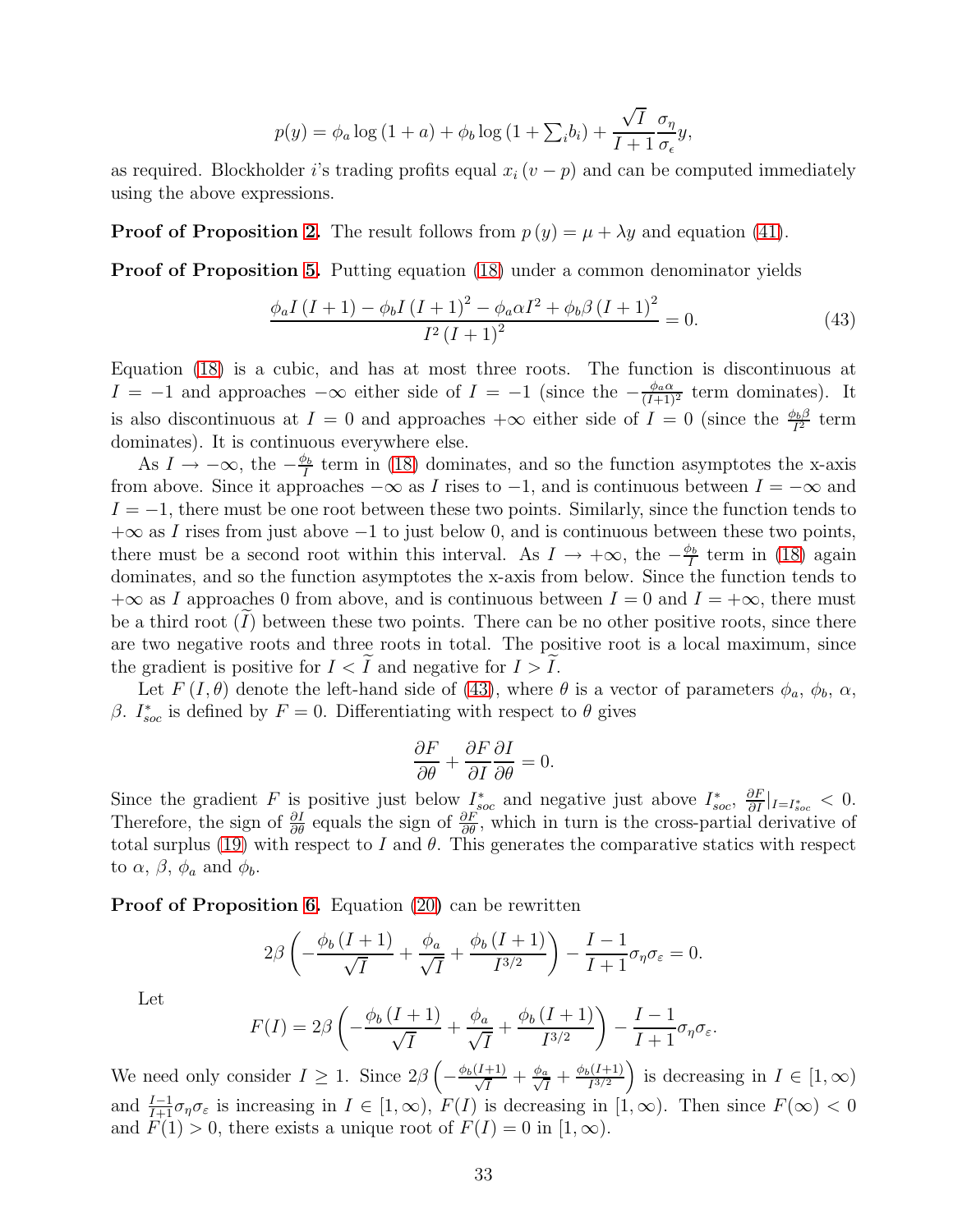The comparative statics results follow from taking the cross-partial derivatives of the objective function. The cross-partial with respect to I and  $\beta$  is  $\frac{\phi_a}{I(I+1)} - \frac{\phi_b}{I} + \frac{\phi_b}{I^2}$  $\frac{\phi_b}{I^2}$ , which is positive from equation [\(20\)](#page-13-1). The other cross-partial derivatives can be immediately signed.

Proof of Proposition [7.](#page-14-2) The only difference from the previous analysis is that in the action stage of the game, blockholder i now simultaneously chooses her action  $b_i$  and whether to become informed.

We proceed by backwards induction. Let  $J$  be the number of blockholders that acquire information. In the trading stage, uninformed blockholders cannot expect to make profits and thus do not trade in aggregate. Therefore, only the  $J$  informed blockholders trade and the equilibrium is similar to the one derived in Proposition [1.](#page-9-2)

Now in the action stage, the manager must choose an action  $a$ . Using the same arguments as in Proposition [3,](#page-10-0) the manager's optimal action is

$$
a = \phi_a \alpha \left(\frac{J}{J+1}\right) - 1. \tag{44}
$$

Blockholders must choose actions  $b_i$  and whether to become informed. These decisions can be taken independently since informed trading profits are independent of  $b_i$  (which is public), and the choice of  $b_i$  depends only on blockholder is stake  $\beta/I$ . The optimal action of each blockholder is thus

$$
b_i = \phi_b \beta \left(\frac{1}{I}\right)^2 - \frac{1}{I}.\tag{45}
$$

From equation  $(6)$ , if there are I informed blockholders, then each blockholder's trading profits are given by:

$$
\frac{1}{\sqrt{I}(I+1)}\sigma_{\eta}\sigma_{\epsilon}.
$$

A blockholder will acquire information if and only if her trading profits are higher than c. This gives the number J of blockholders that decide to become informed in equilibrium.

**Proof of Proposition [8.](#page-15-1)** Let n and  $J(I)$  be as given in Proposition [7.](#page-14-2) Using the results of Proposition [3,](#page-10-0) expected firm value is

$$
E[\tilde{v}] = \phi_a \log \left[ \phi_a \alpha \left( \frac{J(I)}{J(I) + 1} \right) \right] + \phi_b \log \left[ \phi_b \beta \left( \frac{1}{I} \right) \right]. \tag{46}
$$

We wish to maximize the above expression with respect to I. Since  $J(I) = n$  for  $I \geq n$ , it is never optimal to increase  $I$  beyond  $n$  since it reduces the second term in the firm value while keeping the first term constant. Therefore,  $I_{costly}^* \leq n$ . When  $I \leq n$ ,  $J(I) = I$  and the problem is the same as in Proposition [4.](#page-12-2) From [\(15\)](#page-12-2) we obtain the desired result.

Proof of Proposition [9.](#page-17-1) The manager will not exert effort above the level for which

$$
\phi_a \log (1 + a) = \phi_b \log \left( 1 + \sum_i \widehat{b}_i \right),
$$

i.e.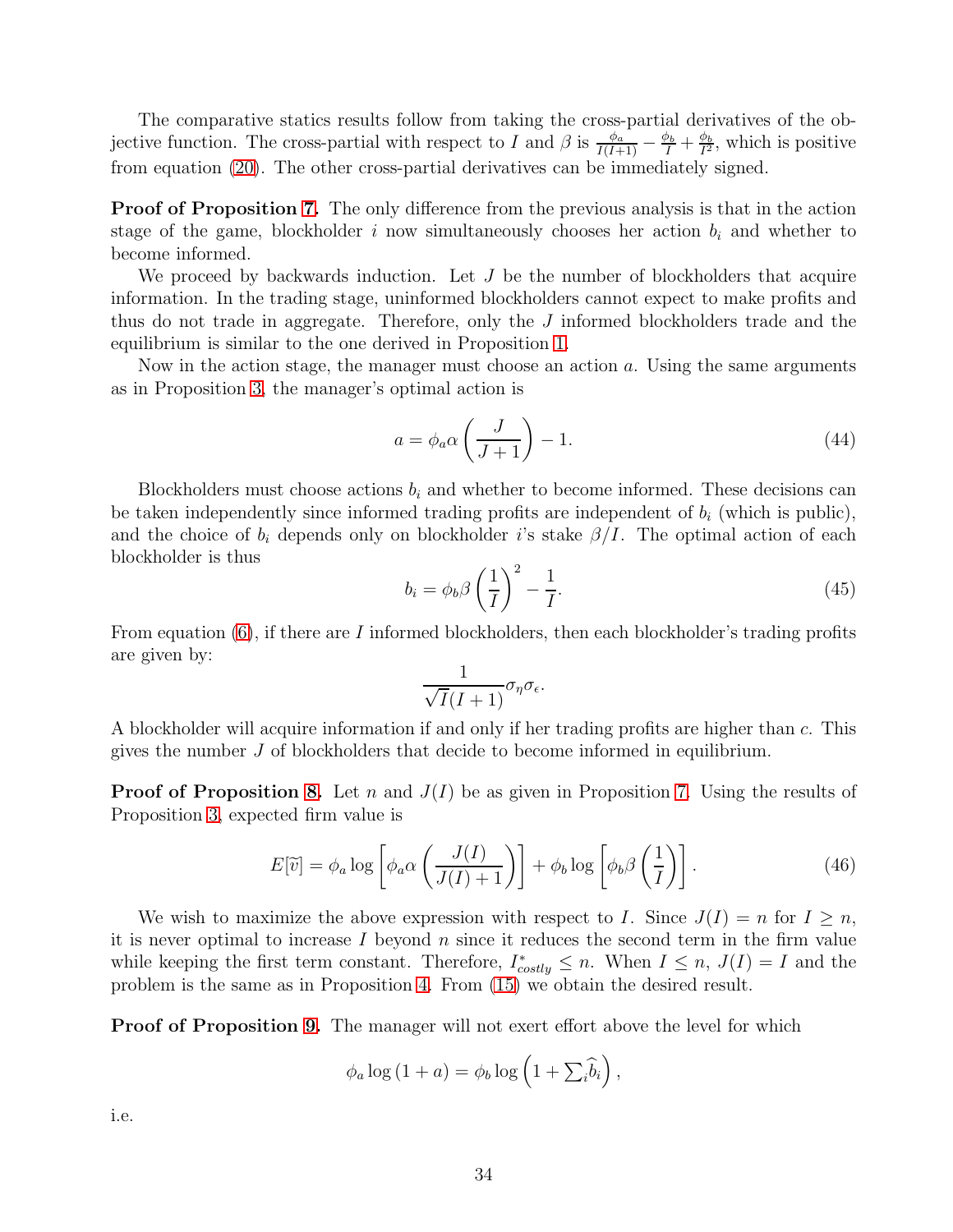$$
a = \exp\left(\frac{\phi_b}{\phi_a} \log\left(1 + \sum_i \widehat{b}_i\right)\right) - 1.
$$

This derives the optimal a as given in equation [\(28\)](#page-16-0). Similarly, blockholder i will not exert effort above the level for which

$$
\phi_b \log \left( 1 + b_i + \sum_{j \neq i} \widehat{b}_j \right) = \phi_a \log \left( 1 + \widehat{a} \right),
$$

i.e.

$$
b_i = \exp\left(\frac{\phi_a}{\phi_b}\log\left(1+\widehat{a}\right)\right) - \sum_{j\neq i} \widehat{b}_j - 1.
$$

A Nash equilibrium requires the following three conditions to hold:

$$
\phi_b \log (1 + Ib_i) = \phi_a \log (1 + a).
$$
  

$$
a \le \phi_a \alpha \left(\frac{I}{I + 1}\right) - 1
$$
  

$$
b_i \le \phi_b \beta \left(\frac{1}{I}\right)^2 - \frac{1}{I}.
$$

If the first condition was violated, then the party producing the higher output would gain by reducing effort. The two inequality conditions represent the maximum levels of effort that the manager and blockholders will exert, given the marginal cost of effort.

Out of the continuum of potential Nash equilibria, we seek the one that maximizes firm value. Since firm value is increasing in both  $a$  and  $b_i$ , it is clear that at least one incentive compatibility constraint will bind. If neither constraint binds, then all parties are exerting suboptimal effort. We could raise the effort levels of all parties while maintaining the equality condition and violating neither constraint.

We now show that, in fact, both constraints will bind. Consider the case where  $b_i =$  $\phi_b \beta \left(\frac{1}{I}\right)$  $\frac{1}{I}$ )<sup>2</sup> –  $\frac{1}{I}$  $\frac{1}{I}$ . (Starting with  $a = \phi_a \alpha \left( \frac{I}{I+I} \right)$  $\frac{I}{I+1}$  – 1 leads to the same result). Then we have

$$
\phi_b \log \left[ \phi_b \beta \left( \frac{1}{I} \right) \right] = \phi_a \log \left( 1 + a \right)
$$

$$
a = \exp \left( \frac{\phi_b}{\phi_a} \log \left[ \phi_b \beta \left( \frac{1}{I} \right) \right] \right) - 1.
$$

Recall that we also require  $a \leq \phi_a \alpha \left( \frac{I}{I+1} \right) - 1$ . Hence firm value is optimized by solving:

$$
\max_{I} \exp\left(\frac{\phi_b}{\phi_a} \log \left[\phi_b \beta\left(\frac{1}{I}\right)\right]\right) \text{ s.t. } \exp\left(\frac{\phi_b}{\phi_a} \log \left[\phi_b \beta\left(\frac{1}{I}\right)\right]\right) \le \phi_a \alpha \left(\frac{I}{I+1}\right).
$$

The constraint will bind, and so we obtain

<span id="page-34-0"></span>
$$
\phi_a \log \left[ \phi_a \alpha \left( \frac{I}{I+1} \right) \right] = \phi_b \log \left[ \phi_b \beta \left( \frac{1}{I} \right) \right]. \tag{47}
$$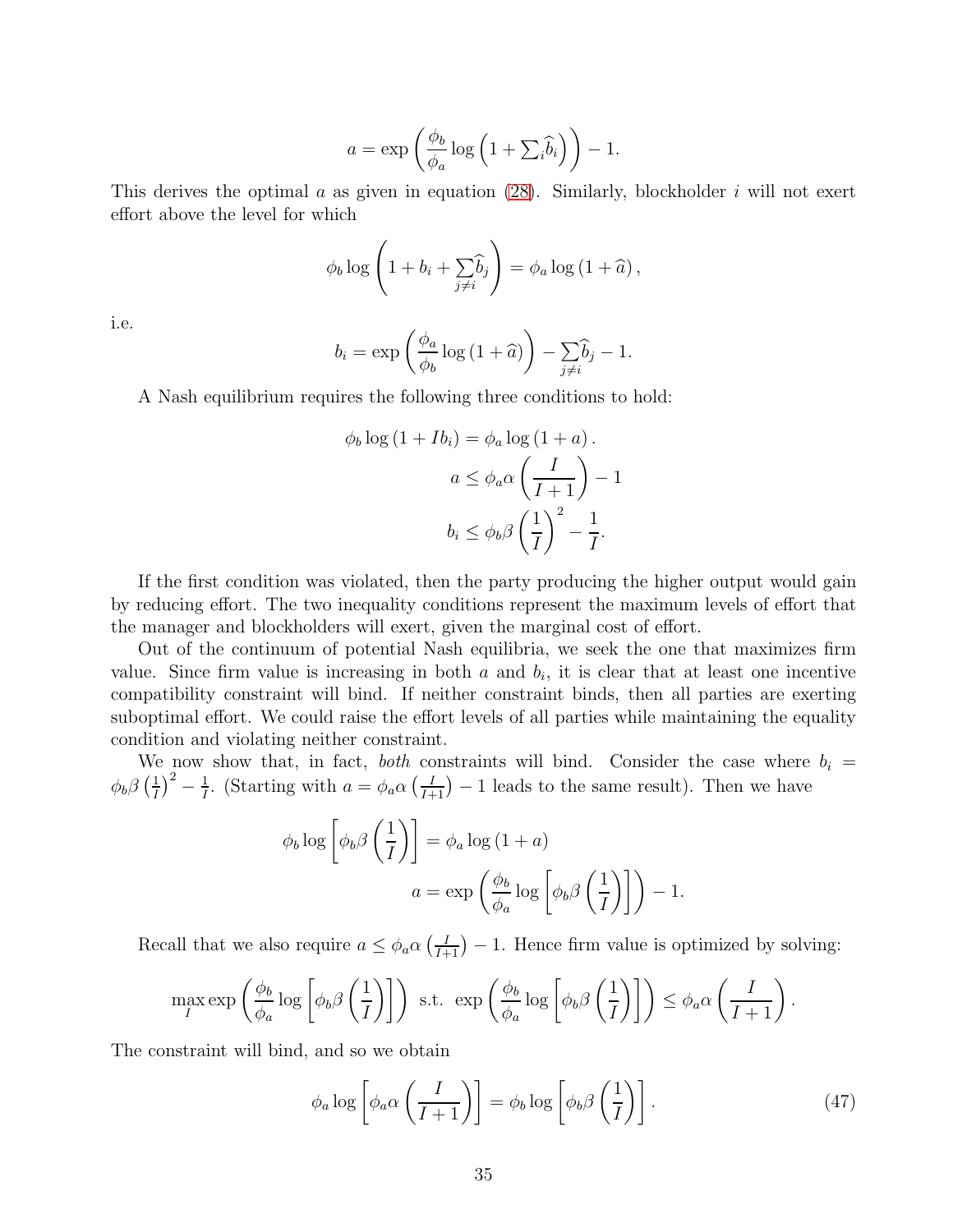The firm value optimum setting  $I$  to ensure all parties exert their "full" effort levels. The intuition is as follows. Consider a Nash equilibrium where the blockholders are exerting their full effort (i.e.  $b_i = \phi_b \beta \left(\frac{1}{l}\right)$  $\frac{1}{I}$ )<sup>2</sup> –  $\frac{1}{I}$  $\frac{1}{I}$ , and the manager is not (i.e.  $a < \phi_a \alpha \left( \frac{I}{I+1} \right) - 1$ ).  $b_i$  is thus constrained by I via the equation  $b_i = \phi_b \beta \left(\frac{1}{l}\right)$  $\frac{1}{I}$  $\Big)^2 - \frac{1}{I}$  $\frac{1}{I}$ , and so firm value rises if I is reduced to relax this constraint and allow  $b_i$  to rise. Unlike in the core model, we do not have the side-effect that reducing I decreases  $a$ . I only determines the upper bound to  $a$ , not its level. Since  $a < \phi_a \alpha \left( \frac{I}{I+1} \right) - 1$ , the upper bound is not a constraint anyway. Rather than declining, a will rise to accompany the increase in  $b_i$  and ensure that  $\phi_b \log(1 + Ib_i) = \phi_a \log(1 + a)$  still holds.

From equation [\(47\)](#page-34-0), the optimal number of blockholders is determined implicitly by:

$$
\frac{I^2}{I+1} = \frac{\phi_b \beta}{\phi_a \alpha} \exp (\phi_b - \phi_a) = Z.
$$

Using the quadratic formula, the unique positive solution is

$$
\underline{I} = \frac{Z + \sqrt{Z^2 + 4Z}}{2},
$$

which is increasing in  $\phi_b$  and  $\beta$ , and decreasing in  $\phi_a$  and  $\alpha$ .

**Proof of Proposition [10.](#page-17-0)** We now allow the non-negativity constraints to bind. Deriving  $\tilde{p}$  as in the main model and solving the manager's objective function, he will choose either  $a = \phi_a \alpha \frac{I}{I+1} - 1$  or  $a = 0$ . If  $\phi_a \log \left[ \phi_a \alpha \frac{I}{I+1} \right] < \phi_b \log \left( 1 + \sum_i \widehat{b}_i \right)$ , exerting  $a = \phi_a \alpha \frac{I}{I+1} - 1$ will have no effect on  $\tilde{p}$  and so the manager will choose  $a = 0$ . Even if  $\phi_a \log \left[ \phi_a \alpha \frac{I}{I+1} \right] \ge$  $\phi_b \log\left(1+\sum_i \hat{b}_i\right)$ , it is not automatic that the manager will exert effort. Exerting effort increases  $\tilde{p}$  not by  $\frac{I}{I+1}\phi_a \log \left[\phi_a \alpha \frac{I}{I+1}\right]$ , as in the core model, but by only

$$
\frac{I}{I+1} \left( \phi_a \log \left[ \phi_a \alpha \frac{I}{I+1} \right] - \phi_b \log \left( 1 + \sum_i \widehat{b}_i \right) \right)
$$

because blockholder effort "supports" firm value even if  $a = 0$ . Hence the manager chooses  $a = \phi_a \alpha \frac{I}{I+1} - 1$  if and only if

$$
\alpha \frac{I}{I+1} \left( \phi_a \log \left[ \phi_a \alpha \frac{I}{I+1} \right] - \phi_b \log \left( 1 + \sum_i \widehat{b}_i \right) \right) \ge a.
$$

and so the optimal  $\alpha$  is as given by  $(32)$ . Blockholder i's effort level is derived similarly.

There are two candidates for a Nash equilibrium:

$$
\begin{cases}\n a = 0, b_i = \phi_b \beta \left(\frac{1}{I}\right)^2 - \frac{1}{I} \\
a = \phi_a \alpha \frac{I}{I+1} - 1, b_i = 0\n\end{cases}.
$$

Firm value is thus either  $\phi_a \log \left[ \phi_a \alpha \frac{I}{I+1} \right]$  or  $\phi_b \log \left[ \phi_b \beta \frac{1}{I+1} \right]$  $\frac{1}{I}$ . The former is monotonically increasing in I, and maximized at  $\phi_a$  log  $(\phi_a \alpha)$  for  $I = \infty$ . The latter is monotonically decreasing in I, and maximized at  $\phi_b \log (\phi_b \beta)$  for  $I = 1$ . Thus I<sup>\*</sup> is as given in [\(34\)](#page-17-0).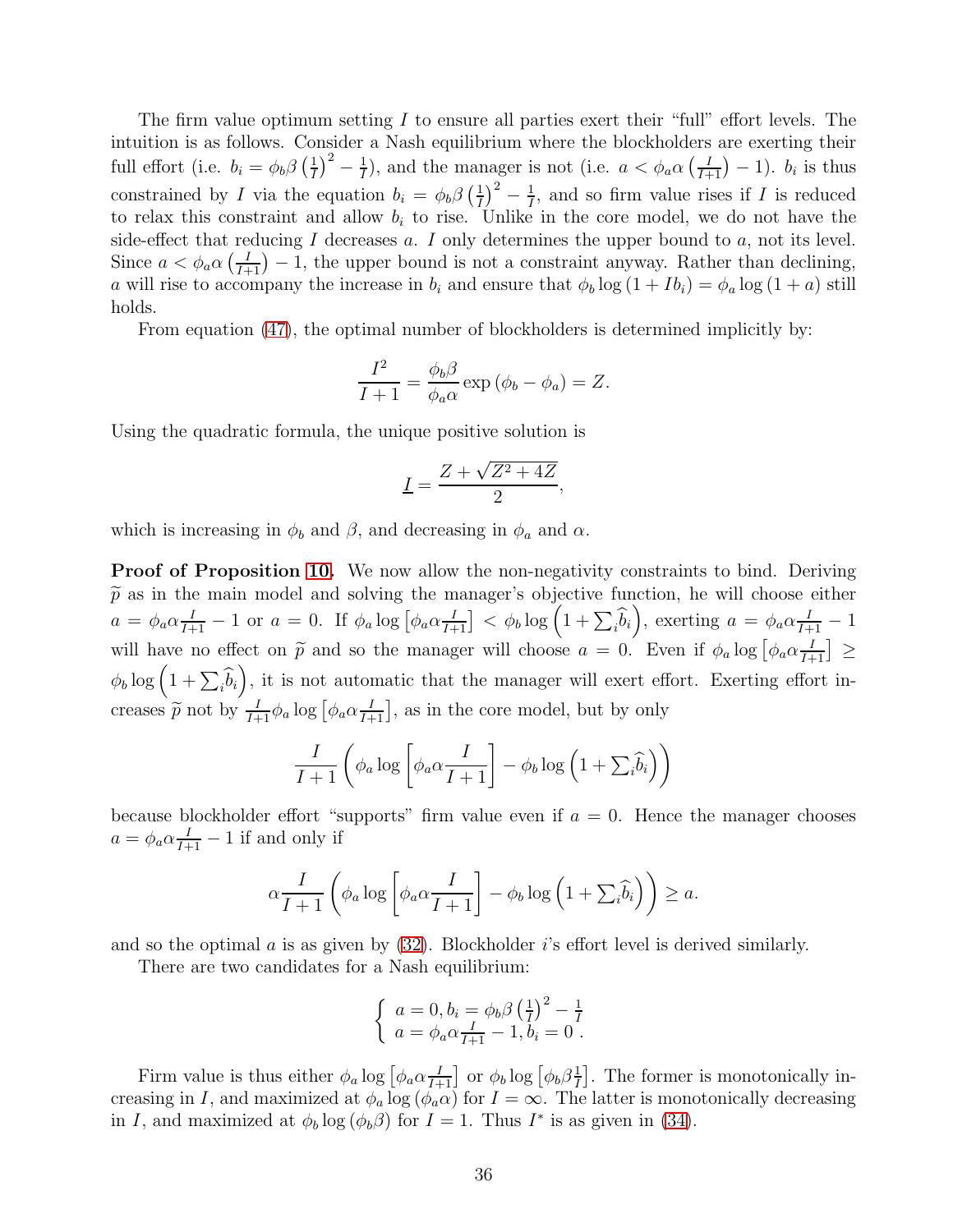**Proof of Proposition [11.](#page-19-1)** Proceeding as in the main model, the actions are given by

$$
a = \phi_a \alpha \left[ 1 - \frac{\omega}{I+1} \right] - 1 \tag{48}
$$

and

$$
b_i = \phi_b \beta \left[ \frac{\zeta}{I(I+1)} + \frac{1-\zeta}{I^2} \right] - \frac{1}{I}.\tag{49}
$$

Firm value is given by:

$$
E[\widetilde{v}] = \phi_a \ln \left[ \phi_a \alpha \left[ 1 - \frac{\omega}{I+1} \right] \right] + \phi_b \ln \left[ \phi_b \beta \left[ \frac{\zeta}{I+1} + \frac{1-\zeta}{I} \right] \right]. \tag{50}
$$

The first-order condition is given by [\(36\)](#page-19-1). Putting this under a common denominator yields

$$
F(I,\omega,\zeta) = \frac{I(I+1-\zeta)\phi_a\omega - \phi_b[(I+1)^2 - \zeta(2I+1)](I+1-\omega)}{I(I+1-\omega)(I+1-\zeta)}.
$$

It is a cubic, and has at most three roots. If  $I \to \pm \infty$ , the numerator becomes dominated by the term containing  $(I + 1)^2$  and so F tends to  $\frac{-\phi_b(I+1)^2}{I(I+1-\zeta)}$ . It thus asymptotes the x-axis from below. If  $I \to 0$  or  $I \to -(1-\zeta)$ , then F tends to  $\frac{-\phi_b[(I+1)^2-\zeta(2I+1)]}{I(I+1-\zeta)}$ . For I close to 0, we have  $\frac{(I+1)^2-\zeta(2I+1)}{I(I+1-\zeta)} > 0$  and so the sign depends on  $-\frac{\phi_b}{I}$  $\frac{p_b}{I}$ . It is positive (negative) as I approaches 0 from below (above). For I close to  $-(1-\zeta)$ , we have  $\frac{(I+1)^2-\zeta(2I+1)}{I} < 0$  and so the sign depends on  $\frac{\phi_b}{I+1-\zeta}$ . It is negative (positive) as I approaches  $-(1-\zeta)$  from below (above). If  $I \to -(1-\omega)$ , then F tends to  $\frac{\phi_a\omega}{I+1-\omega}$  and is negative (positive) as I approaches  $-(1-\omega)$ from below (above).

To identify the roots, consider  $-(1-\zeta) < -(1-\omega)$ . (The same arguments apply for  $-(1 - \omega) < -(1 - \zeta)$ .) At  $I = -\infty$ , F asymptotes the x-axis from below, and declines until it reaches  $-\infty$  when I is just below  $-(1-\zeta)$ , so there are no roots for  $I < -(1-\zeta)$ . When I is just above  $-(1-\zeta), F \to \infty$ . It then decreases, crosses through zero and becomes  $-\infty$ just below − (1 − ω). There is one root for − (1 − ζ) < I < − (1 − ω). F → ∞ just above  $I = -(1 - \omega)$  and just below  $I = 0$ , so there are either 0 or 2 roots for  $-(1 - \omega) < I < 0$ . Thus, there can be at most 2 roots for  $I > 0$ .  $F \to -\infty$  when I is just above 0, and asymptotes the x-axis from below as  $I \to \infty$ . Therefore, F crosses the x-axis either 0 or 2 times for  $I > 0$ . If F has no roots, it is negative for all  $I > 0$  and so the optimal number of blockholders is its minimum value of 1. If it has two roots greater than 1, the upper root  $I_u$  is the maximum since the derivative is positive below  $I_u$  and negative above  $I_u$ . As in the proof of Proposition [5,](#page-12-4) the cross-partials are sufficient to determine the sign of the comparative statics. The cross-partials with respect to  $\phi_a$  and  $\phi_b$  are immediate. For  $\omega$  and  $\zeta$ , we have:

$$
\frac{\partial^2 E[v]}{\partial I \partial \omega} = \frac{\phi_a}{(I + 1 - \omega)^2} > 0
$$

$$
\frac{\partial^2 E[v]}{\partial I \partial \zeta} = \frac{\phi_b}{(I + 1 - \zeta)^2} > 0.
$$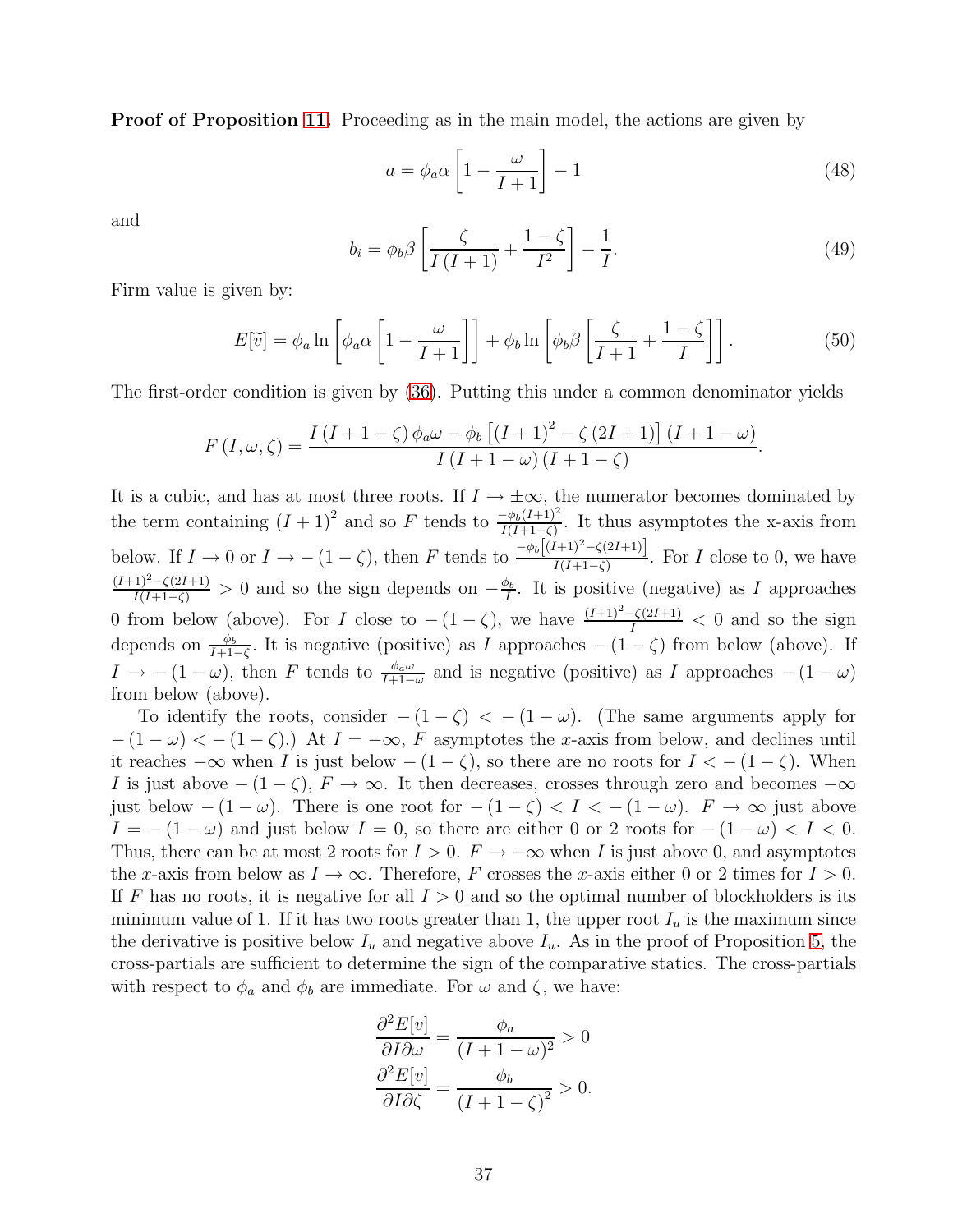Proof of Proposition [14.](#page-42-1) Suppose the market maker uses a linear pricing rule of the form  $p(y) = \mu + \lambda y$  and blockholders use a linear demand of the form  $x_i(\nu) = \gamma(\tilde{\nu} - \mu)$ . Then blockholder i maximizes:

$$
E[(\tilde{v} - \mu - \lambda y)x_i | \tilde{\nu}_i = \nu] = \left(\frac{\sigma_{\eta}^2}{\sigma_{\eta}^2 + \sigma_{\delta}^2}(\nu - \mu) - \lambda(I - 1)\gamma \left(\frac{\sigma_{\eta}^2}{\sigma_{\eta}^2 + \sigma_{\delta}^2}(\nu - \mu)\right)\right)x_i - \lambda x_i^2.
$$

This maximization problem yields

$$
x_i(\nu) = \frac{1}{2\lambda} \left[ \frac{\sigma_\eta^2}{\sigma_\eta^2 + \sigma_\delta^2} (\nu - \mu) - \lambda (I - 1) \gamma \left( \frac{\sigma_\eta^2}{\sigma_\eta^2 + \sigma_\delta^2} (\nu - \mu) \right) \right] \quad \forall i.
$$

The strategies of the blockholders are symmetric and we thus have

$$
x_i(\nu) = \frac{1}{2} \left( \frac{1}{\lambda} - (I - 1)\gamma \right) \frac{\sigma_{\eta}^2}{\sigma_{\eta}^2 + \sigma_{\delta}^2} (\nu - \mu) \quad \forall i.
$$

which implies that

$$
\gamma = \frac{\sigma_{\eta}^2}{((I+1)\sigma_{\eta}^2 + 2\sigma_{\delta}^2)\lambda}
$$

The market maker takes the blockholders' strategies as given and sets

$$
p(y) = E[\tilde{v}|y].\tag{51}
$$

Using the normality of  $\tilde{v}$  and  $\tilde{y}$  yields

$$
\lambda = \frac{\sqrt{I(\sigma_{\delta}^2 + \sigma_{\eta}^2)} \sigma_{\eta}^2}{\sigma_{\epsilon}((I+1)\sigma_{\eta}^2 + 2\sigma_{\delta}^2)}
$$

$$
\mu = \phi_a \log(1+a) + \phi_b \log(1+\sum_i b_i).
$$

From this we obtain:

$$
x_i(\nu_i) = \frac{\sigma_{\epsilon}}{\sqrt{I(\sigma_{\delta}^2 + \sigma_{\eta}^2)}} \left( \nu_i - \phi_a \log(1 + a) - \phi_b \log(1 + \sum_i b_i) \right) \quad \forall i,
$$
  

$$
p(y) = \phi_a \log(1 + a) + \phi_b \log(1 + \sum_i b_i) + \frac{\sqrt{I(\sigma_{\delta}^2 + \sigma_{\eta}^2)}\sigma_{\eta}^2}{\sigma_{\epsilon}((I + 1)\sigma_{\eta}^2 + 2\sigma_{\delta}^2)} y,
$$

as required.

**Proof of Proposition [12.](#page-20-1)** Dropping terms that do not contain  $b_i$ , blockholder i's objective function [\(37\)](#page-20-2) becomes

$$
\max_{b_i} \left(\frac{\beta}{I}\right) \phi_b \log \left(1 + \sum_i b_i\right) - b_i + \frac{1}{\sqrt{I}\left(I+1\right)} \frac{\sigma_{\varepsilon}}{\sigma_{\eta}} \left(\phi_a \log \left(1 + a\right) + \phi_b \log \left(1 + \sum_i b_i\right) - \mu\right)^2
$$

Given the conjecture  $b_i = \frac{\phi_b \beta}{l^2}$  $\frac{b_b \beta}{I^2} - \frac{1}{I}$  $\frac{1}{I}$ , we have

$$
\mu = \phi_a \ln(1+a) + \phi_b \ln\left(\frac{\phi_b \beta}{I}\right)
$$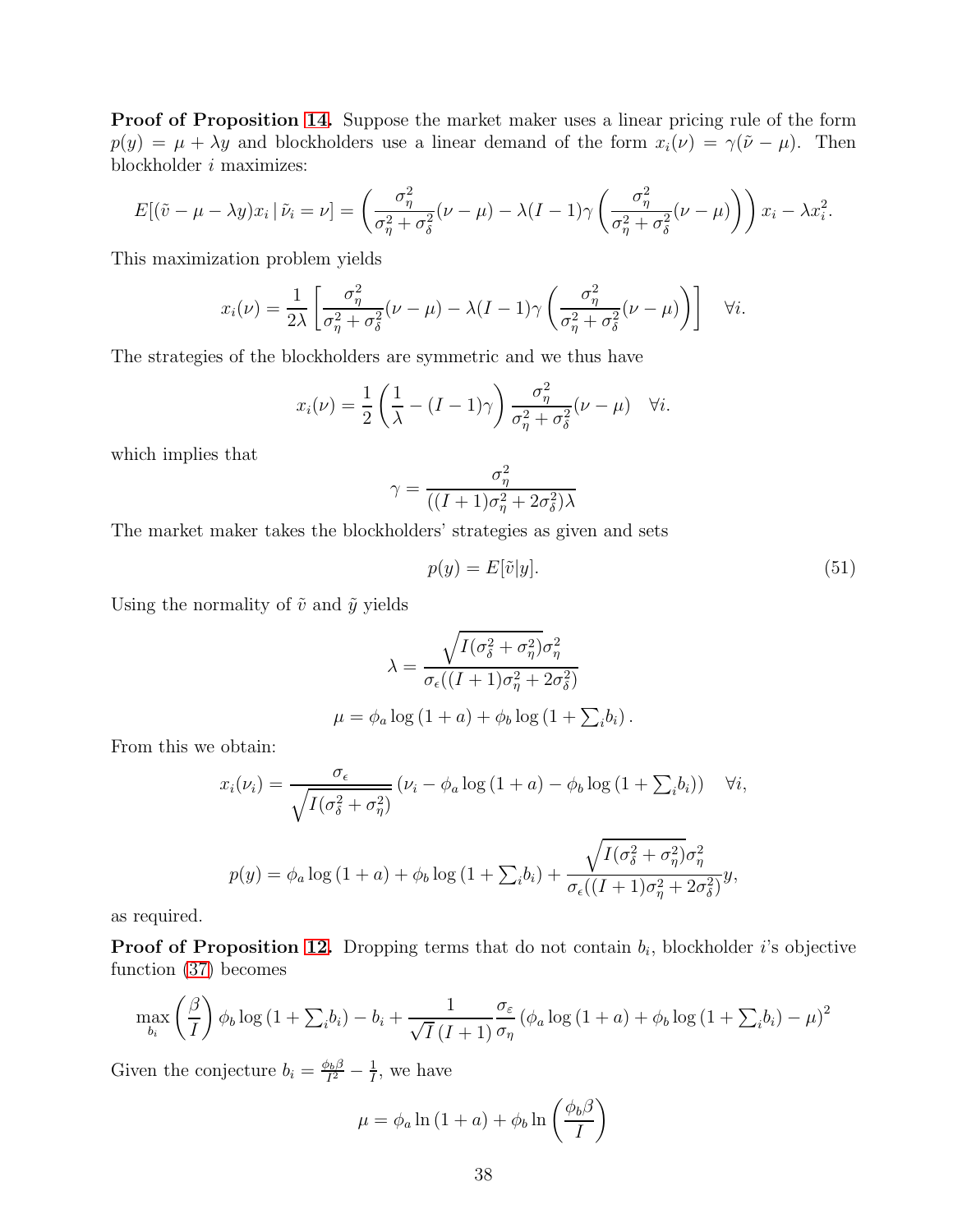and so the objective becomes

$$
\max_{b_i} \left(\frac{\beta}{I}\right) \phi_b \log\left(1 + \sum_i b_i\right) - b_i + \frac{1}{\sqrt{I}\left(I+1\right)} \frac{\sigma_{\varepsilon}}{\sigma_{\eta}} E\left[\left(\phi_b \log\left(1 + \sum_i b_i\right) - \phi_b \log\left(\frac{\phi_b \beta}{I}\right) + \eta\right)^2\right]
$$

with first-order condition

$$
\frac{\phi_b \beta}{I\left(1 + \sum_i b_i\right)} - 1 + \frac{2}{\sqrt{I}\left(I + 1\right)} \frac{\sigma_\varepsilon}{\sigma_\eta} \left(\phi_b \log\left(1 + \sum_i b_i\right) - \phi_b \log\left(\frac{\phi_b \beta}{I}\right)\right) \frac{\phi_b}{\left(1 + \sum_i b_i\right)} = 0. \tag{52}
$$

where

<span id="page-38-0"></span>
$$
1 + \sum_{i} b_i = \frac{1}{I} + \frac{I - 1}{I^2} \phi_b \beta + b_i.
$$

One solution is  $b_i = \frac{\phi_b \beta}{I^2}$  $\frac{b_b \beta}{I^2} - \frac{1}{I}$  $\frac{1}{I}$ . The second-order condition is:

$$
-\frac{\phi_b \beta}{I\left(1+\sum_i b_i\right)^2} + \frac{2}{\sqrt{I}\left(I+1\right)} \frac{\sigma_\varepsilon}{\sigma_\eta} \left( \frac{-\frac{\phi_b}{\left(1+\sum_i b_i\right)^2} \left(\phi_b \ln\left(1+\sum_i b_i\right) - \phi_b \ln\left(\frac{\phi_b \beta}{I}\right)\right)}{+\frac{\phi_b}{\left(1+\sum_i b_i\right)} \frac{\phi_b}{\left(1+\sum_i b_i\right)}} \right)
$$

which has the same sign as

$$
-\frac{\beta}{I} + \frac{2}{\sqrt{I}(I+1)} \frac{\sigma_{\varepsilon}}{\sigma_{\eta}} \phi_b \left(1 - \left(\ln\left(\frac{1}{I} + \frac{I-1}{I^2}\phi_b\beta + b_i\right) - \ln\left(\frac{\phi_b\beta}{I}\right)\right)\right).
$$

To show that  $b_i = \frac{\phi_b \beta}{I^2}$  $\frac{b_b \beta}{I^2} - \frac{1}{I}$  $\frac{1}{I}$  is a global maximum, it is sufficient to show that the function is globally concave, i.e. is negative for all  $b_i$ . Since the second-order condition is decreasing in  $b_i$ , it is sufficient to show that it is negative when  $b_i$  is at its lowest possible value of 0. Then, it becomes

$$
-\frac{\beta}{I} + \frac{2}{\sqrt{I}(I+1)} \frac{\sigma_{\varepsilon}}{\sigma_{\eta}} \phi_b \left( 1 - \left( \ln \left( \frac{I-1}{I^2} \phi_b \beta + \frac{1}{I} \right) - \ln \left( \frac{1}{I} \phi_b \beta \right) \right) \right) < 0 \tag{53}
$$

which is satisfied if

$$
-\frac{\beta}{I} + \frac{2}{\sqrt{I} (I+1)} \frac{\sigma_{\varepsilon}}{\sigma_{\eta}} \phi_b \left(1 + \ln \left( \frac{1}{I} \phi_b \beta \right) \right) < 0.
$$

Since  $I \geq 1$ , this is in turn satisfied if

$$
-\beta + \frac{2\sqrt{I}}{(I+1)} \frac{\sigma_{\varepsilon}}{\sigma_{\eta}} \phi_b \left(1 + \ln\left(\phi_b \beta\right)\right) < 0.
$$

Since  $\frac{\sqrt{I}}{(I+1)}$  is decreasing in *I*, a sufficient condition is

<span id="page-38-1"></span>
$$
\frac{\beta}{\phi_b \left(1 + \ln \left(\phi_b \beta\right)\right)} > \frac{\sigma_\varepsilon}{\sigma_\eta},\tag{54}
$$

i.e. [\(38\)](#page-20-0).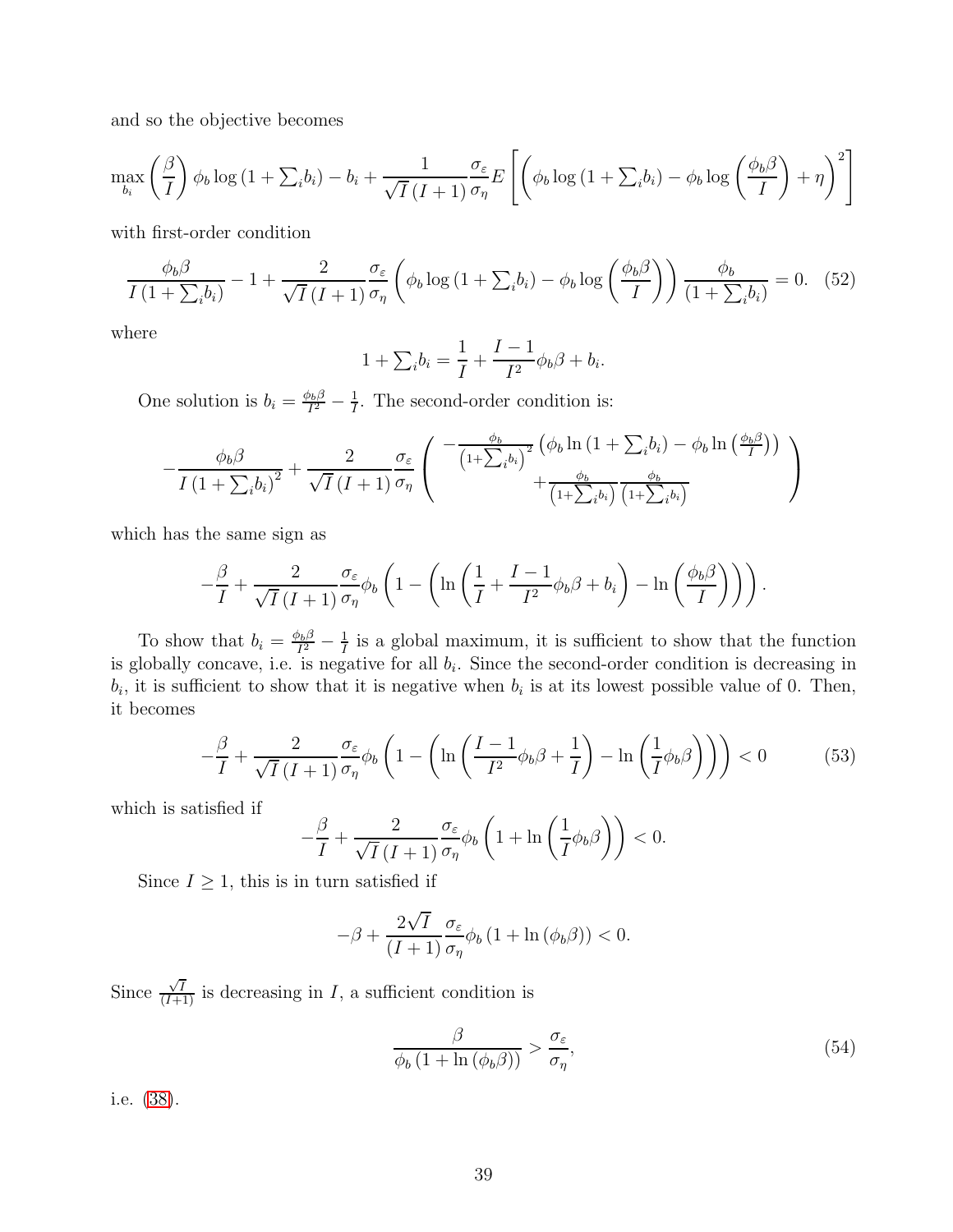The alternative sufficient condition is obtained without studying second-order conditions. First, observe that plugging  $b_i = \infty$  into the objective function yields a value of  $-\infty$ , so the global maximum is either  $b_i = 0$  or involves  $b_i$  satisfying the first-order condition [\(52\)](#page-38-0). Defining

$$
A = \frac{1}{I} + \frac{I - 1}{I^2} \phi_b \beta,
$$
  
\n
$$
B = \frac{\phi_b \beta}{I},
$$
  
\n
$$
C = \frac{\phi_b \beta}{I^2} - \frac{1}{I} = B - A,
$$
  
\n
$$
K = \frac{2}{\sqrt{I} (I + 1)} \frac{\sigma_{\varepsilon}}{\sigma_{\eta}} \phi_b^2,
$$

the first-order condition [\(52\)](#page-38-0) can be rewritten:

$$
\frac{B}{A+b_i} - 1 + \frac{K}{A+b_i} \ln\left(\frac{A+b_i}{B}\right) = 0
$$
  

$$
C - b_i + K \ln\left(1 + \frac{b_i - C}{B}\right) = 0.
$$
 (55)

As considered above,  $b_i = C$  is a solution to the first-order condition. If  $b_i \neq C$ , then the first-order condition can be rewritten as

<span id="page-39-1"></span><span id="page-39-0"></span>
$$
-1 + \frac{K}{b_i - C} \ln\left(1 + \frac{b_i - C}{B}\right) = 0.
$$
 (56)

Note that the function  $\ln(1+x)/x$  is decreasing in x, and so  $-1+\frac{K}{b_i-C}\ln(1+\frac{b_i-C}{B})$  is decreasing in  $b_i$ . If  $-1 - \frac{K}{C}$  $\frac{K}{C}\ln\left(1-\frac{C}{B}\right)$  $\binom{C}{B}$  < 0, then [\(56\)](#page-39-0) has no solution. Then  $b_i = C$  is the unique solution for [\(55\)](#page-39-1). Also note that  $-1 - \frac{K}{C}$  $\frac{K}{C}\ln\left(1-\frac{C}{B}\right)$  $\left(\frac{C}{B}\right)$  < 0 implies that  $\frac{\partial f(b_i)}{\partial b_i}|_{b_i=0} > 0$ , and so  $b_i = 0$ cannot be the global maximum. Hence, if  $-1 - \frac{K}{C}$  $\frac{K}{C}\ln\left(1-\frac{C}{B}\right)$  $\left(\frac{C}{B}\right)$  < 0, the global maximum must be  $b_i = C$ . This sufficient condition implies  $-C < K \ln \left(1 - \frac{C}{B}\right)$  $\left(\frac{C}{B}\right)$ , which eventually yields:

$$
1 > \frac{2\sqrt{I}}{(I+1)} \frac{\sigma_{\varepsilon}}{\sigma_{\eta}} \frac{\phi_{b}}{\beta} \ln\left(1 - \frac{1}{I} + \frac{1}{\phi_{b}\beta}\right) \frac{1}{\frac{1}{\phi_{b}\beta} - \frac{1}{I}}
$$
(57)

Since  $\frac{\ln(1+x)}{x}$  is decreasing in x, the function

$$
\ln\left(1-\frac{1}{I}+\frac{1}{\phi_b\beta}\right)\frac{1}{\frac{1}{\phi_b\beta}-\frac{1}{I}}
$$

is decreasing in I. Also note that the function

<span id="page-39-2"></span>
$$
\frac{2\sqrt{I}}{(I+1)}\frac{\sigma_{\varepsilon}}{\sigma_{\eta}}\frac{\phi_{b}}{\beta}
$$

is decreasing in *I* for  $I \geq 1$ . Thus

$$
\frac{2\sqrt{I}}{(I+1)}\frac{\sigma_{\varepsilon}}{\sigma_{\eta}}\frac{\phi_{b}}{\beta}\ln\left(1-\frac{1}{I}+\frac{1}{\phi_{b}\beta}\right)\frac{1}{\frac{1}{\phi_{b}\beta}-\frac{1}{I}}
$$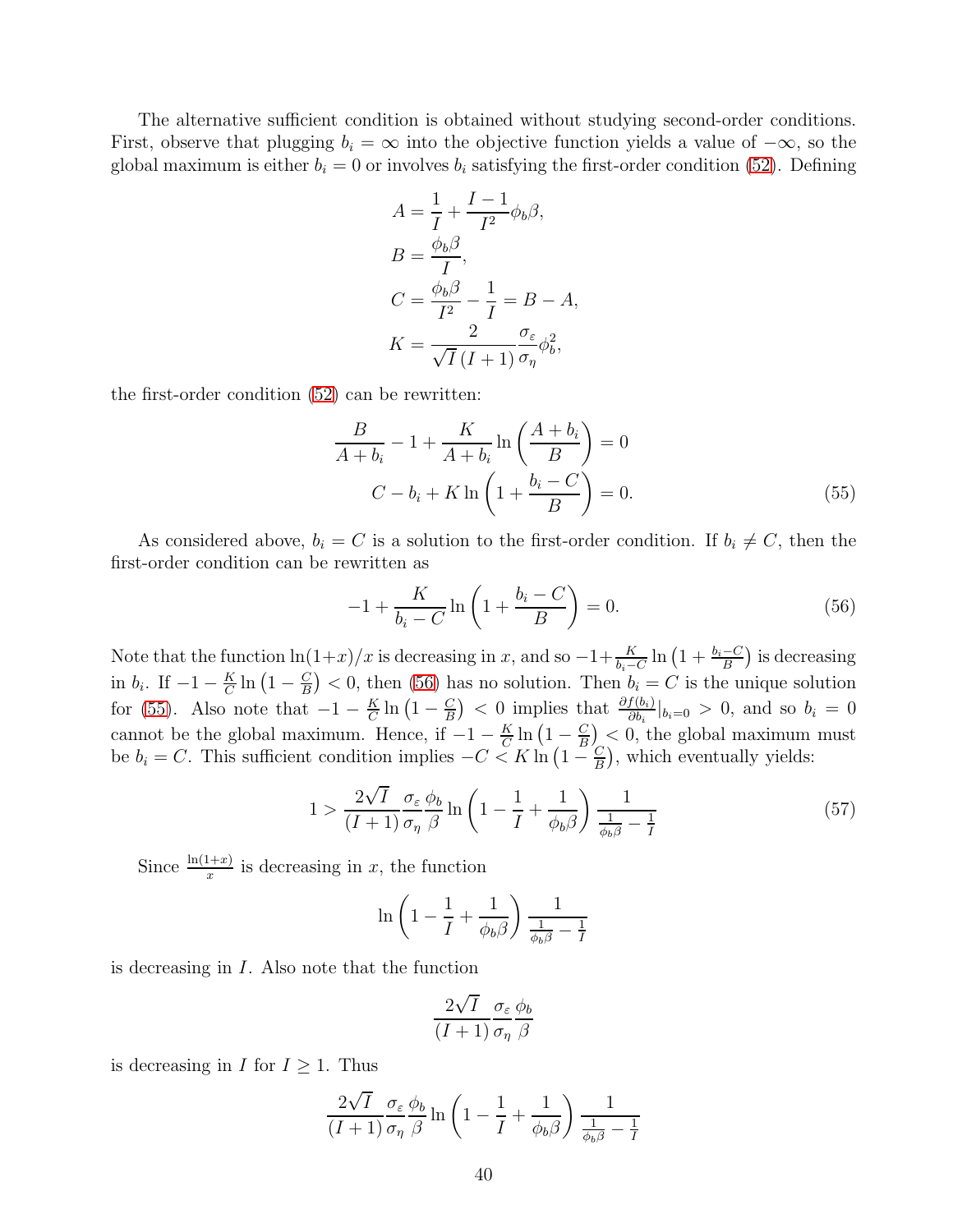is decreasing in I for  $I \geq 1$ . Hence a sufficient condition for [\(57\)](#page-39-2) to hold is that

<span id="page-40-0"></span>
$$
1 > \frac{\sigma_{\varepsilon}}{\sigma_{\eta}} \frac{\phi_b}{\beta} \ln\left(\frac{1}{\phi_b \beta}\right) \frac{1}{\frac{1}{\phi_b \beta} - 1}
$$

$$
\frac{\sigma_{\varepsilon}}{\sigma_{\eta}} < \frac{\phi_b \beta - 1}{\phi_b^2 \ln\left(\phi_b \beta\right)}.
$$
(58)

Note that sufficient condition [\(54\)](#page-38-1) or [\(58\)](#page-40-0) may be weaker, depending on parameter values, so we provide them both in the Proposition.

**Proof of Proposition [13.](#page-21-1)** Suppose the conjectured equilibrium actions are  $\hat{b}_i$  such that  $\sum_i \hat{b}_i \neq \phi_b \beta / I - 1$ . Can  $b_i = \hat{b}_i$  be an optimal response of blockholder i?

We first analyze the case  $\sum_i \hat{b}_i > 0$ . In this case, there exists i such that  $\hat{b}_i > 0$ . Blockholder i's objective function [\(37\)](#page-20-2) becomes

$$
\max_{b_i} \left(\frac{\beta}{I}\right) \phi_b \log \left(1 + b_i + \sum_{j \neq i} \hat{b}_j\right) - b_i
$$
  
+ 
$$
\frac{1}{\sqrt{I} (I+1)} \frac{\sigma_{\varepsilon}}{\sigma_{\eta}} E \left[ \left( \phi_a \log (1+a) + \phi_b \log \left(1 + b_i + \sum_{j \neq i} \hat{b}_j\right) + \eta - \mu \right)^2 \right]
$$
(59)

with

$$
\mu = \phi_a \ln(1+a) + \phi_b \ln\left(1+\sum_i \hat{b}_i\right).
$$

The first-order condition is

$$
0 = \left(\frac{\phi_b \beta}{I\left(1 + b_i + \sum_{j \neq i} \hat{b}_j\right)} - 1\right) + \frac{2}{\sqrt{I}\left(I + 1\right)} \frac{\sigma_{\varepsilon}}{\sigma_{\eta}} \left(\phi_a \log\left(1 + a\right) + \phi_b \log\left(1 + b_i + \sum_{j \neq i} \hat{b}_j\right) - \mu\right) \frac{\phi_b}{1 + b_i + \sum_{j \neq i} \hat{b}_j} \tag{60}
$$

When  $b_i = \hat{b}_i$ , the second term on the right-hand side of [\(60\)](#page-40-1) is equal to zero. However, the first term on the right-hand side of [\(60\)](#page-40-1) is different from zero since  $\sum_i \hat{b}_i \neq \phi_b \beta / I - 1$ . The first-order condition cannot be satisfied and thus we cannot have  $\sum_i \hat{b}_i \neq \phi_b \beta / I - 1$  and  $\sum_i \hat{b}_i > 0$  at the same time.

The only other possible symmetric equilibrium in pure strategies involves  $\sum_i \hat{b}_i = 0$ , which implies  $\hat{b}_i = 0$  for all i. For this to be an equilibrium, we would need the right-hand side of [\(60\)](#page-40-1) to be negative at  $b_i = \hat{b}_i = 0$ . Since we have  $Ib_i = \frac{\phi_b \beta}{I} - 1 > 0$ , we have  $\phi_b \beta > I$  and so this cannot be the case.

**Sufficient Conditions for**  $a > 0$  **and**  $b_i > 0$ **.** From [\(7\)](#page-10-2), we have

<span id="page-40-1"></span>
$$
a = \phi_a \alpha \left( \frac{I}{I+1} \right) - 1.
$$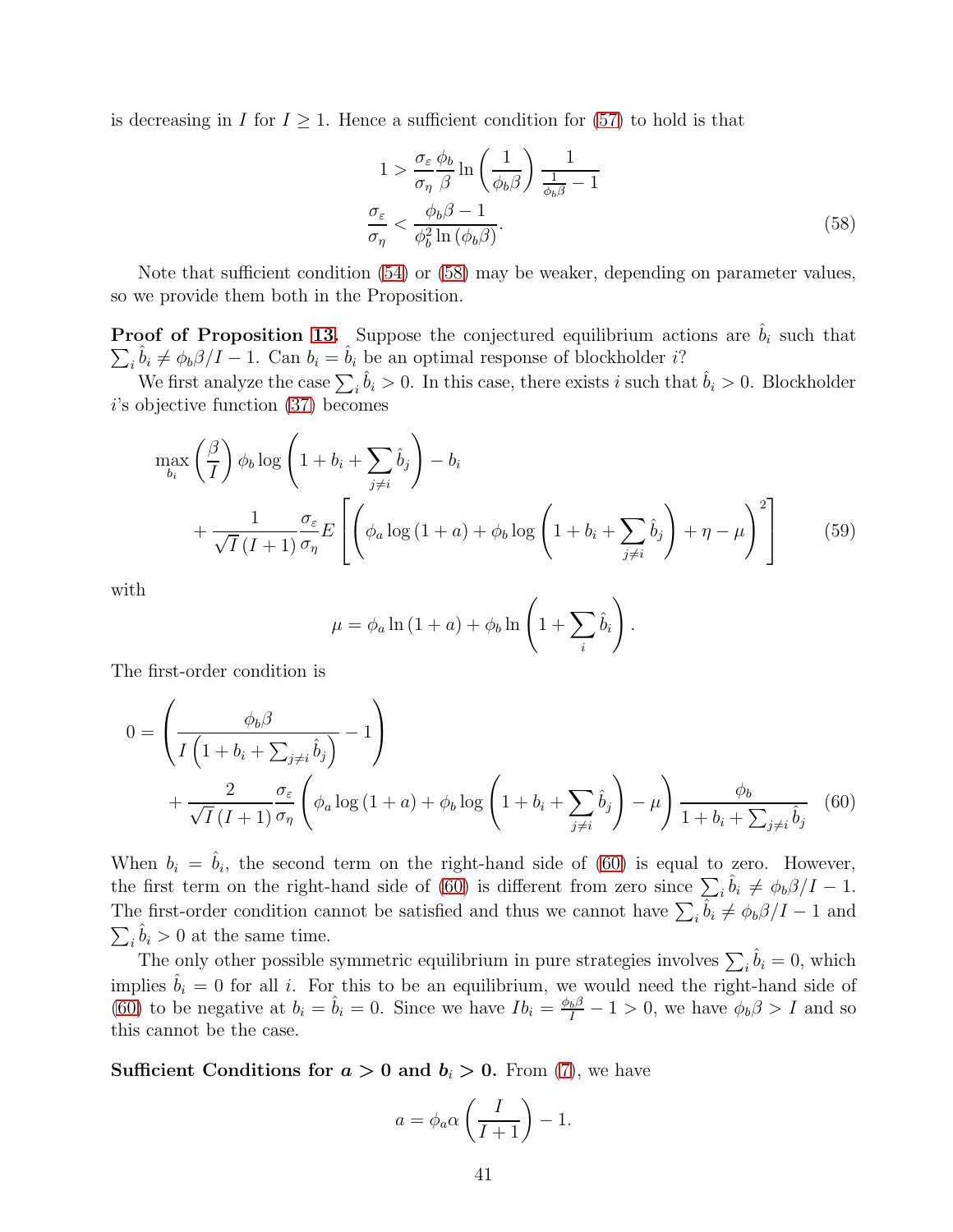Since  $I \geq 1$ ,  $\frac{I}{I+1} \geq \frac{1}{2}$  $\frac{1}{2}$  and so a sufficient condition for  $a \geq 0$  is

$$
\phi_a \alpha \geq 2.
$$

The sufficient conditions for  $b_i \geq 0$  depend on the variant of the model we are considering. We start with the analysis of the firm value optimum in the core model, Proposition [4,](#page-12-2) which yielded  $I^* = \frac{\phi_a - \phi_b}{\phi_b}$ . From [\(9\)](#page-10-0), we have

$$
b_i = \phi_b \beta \left(\frac{1}{I}\right)^2 - \frac{1}{I},
$$

and so  $b_i = 0$  at  $I = \phi_b \beta$ . Thus,  $\frac{\phi_a - \phi_b}{\phi_b} < \phi_b \beta$  is sufficient to guarantee that  $b_i > 0$  at  $I = \frac{\phi_a - \phi_b}{\phi_b}$ . However, in the presence of non-negativity constraints, firm value [\(16\)](#page-12-3) is no longer a concave function of I and so an additional condition is necessary to guarantee that  $I = \frac{\phi_a - \phi_b}{\phi_b}$ is a global, rather than only local, optimum. While increasing I above  $\frac{\phi_a-\phi_b}{\phi_b}$  initially reduces firm value (because the detrimental effect on intervention outweighs the beneficial effect on trading), once I hits  $\phi_b\beta$ , intervention is already at its minimum level of zero. Thus, further increases in I have no negative effect on intervention, but continue to improve trading, and thus unambiguously boost firm value. The global optimum may be either  $I = \frac{\phi_a - \phi_b}{\phi_b}$  or  $I = \infty$ . For  $I = \frac{\phi_a - \phi_b}{\phi_b}$ , we have

$$
E[v] = \phi_a \log \left( \phi_a \alpha \frac{I}{I+1} \right) + \phi_b \log \left( \phi_b \beta \frac{1}{I} \right)
$$
  
=  $(\phi_a - \phi_b) \log (\phi_a - \phi_b) + \phi_a \log \alpha + \phi_b \log (\phi_b^2 \beta),$ 

and for  $I = \infty$ , we have

$$
E[v] = \phi_a \log (\phi_a \alpha).
$$

Thus,

$$
(\phi_a - \phi_b) \log (\phi_a - \phi_b) + \phi_b \log (\phi_b^2 \beta) > \phi_a \log \phi_a
$$

is sufficient to guarantee that  $I^* = \frac{\phi_a - \phi_b}{\phi_b}$  in the presence of non-negativity constraints.

Similar analysis yields sufficient conditions for the analysis of the social optimum, Proposition [5,](#page-12-4) as

$$
I_{soc}^* < \phi_b \beta,
$$
  

$$
\phi_a \log \left[ \phi_a \alpha \left( \frac{I_{soc}^*}{I_{soc}^* + 1} \right) \right] + \phi_b \log \left[ \phi_b \beta \left( \frac{1}{I_{soc}^*} \right) \right] - \phi_a \alpha \left( \frac{I_{soc}^*}{I_{soc}^* + 1} \right) - \phi_b \beta \frac{1}{I_{soc}^*} > \phi_a \log \left( \phi_a \alpha \right) - \phi_a \alpha,
$$

where  $I_{soc}^*$  is defined by [\(18\)](#page-12-4). The sufficient conditions for the analysis of the private optimum, Proposition [6,](#page-13-1) are

$$
\beta \left\{ \phi_a \log \left[ \phi_a \alpha \left( \frac{I_{priv}^*}{I_{priv}^* + 1} \right) \right] + \phi_b \log \left[ \phi_b \beta \frac{1}{I_{priv}^*} \right] \right\} - \phi_b \beta \frac{1}{I_{priv}^*} + \frac{\sqrt{I_{priv}^*}}{I_{priv}^* + 1} \sigma_{\eta} \sigma_{\varepsilon} > \beta \phi_a \log \left( \phi_a \alpha \right),
$$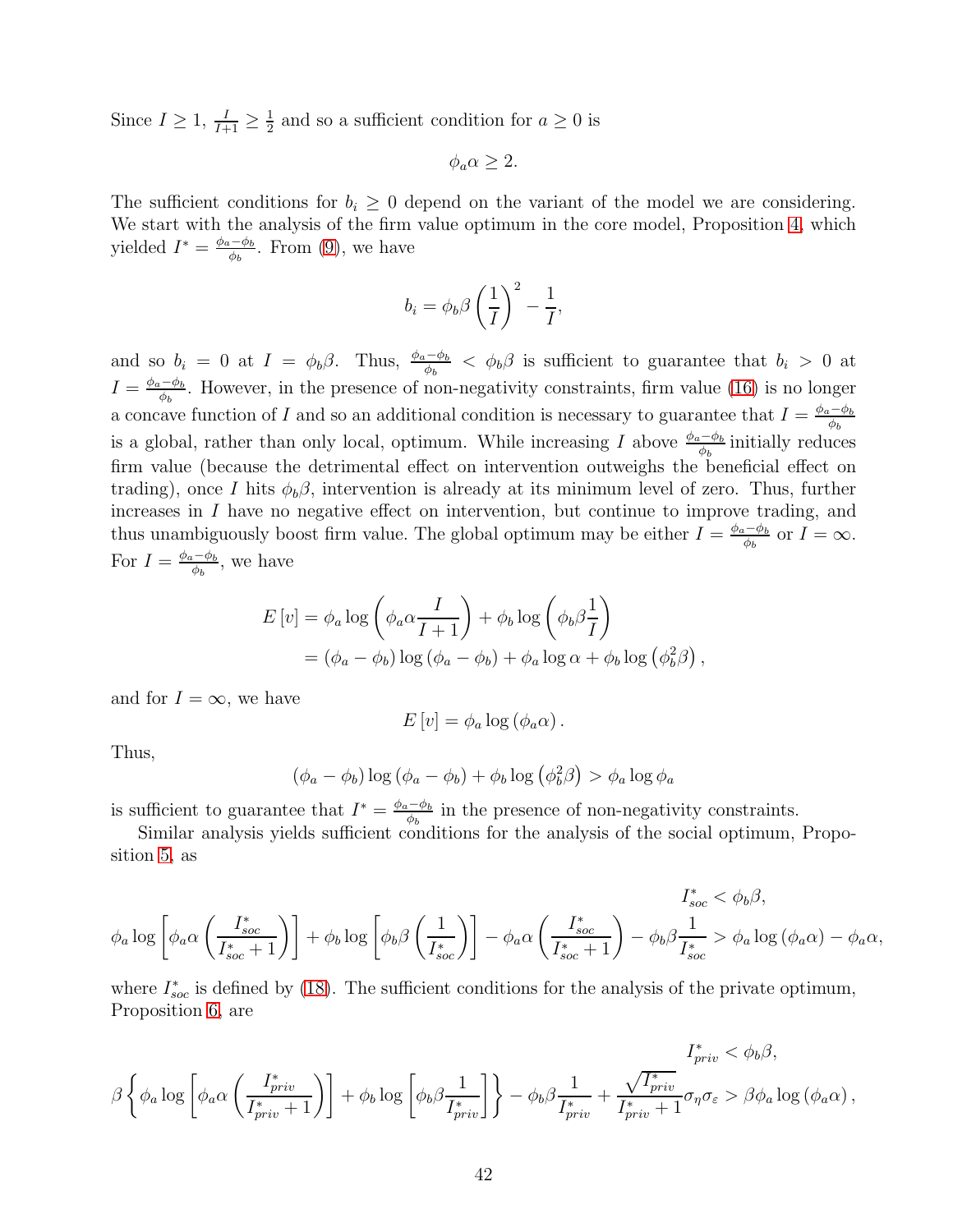where  $I^*_{priv}$  is defined by [\(20\)](#page-13-1). The sufficient conditions for the model with the general objective function, Proposition [11,](#page-19-1) are

$$
I_{gen}^{*} < \phi_b \beta
$$
  

$$
\phi_a \ln \left[ \phi_a \alpha \left[ 1 - \frac{\omega}{I_{gen}^{*} + 1} \right] \right] + \phi_b \ln \left[ \phi_b \beta \left[ \frac{\zeta}{I_{gen}^{*} + 1} + \frac{1 - \zeta}{I_{gen}^{*}} \right] \right] > \phi_a \ln \left( \phi_a \alpha \right),
$$

where  $I_{gen}^*$  is defined by [\(36\)](#page-19-1). The sufficient conditions for the model with imperfect signals, Proposition [17,](#page-43-0) are

$$
\frac{(\phi_a - \phi_b)(2\sigma_\delta^2 + \sigma_\eta^2)}{\phi_b \sigma_\eta^2} > \phi_b \beta
$$

$$
(\phi_a - \phi_b) \log (\phi_a - \phi_b) + \phi_b \log \left[ \frac{\phi_b^2 \beta \sigma_\eta^2}{(2\sigma_\delta^2 + \sigma_\eta^2)} \right] > \phi_a \log \phi_a.
$$

For the analysis of perfect positive complementarities (Proposition [9\)](#page-17-1), it is automatic that the optimum cannot involve a non-negativity constraint binding, since firm value is zero if a or  $\sum_i b_i$  is zero. For perfect negative complementarities (Proposition [10\)](#page-17-0), we do allow for a or  $\sum_i b_i$  to be zero, and indeed the optimum involves one of these terms being zero.

### <span id="page-42-0"></span>B Imperfect Signals

The key mechanism through which we achieve the optimality of a multiple blockholder structure is the positive effect of blockholder numbers on price informativeness. It is therefore important to verify the robustness of this result to other specifications of the information structure. In the core model, blockholders have perfect information about firm value  $\tilde{v}$ ; Appendix [C](#page-44-0) shows that the results hold with imperfect signals when blockholders receive the same signal. Here, we consider the case in which blockholders observe imperfect and uncorrelated signals.

Each blockholder observes a signal  $\tilde{\nu}_i = \tilde{v} + \tilde{\delta}_i$  where  $\tilde{\delta}_i$ ,  $i \in I$  are independent and  $\tilde{\delta}_i \sim$  $N(0, \sigma_{\delta}^2)$ . Propositions [14-](#page-42-1)[17](#page-43-0) are the analogs of Propositions [1](#page-9-2)[-4](#page-12-2) in the core model.

**Proposition 14. (Trading Equilibrium)** The unique linear equilibrium of the trading stage is symmetric and has the form:

$$
x_i(\tilde{\nu}_i) = \gamma (\tilde{\nu}_i - \phi_a \log (1 + a) - \phi_b \log (1 + \sum_i b_i)) \quad \forall i
$$
 (61)

$$
p(\tilde{y}) = \phi_a \log(1+a) + \phi_b \log(1+\sum_i b_i) + \lambda \tilde{y},\tag{62}
$$

where

$$
\lambda = \frac{\sqrt{I(\sigma_{\delta}^2 + \sigma_{\eta}^2)} \sigma_{\eta}^2}{\sigma_{\epsilon}((I+1)\sigma_{\eta}^2 + 2\sigma_{\delta}^2)}
$$
(63)

<span id="page-42-1"></span>
$$
\gamma = \frac{\sigma_{\epsilon}}{\sqrt{I(\sigma_{\delta}^2 + \sigma_{\eta}^2)}},\tag{64}
$$

<span id="page-42-2"></span>and  $a$  and  $b_i$  are the market maker's and blockholders' conjectures regarding the actions.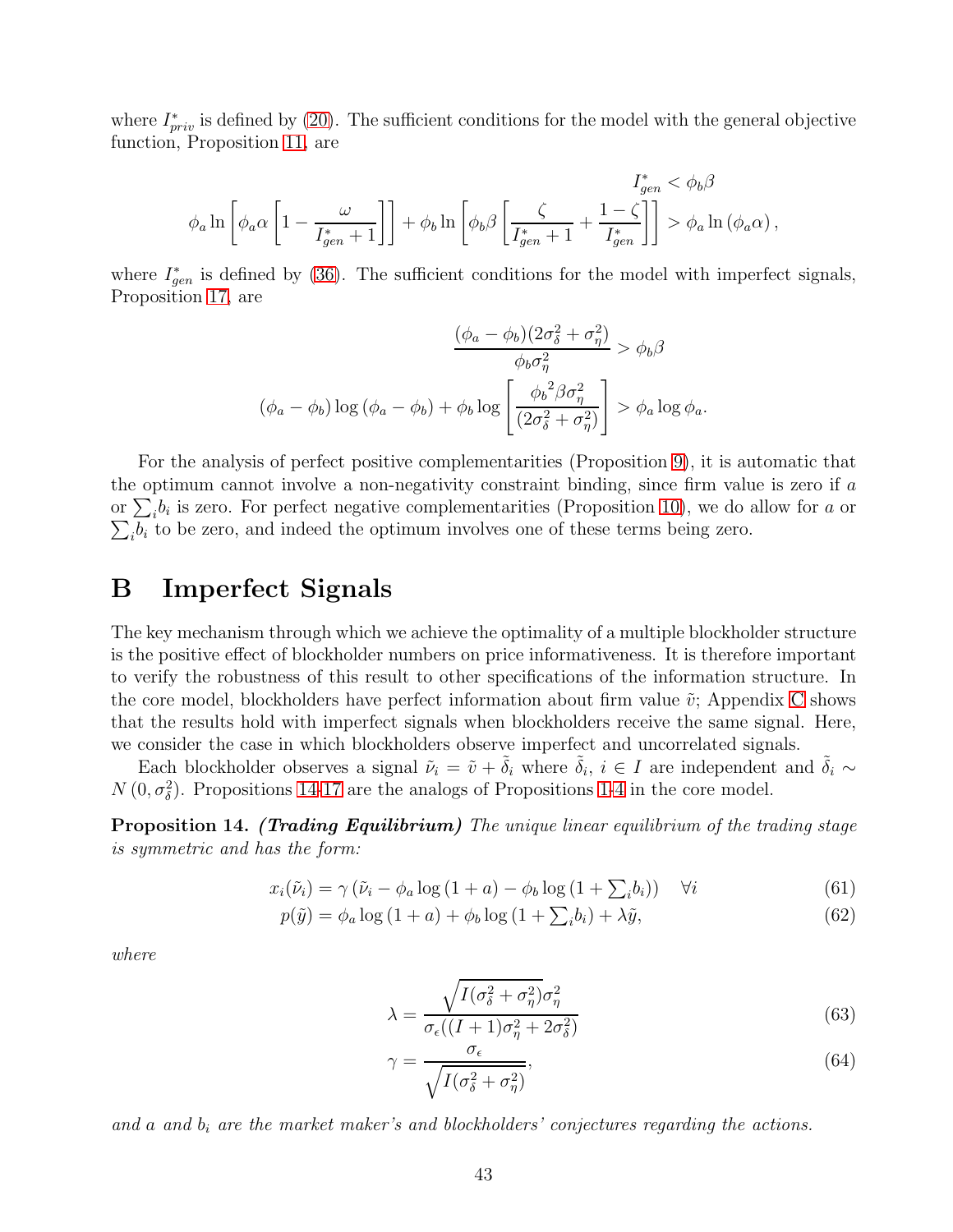Proposition 15. (Price Informativeness) Price informativeness is equal to

$$
\frac{I\sigma_{\eta}^2}{(I+1)\sigma_{\eta}^2 + 2\sigma_{\delta}^2}.
$$

Proposition 16. (Optimal Actions) The manager's optimal action is

$$
a = \phi_a \alpha \left( \frac{I \sigma_\eta^2}{(I+1)\sigma_\eta^2 + 2\sigma_\delta^2} \right) - 1 \tag{65}
$$

and the optimal action of each blockholder is

<span id="page-43-1"></span>
$$
b_i = \phi_b \beta \left(\frac{1}{I}\right)^2 - \frac{1}{I}.\tag{66}
$$

<span id="page-43-0"></span>**Proposition 17. (Firm Value Optimum)** The optimal number  $I^*$  of blockholders maximizes:

$$
E[\widetilde{v}] = \phi_a \log \left[ \phi_a \alpha \left( \frac{I \sigma_\eta^2}{(I+1)\sigma_\eta^2 + 2\sigma_\delta^2} \right) \right] + \phi_b \log \left[ \phi_b \beta \left( \frac{1}{I} \right) \right]. \tag{67}
$$

Solving the maximization problem, we obtain:

$$
I^* = \frac{(\phi_a - \phi_b)(2\sigma_\delta^2 + \sigma_\eta^2)}{\phi_b \sigma_\eta^2}.
$$
\n(68)

The number of blockholders has exactly the same effects as in the core model. An increase in I raises price informativeness (Proposition [15\)](#page-42-2) and thus managerial effort (Proposition [16\)](#page-43-1), but reduces blockholder effort. Therefore,  $I^*$  remains increasing in  $\phi_a$  and decreasing in  $\phi_b$  (Proposition [17\)](#page-43-0). An additional result in the case of imperfect signals is that  $I^*$  is also increasing in the noise in the blockholders' signals  $\sigma_{\delta}^2$  and decreasing in the variance of firm value  $\sigma_{\eta}^2$ . Proposition [15](#page-42-2) shows that, if  $\sigma_{\eta}^2$  is high, price informativeness is already high under a single blockholder, and so there is less scope to increase it further through augmenting I. The opposite intuition applies to the effect of  $\sigma_{\delta}$ .

The model can also be extended to multiple trading rounds and long-lived private information. Since these extensions have been undertaken in the microstructure literature (albeit without linking price informativeness to manager actions), we can use these prior studies to establish the robustness of our results. Holden and Subrahmanyam (1992) and Foster and Viswanathan (1993) consider the effect of competition among identically informed investors with long-lived private information. As in our model, they find that price discovery is accelerated when compared to Kyle's monopolistic case. Foster and Viswanathan (1996) extend the analysis to the case of heterogeneously informed investors and show that the degree of competition depends on the correlation structure of investors' signals. In particular, competition is more intense when the correlation between initial signals is high.

Back, Cao, and Willard (2000) extend the Kyle model to continuous time and a general correlation structure of investors' signals. They show that price informativeness is again higher under multiple informed traders for some fixed initial period, after which the relationship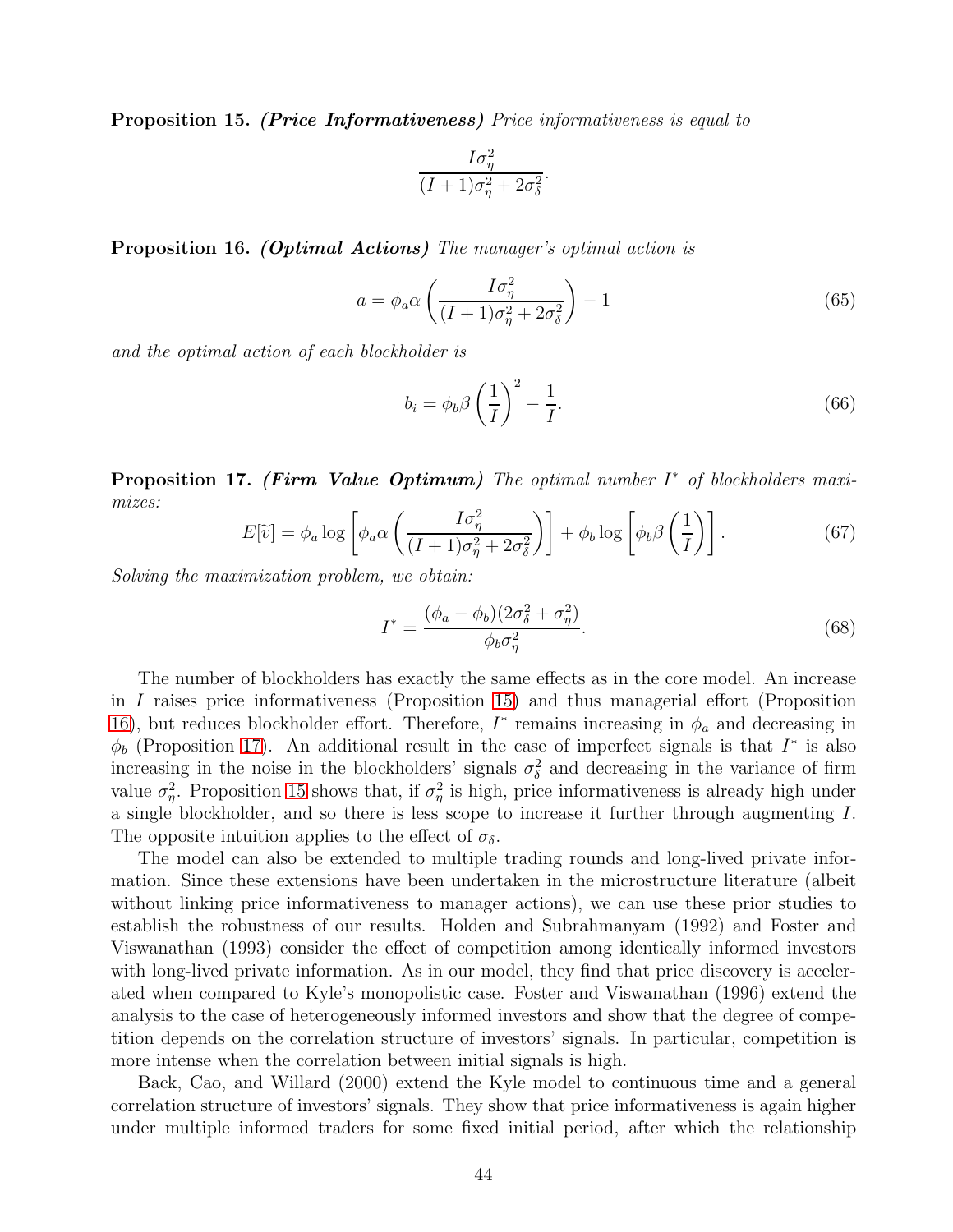reverses. This fixed initial period is typically a very long time, and only ends close to the public announcement date. Thus, price informativeness is higher under multiple informed traders for all but the very end of the trading period. It is the initial period that is relevant for our setting: the microfoundations for the manager's stock price concerns discussed in Section [4.3](#page-18-0) show that the stock price the manager cares about is a long time before the date when fundamental value is publicly released. For example, the manager can be fired (for a low stock price), headhunted (for a high stock price), sell his own shares or raise equity within a few months. By contrast, the recent corporate scandals and financial crisis highlight that it may take several years for fundamental value to become known.

As discussed in more detail in Section [5,](#page-21-0) empirical evidence also supports the robustness of our model. In the real world, blockholders have heterogenous signals and there are multiple trading periods. Boehmer and Kelley (2009) and Gallagher, Gardner and Swan (2010) find that competition among blockholders increases price efficiency.

# <span id="page-44-0"></span>C Precision of Information Varies with I

In the core model, all blockholders observe the value of the firm perfectly. We now allow for blockholders to receive the same noisy signal, the precision of which is increasing in each blockholder's stake  $(\beta/I)$  and thus decreasing in the number of blockholders I. Blockholders now observe a signal  $\tilde{\nu} = \tilde{v} + \tilde{\delta}$  where  $\tilde{\delta} \sim N(0, \sigma_{\delta}^2(I))$ . We show that the results of the core model are unchanged as long as signal precision does not decline too rapidly with  $I^{24}$ .

**Proposition 18. (Trading Equilibrium)** The unique linear equilibrium of the trading stage is symmetric and has the form:

$$
x_i(\tilde{\nu}) = \gamma (\tilde{\nu} - \phi_a \log (1 + a) - \phi_b \log (1 + \sum_i b_i)) \quad \forall i
$$
 (69)

$$
p(\tilde{y}) = \phi_a \log(1+a) + \phi_b \log(1+\sum_i b_i) + \lambda \tilde{y},\tag{70}
$$

where

$$
\lambda = \frac{\sqrt{I}}{I + 1} \frac{\sigma_{\eta}^2}{\sigma_{\epsilon}(\sqrt{\sigma_{\eta}^2 + \sigma_{\delta}(I)^2})}
$$
(71)

$$
\gamma = \frac{1}{\sqrt{I}} \frac{\sigma_{\varepsilon}}{\sqrt{\sigma_{\eta}^2 + \sigma_{\delta}(I)^2}},\tag{72}
$$

and a and  $b_i$  are the market maker's and blockholders' conjectures regarding the actions.

**Proof** If the market maker uses a linear pricing rule of the form  $p(y) = \mu + \lambda y$ , blockholder i maximizes:

$$
E[(\tilde{v} - \mu - \lambda y)x_i | \tilde{\nu} = \nu] = \left(\frac{\sigma_{\eta}^2}{\sigma_{\eta}^2 + \sigma_{\delta}(I)^2} \nu - \mu - \lambda \sum_{j \neq i} x_j\right) x_i - \lambda x_i^2.
$$

 $^{24}$ Appendix [B](#page-42-0) considers noisy and uncorrelated signals. Here, blockholders receive the same signal. This represents the toughest case for our model, since it means that the amount of information in the economy declines as  $I$  rises – there is a single signal which becomes less precise.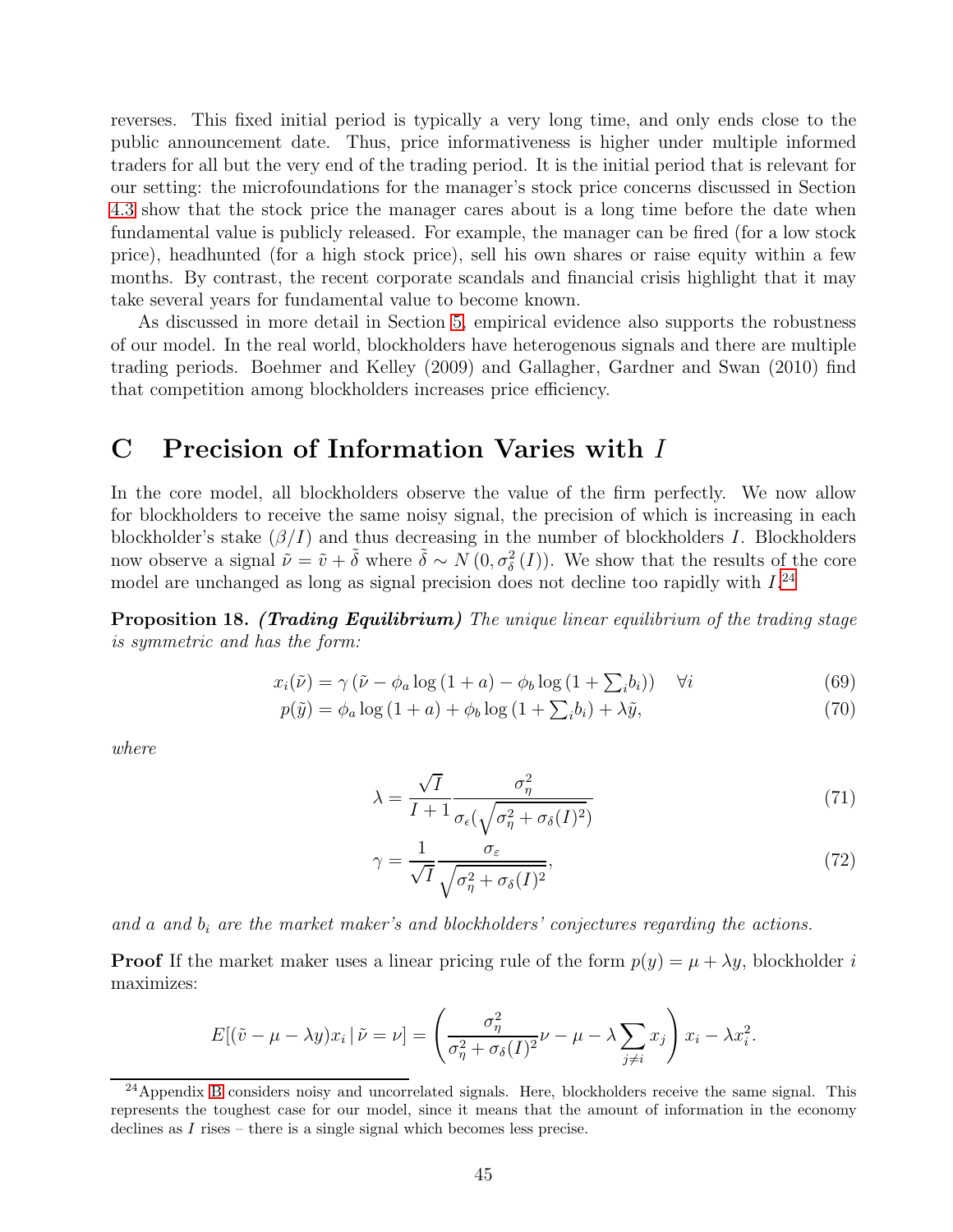This maximization problem yields

$$
x_i(\nu) = \frac{1}{\lambda} \left[ \frac{\sigma_{\eta}^2}{\sigma_{\eta}^2 + \sigma_{\delta}(I)^2} \nu - \mu - \lambda \sum_j x_j(\nu) \right] \quad \forall i.
$$

The strategies of the blockholders are symmetric and we thus have

$$
x_i(\nu) = \frac{\sigma_\eta^2}{(I+1)\lambda(\sigma_\eta^2 + \sigma_\delta(I)^2)}(\nu - \mu) \quad \forall i.
$$

Total order flow is thus given by

<span id="page-45-0"></span>
$$
y = \frac{I}{(I+1)\lambda} \frac{\sigma_{\eta}^2}{\sigma_{\eta}^2 + \sigma_{\delta}(I)^2} (v - \mu) + \varepsilon.
$$
 (73)

The market maker takes the blockholders' strategies as given and sets

$$
p(y) = E[\tilde{v}|y].\tag{74}
$$

Using the normality of  $\tilde{v}$  and  $\tilde{y}$  yields

$$
\lambda = \frac{\sqrt{I}}{I+1} \frac{\sigma_{\eta}^2}{\sigma_{\epsilon}(\sqrt{\sigma_{\eta}^2 + \sigma_{\delta}(I)^2})}
$$

$$
\mu = \phi_a \log(1+a) + \phi_b \log(1+\sum_i b_i).
$$

From this we obtain:

$$
x_i(\nu) = \frac{\sigma_{\epsilon}}{\sqrt{I}} \frac{1}{\sqrt{\sigma_{\eta}^2 + \sigma_{\delta}(I)^2}} (\nu - \phi_a \log(1 + a) - \phi_b (1 + \sum_i b_i)) \quad \forall i,
$$
  

$$
p(y) = \phi_a \log(1 + a) + \phi_b (1 + \sum_i b_i) + \frac{\sqrt{I}}{I + 1} \frac{\sigma_{\eta}^2}{\sigma_{\epsilon}(\sqrt{\sigma_{\eta}^2 + \sigma_{\delta}(I)^2})} y,
$$

<span id="page-45-1"></span>as required.

The next proposition calculates price informativeness.

Proposition 19. (Price Informativeness) Price informativeness is equal to

$$
\frac{I}{I+1} \frac{\sigma_{\eta}^2}{\sigma_{\eta}^2 + \sigma_{\delta}(I)^2}
$$

**Proof** The result follows from  $p(y) = \mu + \lambda y$  and equation [\(73\)](#page-45-0).

It is easy to see that if  $\sigma_{\delta}(I)$  does not increase too quickly, then price informativeness is increasing in  $I$ . As in the core model, when  $I$  increases, blockholders trade more competitively and impound more information into prices. This outweighs the fact that there is less information in the economy and each blockholder has less precise information. Also as in the core model, liquidity  $\sigma_{\varepsilon}$  has no effect on price informativeness.

We now solve for the actions of the manager and the blockholders in the first stage.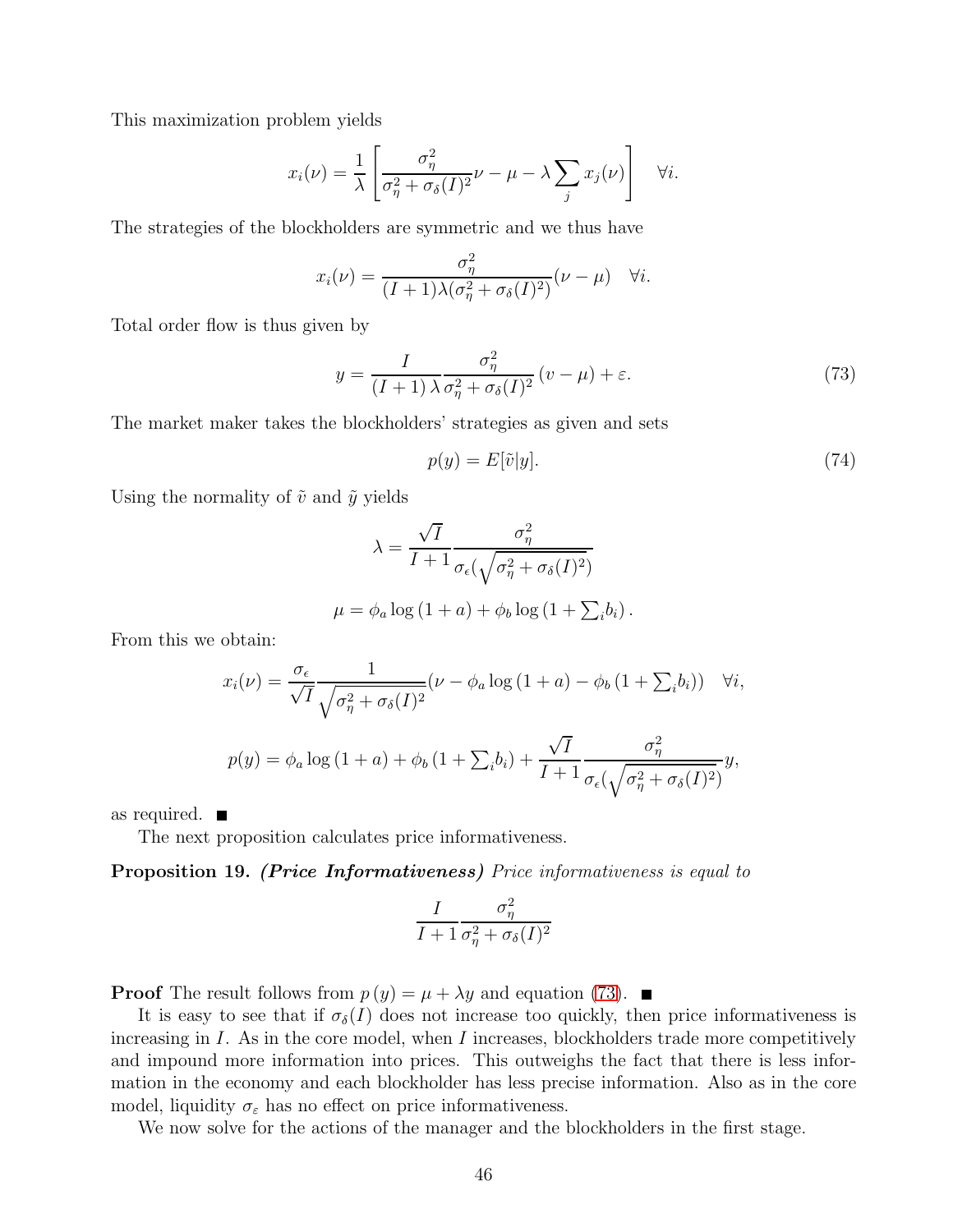Proposition 20. (Optimal Actions) The manager's optimal action is

$$
a = \phi_a \alpha \left( \frac{I}{I + 1} \frac{\sigma_\eta^2}{\sigma_\eta^2 + \sigma_\delta(I)^2} \right) - 1 \tag{75}
$$

and the optimal action of each blockholder is

<span id="page-46-1"></span>
$$
b_i = \phi_b \beta \left(\frac{1}{I}\right)^2 - \frac{1}{I}.\tag{76}
$$

Proof The manager maximizes the market value of his shares, less the cost of effort:

$$
E\left[\alpha \widetilde{p} - a\right].\tag{77}
$$

When setting the price  $\tilde{p}$ , the market maker uses his conjecture for the manager's action a. Therefore, the manager's actual action affects the price only through its influence on  $\tilde{v}$ , and thus blockholders' order flow. The manager's first-order condition is given by:

$$
\alpha \left( \mathcal{E} \left[ \frac{d\tilde{p}}{d\tilde{v}} \right] \right) \left( \frac{\phi_a}{1+a} \right) - 1 = 0. \tag{78}
$$

From Proposition [19,](#page-45-1) we obtain [\(75\)](#page-46-1). The action of each blockholder is the same as in the paper.

If  $\sigma_{\delta}(I)$  does not increase too quickly, the number of blockholders has a positive impact on managerial effort a. The mechanism is the same as in the core model. An increase in the number of blockholders makes prices more informative, increasing the reward to the manager for exerting effort. As in the core model, increasing the number of blockholders always has a negative impact on blockholders effort  $b_i$ .

The optimal number I of blockholders maximizes:

$$
E[\tilde{v}] = \phi_a \log \left[ \phi_a \alpha \left( \frac{I}{I + 1} \frac{\sigma_\eta^2}{\sigma_\eta^2 + \sigma_\delta(I)^2} \right) \right] + \phi_b \log \left[ \phi_b \beta \left( \frac{1}{I} \right) \right]. \tag{79}
$$

It is easy to see that the optimal number of blockholders is strictly higher than 1 if  $\sigma_{\delta}(I)$ does not increase too quickly. The intuition is similar to the core model. On one hand, an increase in I exacerbates the free-rider problem and hinders intervention. On the other hand, an increase in I can raise price informativeness and thus managerial effort. In this extension, there is an additional negative effect of raising  $I$ , which is that each blockholder becomes less informed. The optimal number of blockholders is thus lower than in the core model.

## <span id="page-46-0"></span>D Measures of Price Informativeness

This section proves that our measure or price informativeness,  $E\left[\frac{d\tilde{p}}{d\tilde{n}}\right]$  $\left(\frac{d\tilde{p}}{d\tilde{v}}\right)$ , is equivalent to the measure commonly used in the microstructure literature,  $(\text{Var}(\tilde{v}) - \text{Var}(\tilde{v}|\tilde{p})) / \text{Var}(\tilde{v})$ .

Using the formula for the conditional variance of a bivariate normal distribution

$$
Var(\tilde{v}|\tilde{p}) = (1 - Corr(\tilde{v}, \tilde{p})^2) Var(\tilde{v}),
$$